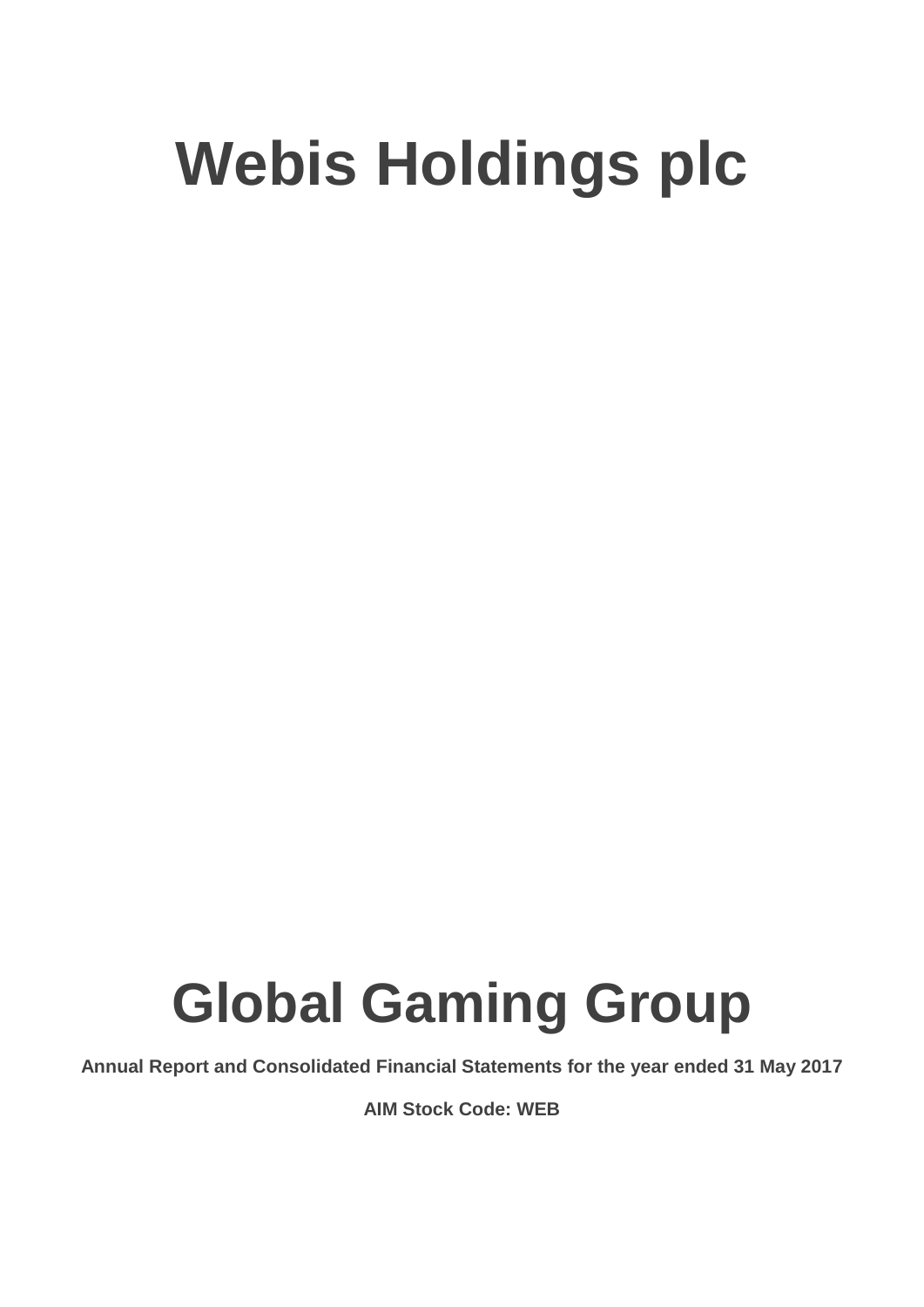## **Contents**

### **Our Performance**

- Group at a Glance
- Chairman's Statement

### **Our Governance**

- The Board of Directors
- Directors' Report
- Corporate Governance
- Statement of Directors' Responsibilities
- Report of the Remuneration Committee

### **Our Financials**

- Report of the Independent Auditors
- Consolidated Statement of Comprehensive Income
- Statements of Financial Position
- Statements of Changes in Equity
- Consolidated Statement of Cash Flows
- Notes to the Financial Statements
- Notice of Meeting
- Company Information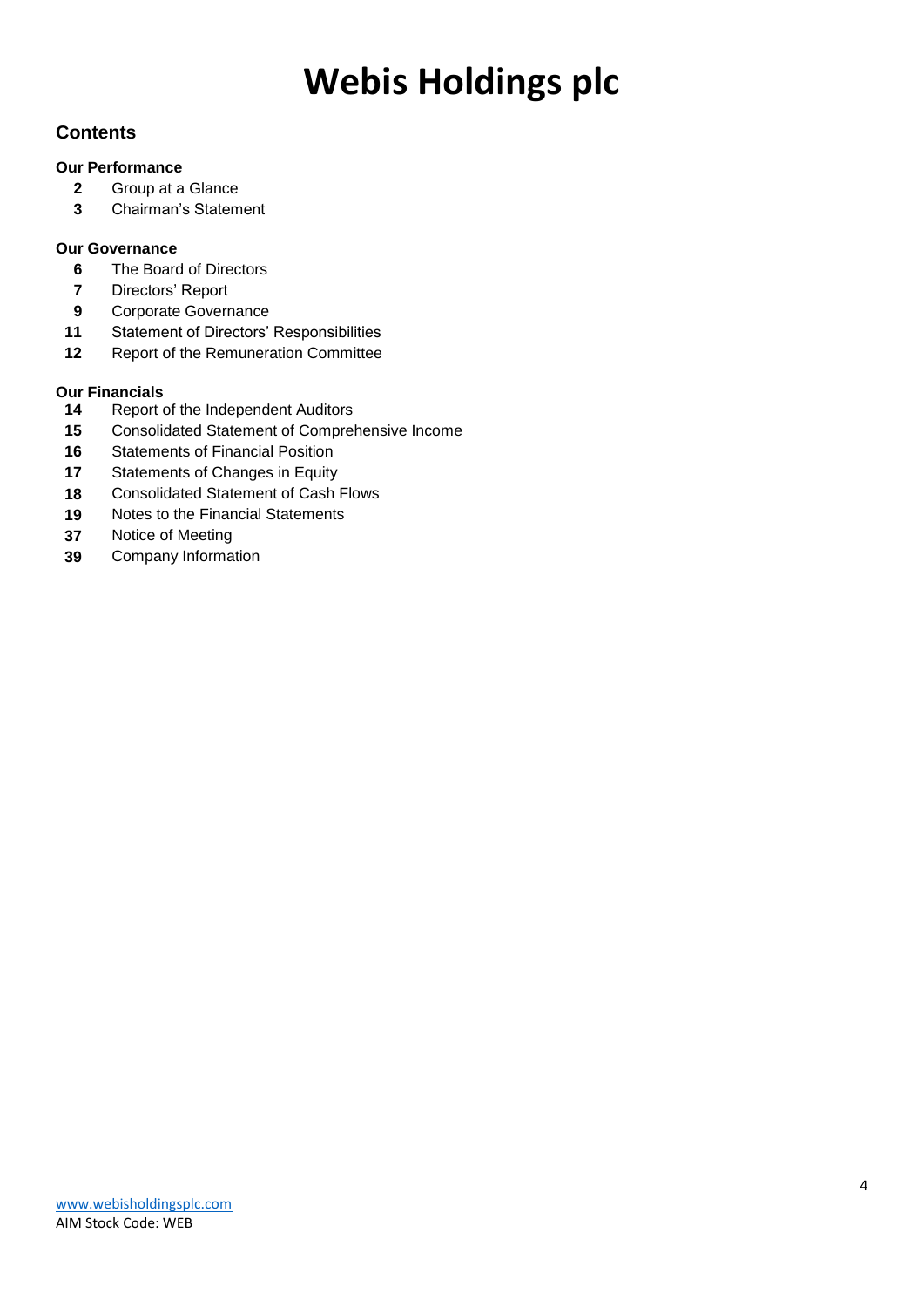### **Group at a Glance**

Webis Holdings plc operates two primary segments within its Group structure: -

**WatchandWager.com Ltd and WatchandWager.com LLC – Advanced Deposit Wagering ("ADW")**

**WatchandWager.com LLC – Cal Expo Harness Racetrack**

WatchandWager.com Ltd is regulated in the Isle of Man and operates a totalisator wagering hub through its United States Tote supplier, which enables it to conduct its ADW business by passing wagers directly into global racetrack betting pools in real time.

WatchandWager.com LLC has its operational base in Lexington, Kentucky, with its head office in Larkspur, California, and provides pari-mutuel wagering, or pool-betting, services through a number of distribution channels to a global client base. The company holds United States pari-mutuel licences for its ADW business in the US, issued by the States of by North Dakota, California, Maryland, Colorado, Minnesota, New York, Washington and Kentucky. The business provides wagering opportunities predominantly on horse and greyhound racing and has contracted with a significant number of prestigious racetrack partners within the United States, Hong Kong, France, Canada, United Kingdom, Ireland, and Australia amongst others. It provides wagering facilities to customers through its interactive website, *watchandwager.com*, as well as offering a business-tobusiness wagering product and a telephone call centre.

WatchandWager.com LLC also operates Cal Expo Harness Racetrack in Sacramento, California, under a licence issued by the California Horse Racing Board. This 'bricks and mortar' presence in the largest state economy in the US continues to provide leverage for our related global pari-mutuel operations.

As part of the requirements for the Isle of Man licence, client funds for the Isle of Man licensed companies are held in fully protected segregated client accounts within an Isle of Man regulated bank.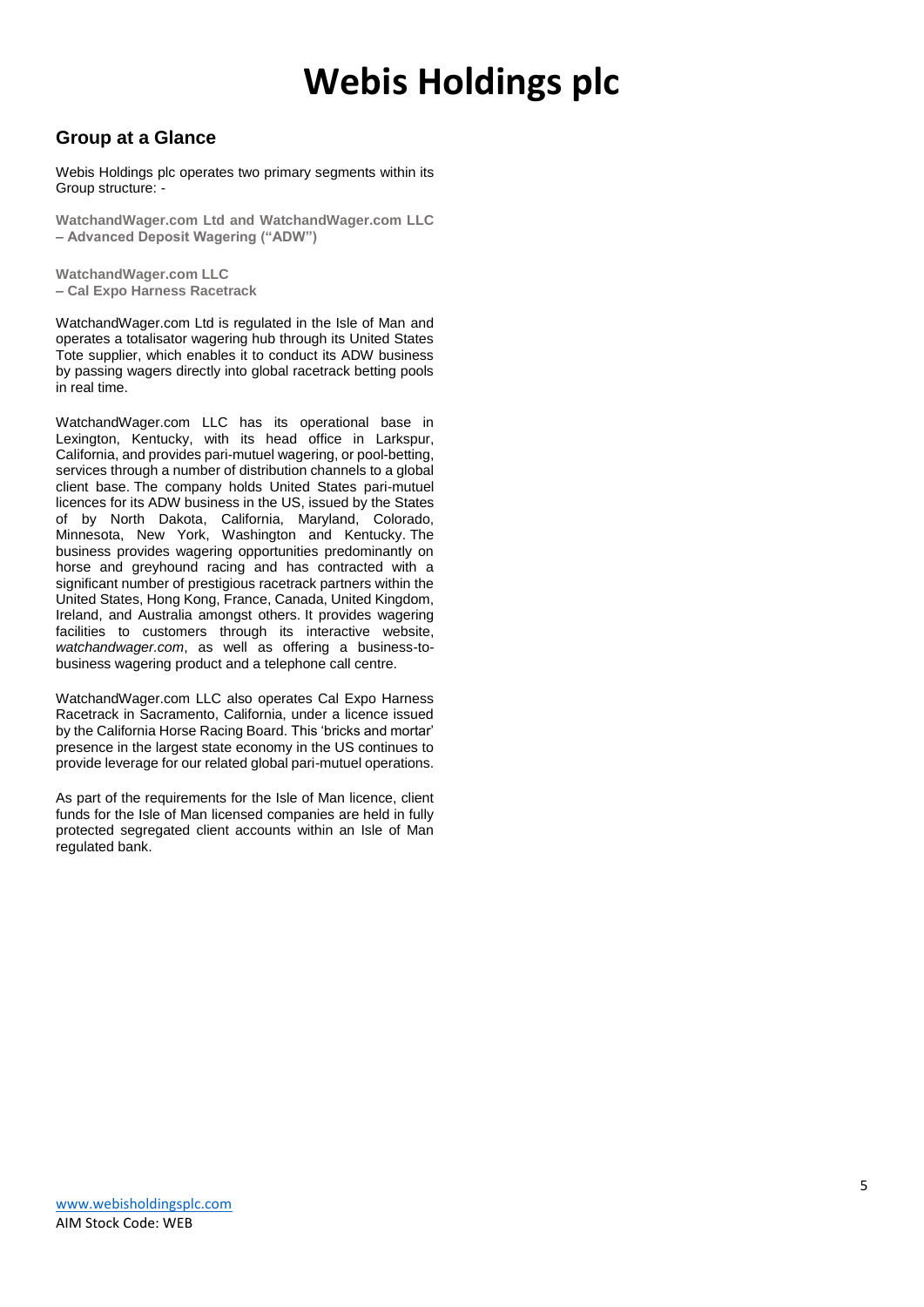## **Chairman's Statement**

#### **Introduction**

I am pleased to report a continued significantly improved trading performance from our core business, WatchandWager.com ("WatchandWager") over the financial year, with a substantial increase in turnover and gross profit. This resulted in a reversal of previous losses, and an important return to overall profitability, albeit a small one. This continues the positive trends that we reported in the second half of the previous financial year and the first six months of this year. In short there is some sustained momentum behind the various sectors of the business from our various US bases, and we are optimistic for the future.

Most importantly, WatchandWager's two core business units, namely "Business to Consumer" and "Business Trading" both performed well with marked increases in turnover and gross profit returned from both sectors. Our core website, *watchandwager.com* and our mobile product performed well, with an increase in player numbers using the site, and particularly on mobile. This unit remains our core focus going forward. That said Business Trading also performed very well, with a large increase in turnover across the period. Against that our racetrack operation at Cal Expo harness racing experienced a tougher year, with poor weather in the Northern California area during the months that we ran the races, so increasing our costs and limiting betting turnover.

#### **Year End Results Review**

Group turnover for the year ended 31 May 2017 was US\$ 371.9 million (2016: US\$224.3 million) – a growth of over 65% on operations. Gross Profit increased by 30.6% to US\$5.3 million (2017: US\$4.1 million), reversing the decline of prior year. This, in turn, led to a small profit on the year, against a loss of over US\$1.2m in financial year 2016.

Operating costs were US\$5.3 million: up 5% on 2016 (2016: US\$ 5.0 million). The increase in costs included further investment in new staff, particularly in Lexington, as well as the costs of meeting global compliance and regulatory requirements, a vital area for the prudential growth of the business.

As a result, our Profit from operations was US\$5 thousand, a turnaround from the 2016 loss of US\$1.2 million. This provided a basic and diluted breakeven per share for continuing operations (2016: loss of 31 cents).

Shareholder equity remains constant at US\$1.9 million (2016: US\$1.9 million). Total cash stands at US\$15.1 million (2016: US\$6.4 million), which includes a ring-fenced amount of US\$1.2 million (2016: US\$0.9 million) held as protection against our player liability as required under Isle of Man gambling legislation. An amount of US\$3.0 million (2016: US\$2.6 million) is held as bonds and deposits with other regulatory authorities on behalf of players.

#### **WatchandWager Business to Consumer** *www.watchandwager.com***/***mobile*

We continue to make satisfactory progress in this area, initially only allocating a relatively modest marketing budget to new player acquisition. Our core success has been in reactivating our lapsed database, and we have seen good growth from this initiative. This growth has been augmented by carefully judged bonusing and promotional offers to our clients, utilising SMS, mail and social media outlets, with a content focus on daily cash back and bonuses to clients, hence our slogan "*Get Paid to Play*", where we believe we have a competitive advantage.

We continue to make big improvements in payment processing, with improved acceptance rates from our USA suppliers across most methods, and now have a range of payment options which are at least on a par if not superior to our competitors. All our providers are based in North America and this has assisted successful acceptance rates with US banks.

On the technology front, our new website/mobile site was launched on July 17, 2017. We are pleased with the performance of the new product and our team continue to make good progress in content acquisition. As a result, we are widely regarded as having the most comprehensive racecourse content of any operator in our sector in the world.

As a result of this, in early 2017 we launched a sub-brand named "*WatchandWager Worldwide*" aimed at promoting international racing to our US player base. This has been well received both by our US players, and equally importantly, by our content providers who wish to see new regular US players betting their product.

During the year, we won new licenses in the States of Kentucky and New York, as well as renewing multiple other licenses in the US. This is integral to our growth strategy in this area.

#### **Business to Business ("Business Trading")**

WatchandWager recently rebranded the Business to Business sector of its operations as *Business Trading* to more accurately reflect its operations, namely the provision of parimutuel (pool) wagering to high-roller clients, many of whom specialise in algorithmic or computer assisted trading on a wide range of global racetracks.

The turnover for the full year was boosted by significant highvolume player activity through its access into pools, primarily with the Hong Kong Jockey Club and the French PMU, but also other markets in the USA, Canada, Australia, UK and Ireland.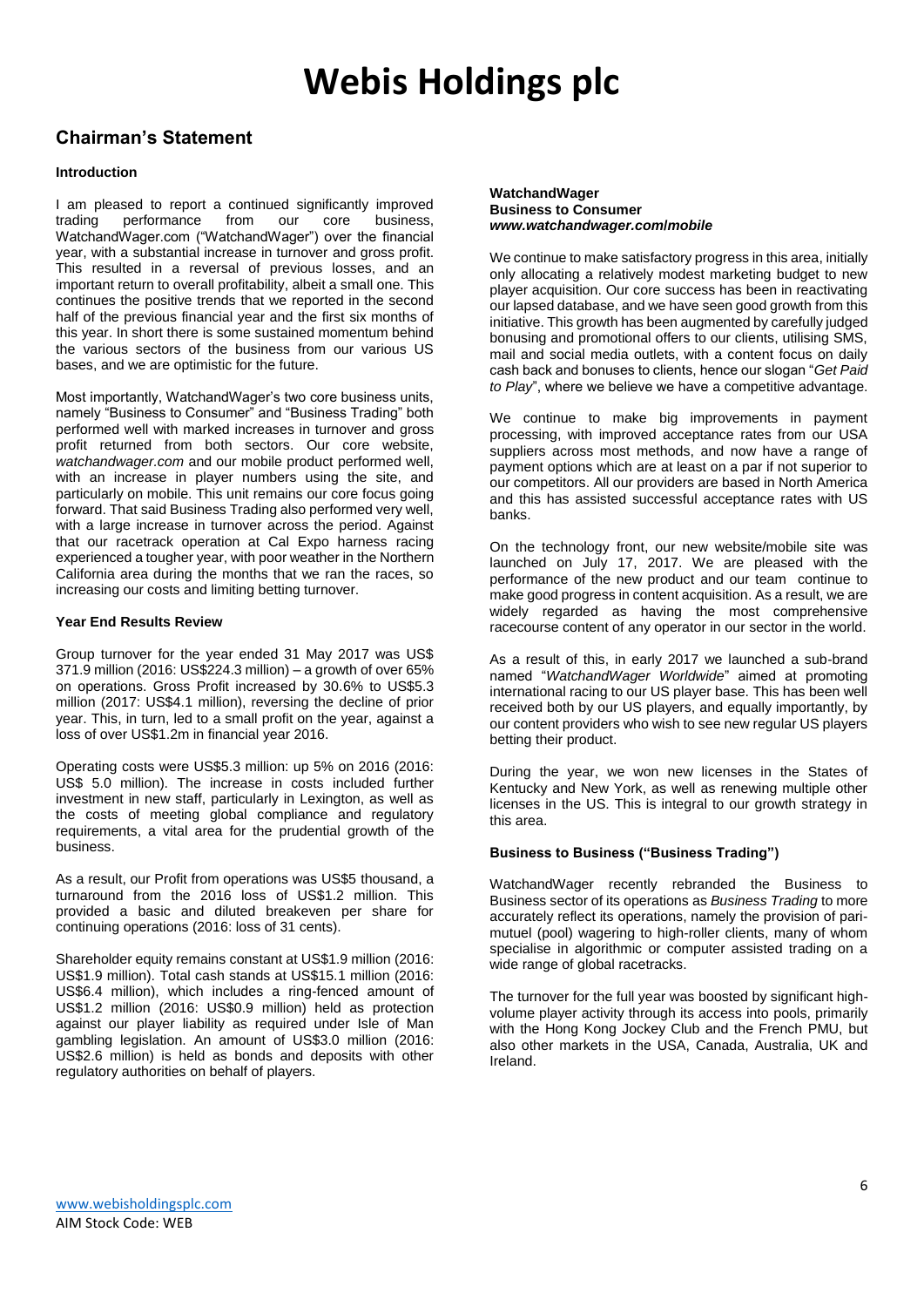## **Chairman's Statement continued**

#### **Business to Business ("Business Trading")**

We have proved successful in broadening our relationships directly with known player groups. As a result, our spread of risk and reliance on one group or player is now considered to be at a more acceptable level.

The Business to Business high volume wagering sector has become increasingly competitive over the years, with other operators and player agents providing third party services, and increased racetrack fees being charged in return for access to racetrack wagering and video streaming rights. In addition, the sector remains volatile, with it always being subject to changes in player or aggregator activities, as well as changes in the policies of key content providers. This is further commented upon in the Outlook section.

#### **Cal Expo Racetrack**

Cal Expo, our Sacramento based harness racetrack operation, unfortunately had a weaker October to May season than previously experienced and budgeted during the fourth year of operation under our control.

There were several factors leading to this downturn, the major one being the poor weather in the Sacramento area during the period, with the much reported El Niňo-driven Northern California winter. This not only disrupted race days, reduced field sizes, but most importantly increased our operating costs, especially in providing replacement staff and equipment at short notice. This situation is hopefully a one-off for the Sacramento area.

The other concern was the general decline in betting handle throughout California from other tracks, which reduced our commissions off the track and is a concern for the industry generally.

On a more positive note, our staff performed excellently during a tough winter, and it was a credit to the operation that there were no major Health & Safety issues throughout the entire season.

#### **Post Year, Strategy and Regulatory Developments**

The Board is pleased to confirm that the positive progress across the business has continued into the first four months of the new Financial year – namely the four months ending September 2017.

We have made satisfactory progress in our Business to Consumer operation, and as stated, finally relaunched our website and mobile product in early July 2017. The new product has proved very stable and well received by clients. Based on that we increased our level of marketing spend through the summer of key Festival race days in the USA and were rewarded by a record number of active players on the site, with our marketing focused on Travers Stakes day at Saratoga New York in August 2017.

We see Business to Consumer as critical to the success of the company. In the short term, we are focused on core Autumn/Winter race promotions and increasing our social Media presence especially via Facebook. We are aware that we need to bolster our team and level of expertise in this area, either through direct hires or agency relationships, and this is something the Executive team are actively working on.

In relation to *Business Trading*, turnover has continued to grow in the first four months of the year. That said, we are aware of the volatile and competitive nature of this business sector, and our need to expand our range of clients to reduce risk. As a result, we have recently relaunched a new informational website, namely *wawbusiness trading*. This is an informative site, designed to bring new players into the market focused on appealing to day traders or other algorithmic traders, perhaps new to horse betting pools. It is early days with this initiative, but we will be testing some marketing of the site via social media in the forthcoming months.

During the period, we also renewed our two key software and middleware contracts, namely with i-neda, based in Farnborough, UK and AmTote International, based in Maryland, USA respectively. We continue to enjoy good working relationships with these companies, both of whom are vested in our success.

In August 2017, we successfully renewed our five-year license with the Isle of Man Gambling Supervision Commission. In addition, we have been busy renewing our multiple core USA licenses for 2018, many of which are annually renewable. We expect all these renewals to be approved in line with expectations.

#### **USA regulated gaming**

The Board continued to regularly monitor the progress of properly licensed gambling in the USA, but without committing funds to lobbying. This has proved a successful strategy over the past five years as progress has been slow on a Federal and State level.

We have been encouraged by recent progress and the forthcoming Supreme Court hearing on Sports betting, likely to be held early December, the outcome of which could become a game changer for the USA industry. As a licensed US operator with multiple business strands across almost all the key regulated States in the USA, as well as being well connected in international markets, the Board are aware we stand in an advantageous position to exploit opportunities as they arise.

Within the US and international pool betting market, the Board is very aware that consolidation is a key factor with the bigger getting bigger, similar to the trends being seen in Europe. As a result, the Board continues to assess acquisition opportunities that will assist in developing those economies of scale and for the additional benefit of shareholders.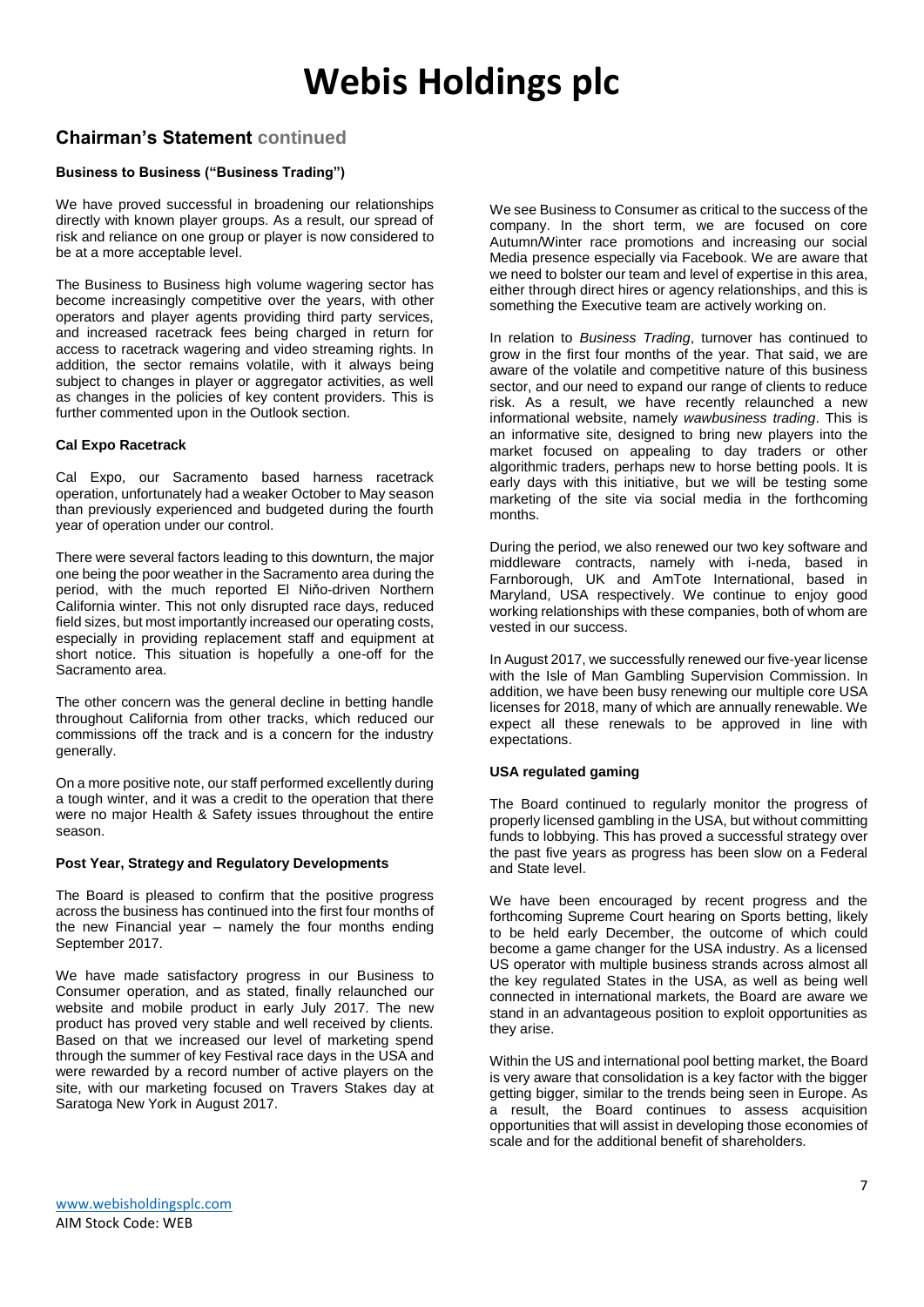### **Chairman's Statement continued**

#### **Summary Outlook**

In summary, the Board are encouraged by the increase in activity, turnover and most importantly a reversal of previous losses into a profit, albeit small. We believe the company has turned a corner in relation to performance, although are mindful of some of the challenges that may lie ahead. Most importantly the Board believe the strategies for growth are the correct ones, and are regulatory compliant, which is critical in this sector.

I would like to thank all our staff, our customers and our shareholders for their continued support throughout the year.

**Denham Eke Non-executive Chairman 20 November 2017**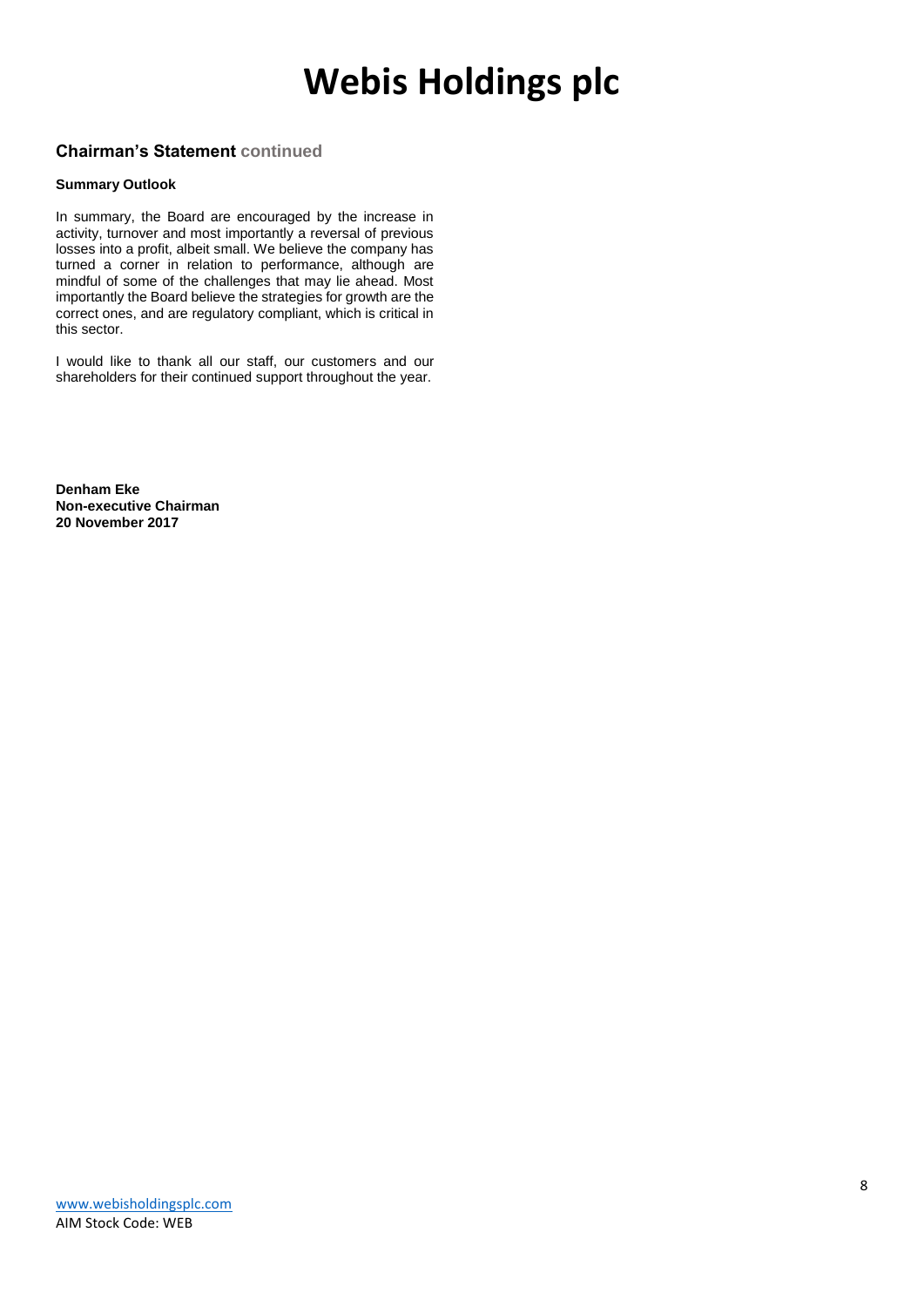### **The Board of Directors**

#### **Denham Eke, aged 66**

**Non-executive Chairman**

Denham Eke began his career in stockbroking before moving into corporate planning for a major UK insurance broker. He is a director of many years' standing of both public and private companies involved in the mining, leisure, manufacturing and financial services sectors.

Denham Eke was appointed Nonexecutive Chairman in April 2003.

### **Ed Comins, aged 48**

**Managing Director**

Ed Comins has 22 years' experience in the betting and gaming industry with Coral, Ladbroke Casinos, the Tote and GameAccount. At the Tote he had overall responsibility for developing Totepool's pari-mutuel business as General Manager of Tote Direct and Development Director for Totepool. He was Commercial Director for GameAccount, a provider of online skill games, where he managed betting partner relationships with key sportsbooks.

Ed Comins joined the Board in May 2010.

**Nigel Caine, aged 47 Non-executive Director**

Nigel Caine is the Chief Financial Officer for Burnbrae Group Limited. He is a Fellow of the Association of Chartered Certified Accountants and a Member of both the Chartered Institute of Securities and Investments and the Institute of Chartered Secretaries and Administrators. He also holds an MBA from the University of Wales. Nigel began his career in audit and transaction services with KPMG and Deloitte. Before joining Burnbrae Group Limited in 2014, Nigel was the Chief Financial Officer for Speymill Deutsche Immobilien Company Plc.

Nigel Caine joined the Board in June 2015.

### **Sir James Mellon, aged 88**

**Non-executive Director**

Sir James Mellon is a former diplomat who began his career with the Department of Agriculture for Scotland before moving on to several varied roles including Head of Trade Relations and Export Dept (TRED); FCO; UK Ambassador to Denmark; Director-General for Trade and Investment, United States; and Consul-General, New York. He has many years of corporate experience having been a director of both public and private companies.

Sir James Mellon joined the Board in January 2012.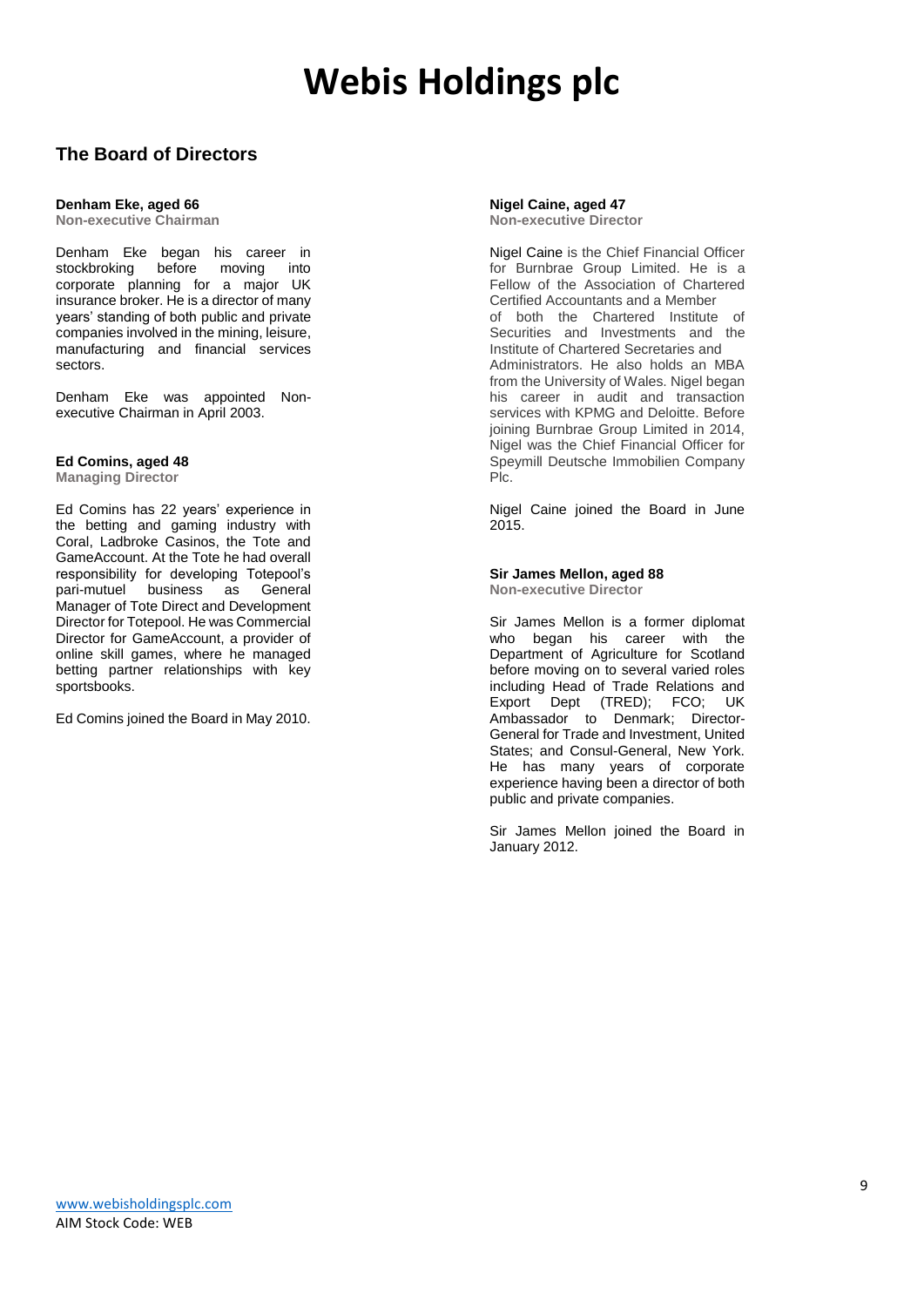### **Directors' Report**

The directors present their annual report and the audited consolidated financial statements for the year ended 31 May 2017.

#### **Principal activities**

The Group operates:

- a pari-mutuel service to individual and business customers; and
- a racetrack under a licence issued in California. USA.

#### **Business review**

The Group operates on a worldwide basis and provides online and offline facilities in respect of a wide variety of pari-mutuel events.

A more detailed review of the business, its results and future developments is in the Chairman's Statement on page 3.

#### **Proposed dividend**

The directors do not propose the payment of a dividend (2016: \$Nil).

#### **Policy and practice on payment of creditors**

It is the policy of the Group to agree appropriate terms and conditions for its transactions with suppliers by means of standard written terms to individually negotiated contracts. The Group seeks to ensure that payments are always made in accordance with these terms and conditions.

At the year-end there were 15 days (2016: 9 days) of purchases in trade creditors.

#### **Financial risks**

Details relating to financial risk management are shown in note 21 to the financial statements.

#### **Directors and directors' interests**

The Directors who held office during the year and to date were as follows:

| Denham Eke       | Non-executive Chairman   |
|------------------|--------------------------|
| Ed Comins        | <b>Managing Director</b> |
| Nigel Caine      | Non-executive Director   |
| Sir James Mellon | Non-executive Director   |

The Director retiring by rotation is Nigel Caine who, being eligible, offers himself for re-election.

The Directors who held office at the end of the year had the following interests in the ordinary shares of the Company and options to purchase such shares arising from incentive schemes:

#### **Directors' interests**

|                         |                                              | Ordinary shares                         |                                              | Options                                 |  |
|-------------------------|----------------------------------------------|-----------------------------------------|----------------------------------------------|-----------------------------------------|--|
|                         | <b>Interest</b><br>at end of<br>year<br>2017 | Interest at<br>start of<br>year<br>2016 | <b>Interest</b><br>at end of<br>year<br>2017 | Interest at<br>start of<br>year<br>2016 |  |
| Denham Eke <sup>1</sup> |                                              |                                         |                                              |                                         |  |
| Ed Comins               |                                              |                                         | 14,000,000                                   | 14,000,000                              |  |
| Nigel Caine             |                                              |                                         |                                              |                                         |  |
| Sir James Mellon        |                                              |                                         |                                              |                                         |  |

<sup>1</sup> Denham Eke is Managing Director of Burnbrae Limited which holds 248,204,442 ordinary shares representing 63.10% of the issued capital of the Company.

Further details of the options issued to the executive directors are contained in the Report of the Remuneration Committee on pages 12 and 13.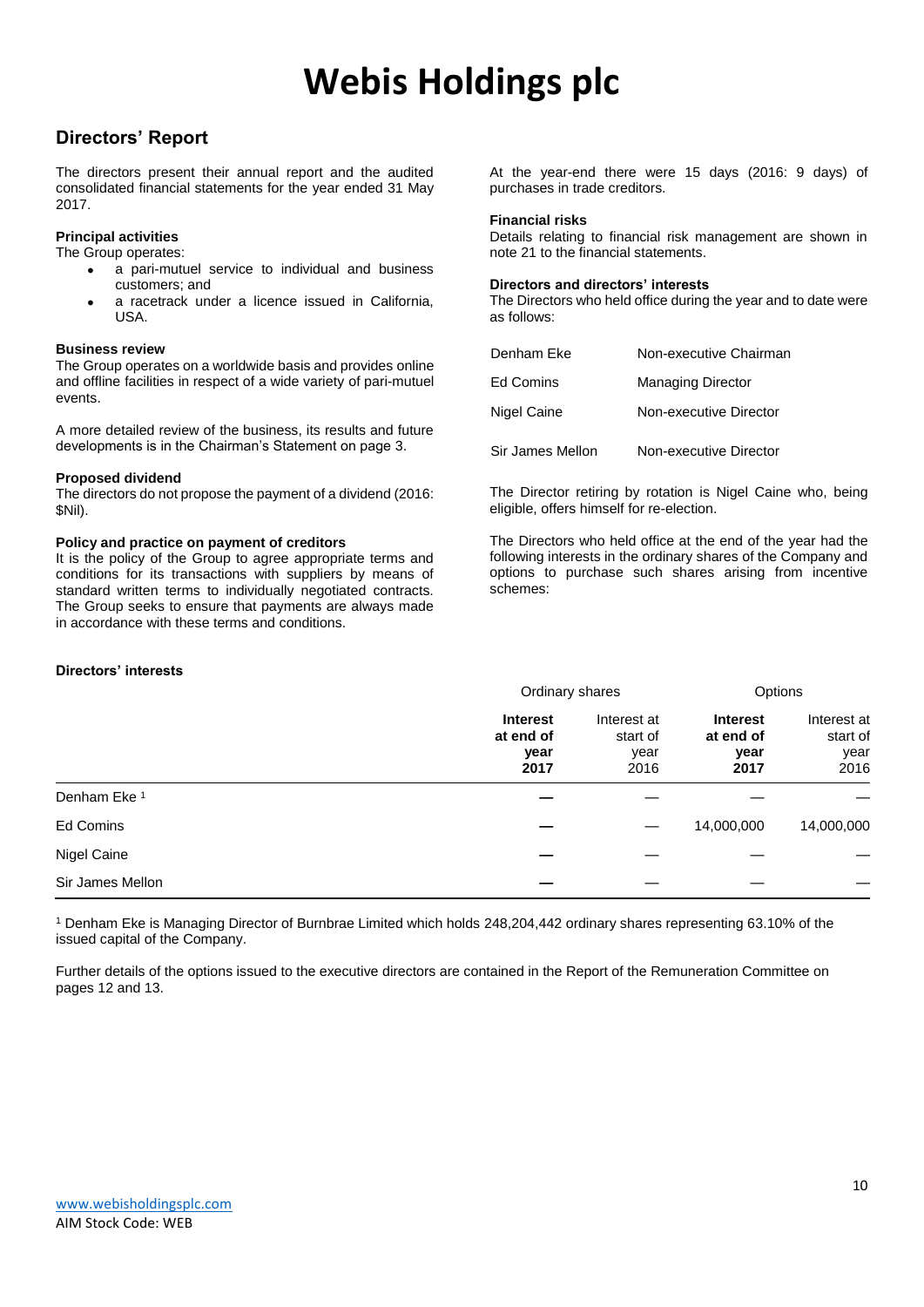### **Directors' Report continued**

#### **Substantial interests**

On 23 July 2017, the following interests in 3% or more of the Company's ordinary share capital had been reported:

|                                 | %     | Number of<br>ordinary<br>shares |
|---------------------------------|-------|---------------------------------|
| <b>Burnbrae Limited</b>         | 63.10 | 248,204,442                     |
| <b>BBHISL Nominees Ltd</b>      | 7.54  | 29,651,666                      |
| <b>Vidacos Nominees Limited</b> | 5.08  | 20,000,000                      |

#### **Annual General Meeting**

Shareholders will be asked to approve at the Annual General Meeting certain resolutions as special business. Some of these resolutions have become routine business at the Annual General Meetings of most public companies, including your Company, and relate to the renewal of the authority for the directors to allot relevant securities and the renewal of the powers for the directors to allot equity securities for cash.

#### **Employees**

The Group is committed to a policy of equal opportunity in matters relating to employment, training and career development of employees, and is opposed to any form of less favourable treatment afforded on the grounds of disability, sex, race or religion.

The Group recognises the importance of ensuring employees are kept informed of the Group's performance, activities and future plans.

#### **Political and charitable contributions**

The Group made no political contributions during the year.

As part of the obligations of the pari-mutuel business in the United States, the Group made charitable contributions of \$42,928 during the year (2016: \$29,899).

#### **Auditors**

KPMG Audit LLC, being eligible, have expressed their willingness to continue in office in accordance with Section 12(2) of the Isle of Man Companies Act 1982.

On behalf of the Board

**Ed Comins Managing Director 20 November 2017**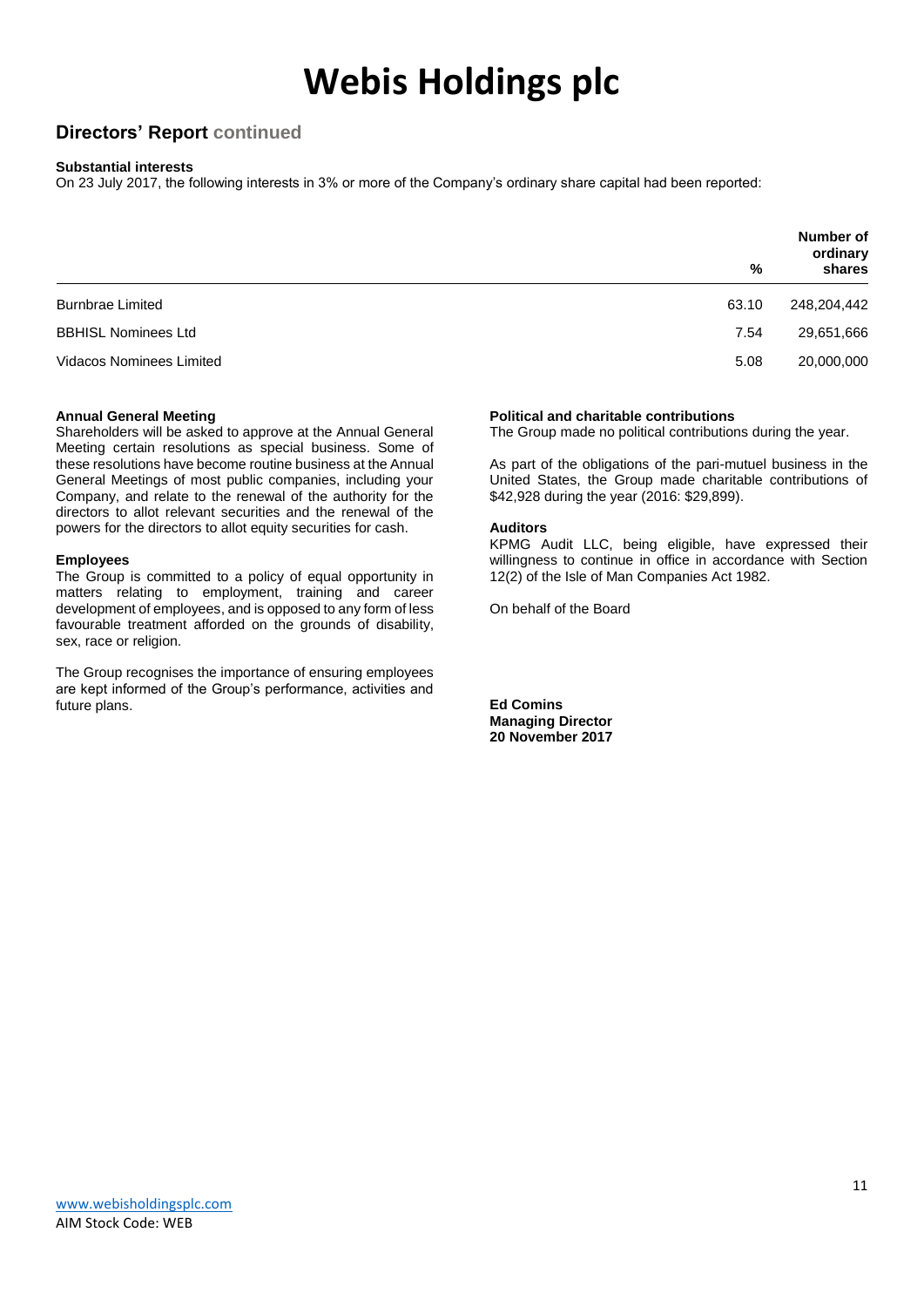### **Corporate Governance**

The Company is committed to high standards of corporate governance. The Board is accountable to the Company's shareholders for good corporate governance.

As an Isle of Man registered company there is no requirement to produce a corporate governance report. However, the Board follows best practice and therefore has prepared such a report. This statement describes how the principles of corporate governance are applied to the Company.

#### **1. Directors**

The Company is controlled through the Board of directors, which comprises one executive and three non-executive directors.

The non-executive Chairman is mainly responsible for the conduct of the Board, and he, together with the Managing Director, seeks to ensure that all directors receive sufficient relevant information on financial, business and corporate issues prior to meetings.

The Managing Director, in conjunction with his executive colleagues, is responsible for co-ordinating the Company's business and implementing strategy.

None of the non-executive directors are deemed to be independent, although the Board intends to appoint at least one independent director at an appropriate time.

Shareholders are encouraged to contact the non-executive Chairman should they require clarification on any aspect of the Company's business.

All directors are able to take independent professional advice in furtherance of their duties if necessary.

The Board has a formal schedule of matters reserved for it and meets at regular times throughout the year. It is responsible for overall Group strategy, acquisition and divestment policy, approval of major capital expenditure projects and consideration of significant financing matters. It monitors the exposure to key business risks, including legislative, jurisdictional and major liability management issues. The Board approves the annual budget and the progress towards achievement of the budget. The Board also considers employee issues and key appointments.

It also seeks to ensure that all directors receive appropriate training on appointment and then subsequently as appropriate. All directors will submit themselves for re-election at least once every three years.

The Board has established two standing committees, both of which operate within defined terms of reference.

The committees established are the Audit Committee and the Remuneration Committee. The Board does not consider it necessary for a company of its size to establish a standing Nominations Committee. Instead the Board's policy in relation to Board appointments is for the non-executive Chairman to agree selection criteria with all Board members and use independent recruitment consultants to initiate the search for

candidates. The final decision on appointments rests with the full Board.

#### **2. Directors' Remuneration**

The Report of the Remuneration Committee is set out on pages 12 and 13 of the report and financial statements.

#### **3. Relations with Shareholders**

The Company encourages two-way communication with both its institutional and private investors and attempts to respond quickly to all queries received verbally or in writing.

The Board has sought to use the Annual General Meeting to communicate with private investors and encourages their participation.

#### **4. Financial Reporting**

The performance and financial position of the Group are provided in the Chairman's Statement on pages 3, 4 and 5 and the Directors' Report on pages 7 and 8. These enable the Board to present a balanced and understandable assessment of the Group's position and prospects. The directors' responsibilities for the financial statements are described on page 11.

#### **Internal Control**

The Board believes it has controls in place which have established an ongoing process for identifying, evaluating and managing the significant risks faced by the Group. In this regard, the Board seeks to work closely with the Group's auditors.

The Board also acknowledges that it has overall responsibility for reviewing the effectiveness of internal control. It believes that senior management within the Group's operating businesses should also contribute in a substantial way and this has been built into the process.

There are inherent limitations in any system of internal control and, accordingly, even the most effective system can provide only reasonable, and not absolute, assurance with respect to the preparation of financial information and the safeguarding of assets. The system adopted by the Board manages rather than eliminates the risk of failure to achieve business objectives.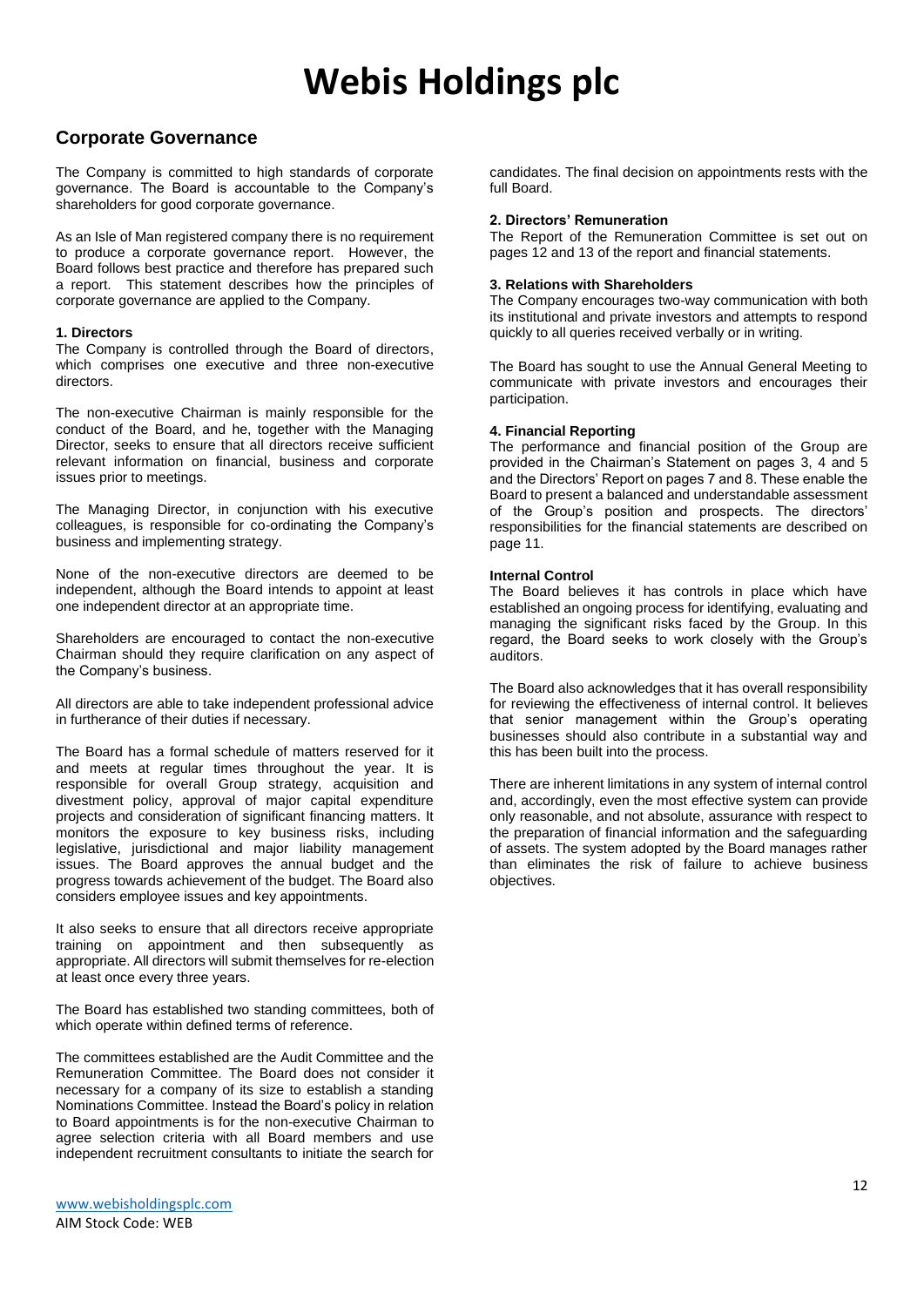### **Corporate Governance continued**

#### **Internal Control continued**

In carrying out its review of the effectiveness of internal control in the Group, the Board takes into consideration the following key features of the risk management process and system of internal control:

- **o** Risks are identified which are relevant to the Group as a whole and encompass all aspects of risk, including operational, compliance, financial and strategic. The Board specifically focuses on any risk to the Group from regulatory changes within the jurisdictions from which it currently accepts customers.
- **o** The Board seeks to identify, monitor and control the significant risks to an acceptable level throughout the Group. In order to do so, the Audit Committee, acting on behalf of the Board, reviews risk matters at each meeting of the Audit Committee.
- **o** The Group operates a comprehensive budgeting and financial reporting system which, as a matter of routine, compares actual results with budgets. Management accounts are prepared for each operating activity and the Group on a monthly basis. Material variances from budget are thoroughly investigated. In addition, the Group's profitability forecast is regularly updated based on actual performance as the year progresses. A thorough reforecast exercise is undertaken following production of the half-year financial statements.
- **o** Cash flow forecasts are regularly prepared to ensure that the Group has adequate funds and resources for the foreseeable future.
- **o** Risks are identified and appraised through the annual process of preparing these budgets.

**o** Steps have been taken to embed internal control and risk management into the operations of the business and to deal with areas of improvement which come to management's and the Board's attention. This process is continuing to increase risk awareness throughout the Group.

#### **Audit Committee**

The Audit Committee comprises the non-executive directors and is chaired by Sir James Mellon. The committee acts in an advisory capacity to the Board and meets not less than twice a year. Its terms of reference require it to take an independent view of the appropriateness of the Group's accounting controls, policies and procedures. The committee also reviews and approves the reports, appointment and fees of the external auditors, and meets its external auditors at least once a year. Additional meetings may be requested by the auditors.

#### **Going Concern**

As more fully explained in note 1.1 to the financial statements on page 20, and after making enquiries, the directors have formed a judgement, at the time of approving the financial statements, that there is a reasonable expectation that the Group has adequate resources to continue in operational existence for the foreseeable future. For this reason, the directors continue to adopt the going concern basis in preparing the financial statements.

#### **Internal Audit**

The directors have reviewed the need for an internal audit function and believe that the Group is not of sufficient size and complexity to require such a function.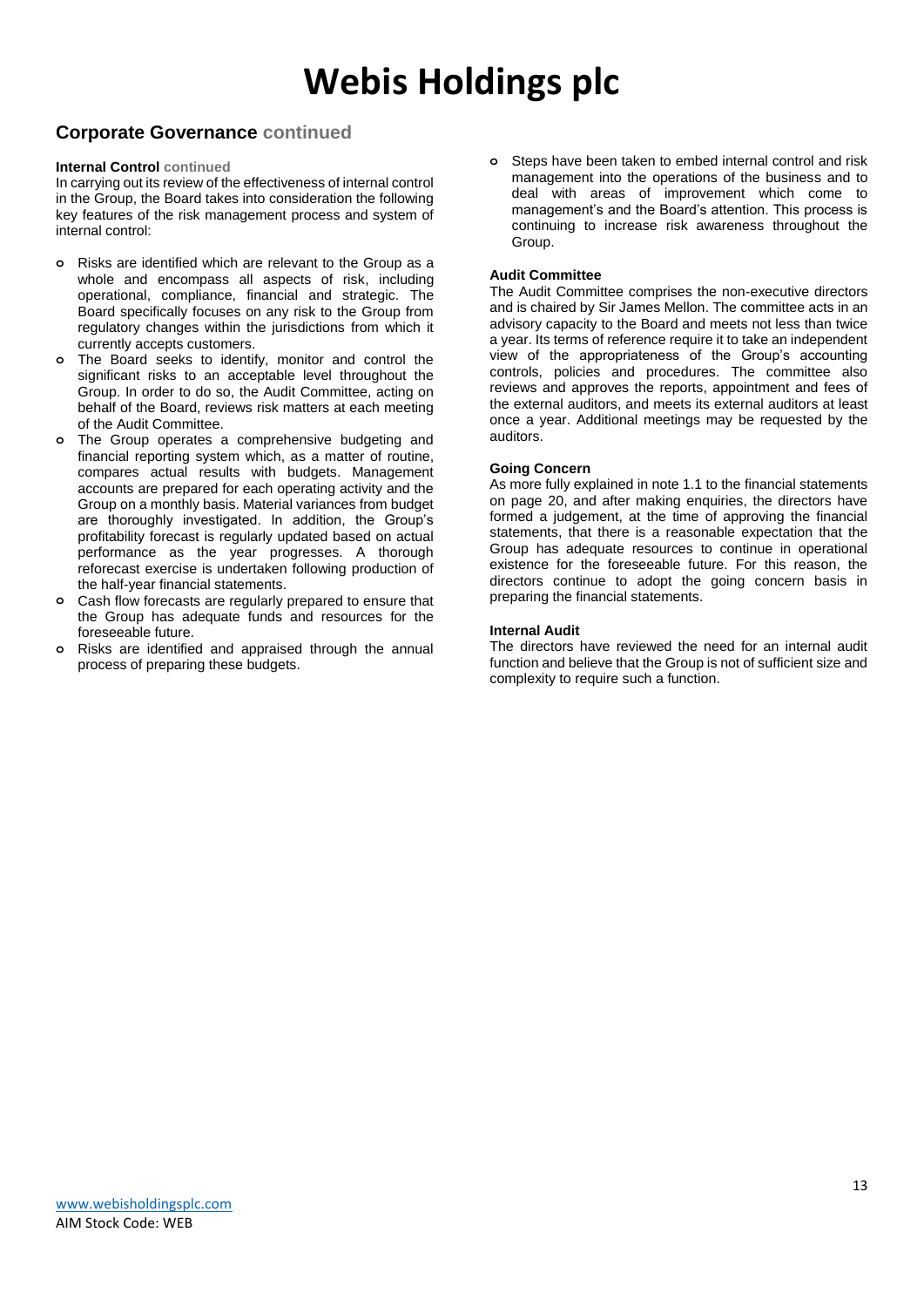### **Statement of Directors' Responsibilities in Respect of the Directors' Report and the Financial Statements**

The directors are responsible for preparing the Directors' Report and the financial statements in accordance with applicable law and regulations.

Company law requires the directors to prepare financial statements for each financial year which meet the requirements of Isle of Man company law. In addition, the directors have elected to prepare the financial statements in accordance with International Financial Reporting Standards as adopted by the European Union.

The financial statements are required by law to give a true and fair view of the state of affairs of the Group and Parent Company and of the profit or loss of the Group for that year.

In preparing these financial statements, the directors are required to:

- **o** select suitable accounting policies and then apply them consistently;
- **o** make judgements and estimates that are reasonable and prudent;
- **o** state whether they have been prepared in accordance with International Financial Reporting Standards as adopted by the EU; and
- **o** prepare the financial statements on the going concern basis unless it is inappropriate to presume that the Group and Parent Company will continue in business.

The directors are responsible for keeping proper accounting records that disclose with reasonable accuracy at any time the financial position of the Parent Company and to enable them to ensure that its financial statements comply with the Companies Acts 1931 to 2004. They have general responsibility for taking such steps as are reasonably open to them to safeguard the assets of the Group and to prevent and detect fraud and other irregularities.

The directors are responsible for the maintenance and integrity of the corporate and financial information included on the Company's website. Legislation governing the preparation and dissemination of financial statements may differ from one jurisdiction to another.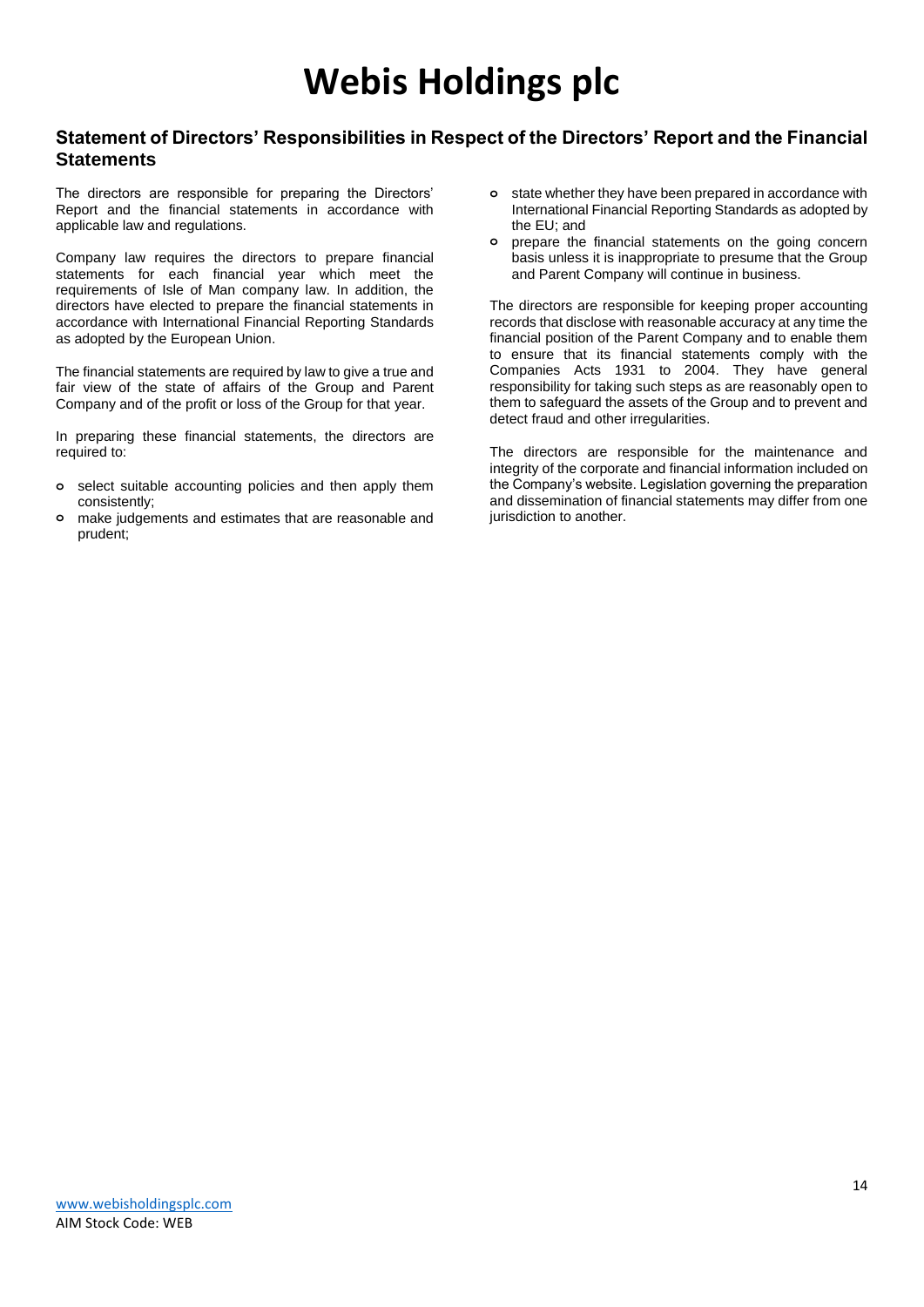### **Report of the Remuneration Committee**

#### **Introduction**

As an Isle of Man company, there is no requirement to produce a directors' remuneration report. However, this report has been prepared to accord as far as possible with rules and regulations for UK public companies in relation to the disclosure of directors' remuneration. This report also attempts to meet, as far as is practicable for a company of Webis Holdings' size, the relevant requirements of the Listing Rules of the UK Financial Conduct Authority and describes how the Board has applied the Principles of Good Governance relating to directors' remuneration. As required by the Regulations, a resolution to approve the report will be proposed at the Annual General Meeting of the Company at which the financial statements will be approved.

#### **Remuneration Committee**

The Company has an established Remuneration Committee which has a formal constitution and is composed of the nonexecutive directors of the Company under the Chairmanship of Sir James Mellon.

No director plays a part in any discussion about his own remuneration.

#### **Remuneration Policy**

The Remuneration Committee's policy is to ensure that the remuneration packages offered are competitive and designed to attract, retain and motivate executive directors of the right calibre.

The major elements of the remuneration package for the executive directors are:

- **o** Basic annual salary and benefits.
- **o** Eligibility to participate in an annual bonus scheme, when such scheme operates.
- **o** Share option incentives.
- **o** Contribution to a pension plan.

The Committee seeks to ensure that bonus and share option incentives have a strong link with individual performance.

#### **Basic Salary**

The level of basic annual salary and benefits is determined by the Committee, taking into account the performance of the individual and information from independent sources on the rates of salary for similar jobs in comparable companies.

#### **Annual Bonus Payments**

It is anticipated that an annual bonus scheme will operate when Group profitability and cash flow allow. Bonuses for the executive directors are calculated with reference to the profit before tax as disclosed in the audited accounts of the Group, together with an assessment by the Committee of the director's performance against agreed personal targets. Bonus payments are not pensionable.

#### **Share Options**

The Committee believes that share ownership by executives strengthens the link between their personal interests and those of shareholders. Options are granted to executives periodically at the discretion of the Remuneration Committee. The grant of share options is not subject to fixed performance criteria. This is deemed to be appropriate as it allows the Committee to consider the performance of the Group and the contribution of the individual executives and, as with annual bonus payments, illustrates the relative importance placed on performance-related remuneration.

#### **Pensions**

The Group does not intend to contribute to the personal pension plans of directors in the forthcoming year.

#### **Service Contracts**

The service contract of Ed Comins provided for a notice period of six months.

#### **Aggregate Directors' Remuneration**

The total amounts for directors' remuneration were as follows:

|                                                     | 2017<br><b>US\$000</b> | 2016<br><b>US\$000</b> |
|-----------------------------------------------------|------------------------|------------------------|
| Emoluments - salaries, bonuses and taxable benefits | 343                    | 332                    |
| — fees                                              | 66                     | 77                     |
|                                                     | 409                    | 409                    |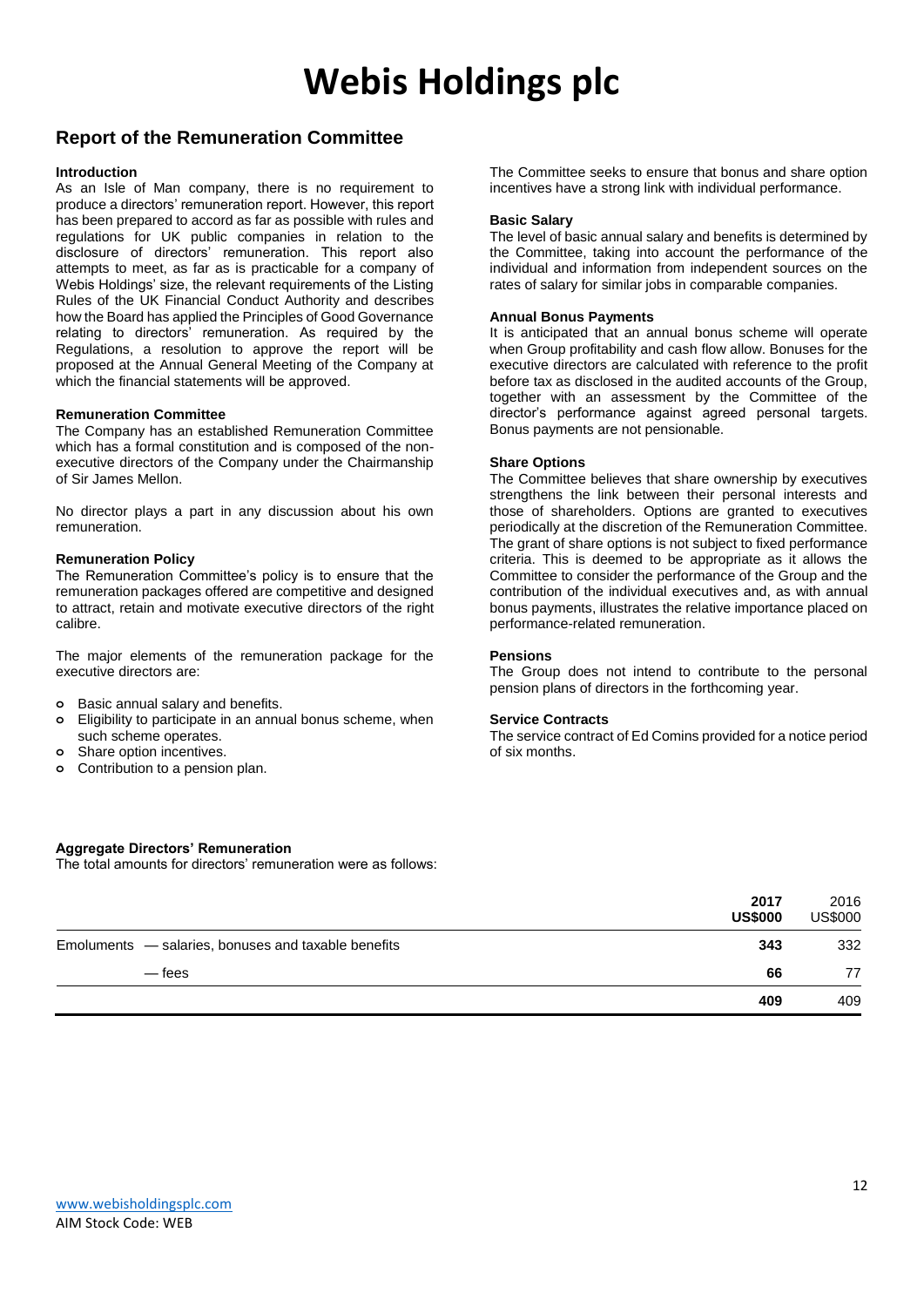## **Report of the Remuneration Committee continued**

#### **Directors' Emoluments**

|                             | Basic<br>salary<br><b>US\$000</b> | Fees<br><b>US\$000</b> | <b>Bonus</b><br>US\$000 | Termination<br>payments<br><b>US\$000</b> | <b>Benefits</b><br><b>US\$000</b> | 2017<br><b>Total</b><br><b>US\$000</b> | 2016<br>Total<br><b>US\$000</b> |
|-----------------------------|-----------------------------------|------------------------|-------------------------|-------------------------------------------|-----------------------------------|----------------------------------------|---------------------------------|
| <b>Executive</b>            |                                   |                        |                         |                                           |                                   |                                        |                                 |
| <b>Ed Comins</b>            | 310                               |                        |                         |                                           | 33                                | 343                                    | 332                             |
| Non-executive               |                                   |                        |                         |                                           |                                   |                                        |                                 |
| Denham Eke*                 |                                   | 26                     |                         |                                           |                                   | 26                                     | 30                              |
| Nigel Caine*                |                                   | 21                     |                         |                                           |                                   | 21                                     | 24                              |
| Sir James Mellon            |                                   | 19                     |                         |                                           |                                   | 19                                     | 23                              |
| <b>Aggregate emoluments</b> | 310                               | 66                     |                         |                                           | 33                                | 409                                    | 409                             |

\* Paid to Burnbrae Limited.

Details of the options outstanding at 31 May 2017 are as follows:

| Name of<br>director    | 31 May<br>2016 | Granted /<br>(lapsed) in<br>year | 31 May<br>2017 | Exercise price | Date<br>from which<br>exercisable | Expiry<br>date |
|------------------------|----------------|----------------------------------|----------------|----------------|-----------------------------------|----------------|
| Ed Comins              |                |                                  |                |                |                                   |                |
| 2016 Share Option Plan | 14,000,000     |                                  | 14,000,000     |                | 1p 3 March 2019 3 March 2026      |                |
|                        | 14,000,000     |                                  | 14,000,000     |                |                                   |                |

The market price of the shares at 31 May 2017 was 1.225p. The range during the year was 2.400p to 0.806p.

#### **Approval**

The report was approved by the Board of directors and signed on behalf of the Board.

**Denham Eke Non-executive Chairman 20 November 2017**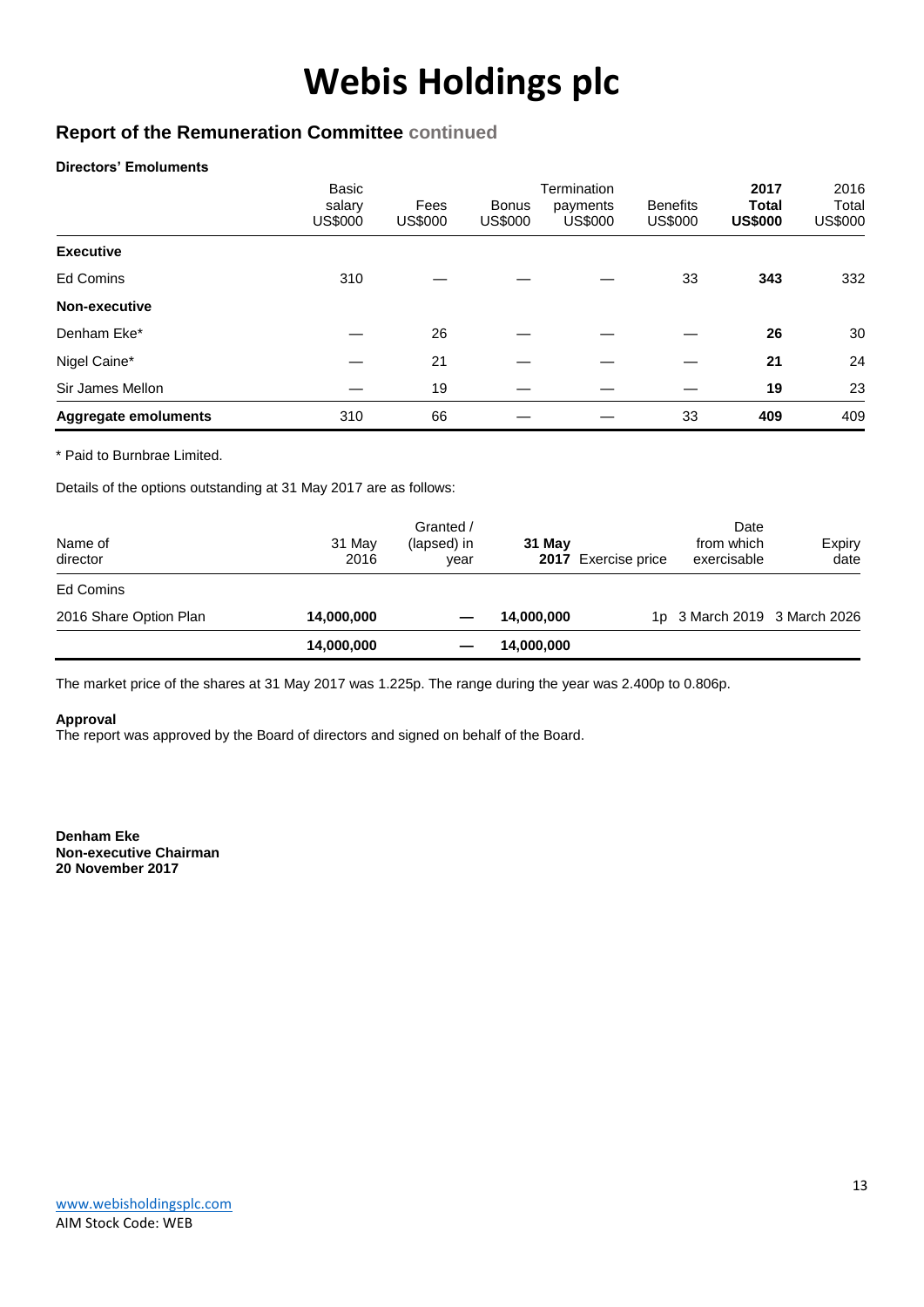### **Report of the Independent Auditors, KPMG Audit LLC, to the members of Webis Holdings plc**

We have audited the financial statements of Webis Holdings plc for the year ended 31 May 2017 which comprise the Consolidated Statement of Comprehensive Income, the Group and Company Statements of Financial Position, the Group and Company Statements of Changes in Equity, the Consolidated Statement of Cash Flows and the related notes. The financial reporting framework that has been applied in their preparation is applicable law and International Financial Reporting Standards (IFRSs) as adopted by the European Union.

This report is made solely to the Company's members, as a body, in accordance with Section 15 of the Companies Act 1982. Our audit work has been undertaken so that we might state to the Company's members those matters we are required to state to them in an auditors' report and for no other purpose. To the fullest extent permitted by law, we do not accept or assume responsibility to anyone other than the Company and the Company's members, as a body, for our audit work, for this report, or for the opinions we have formed.

#### **Respective responsibilities of Directors and Auditors**

As explained more fully in the Statement of Directors' Responsibilities set out on page 11, the directors are responsible for the preparation of financial statements that give a true and fair view. Our responsibility is to audit, and express an opinion on, the financial statements in accordance with applicable law and International Standards on Auditing (UK and Ireland). Those standards require us to comply with the Auditing Practices Board's (APB's) Ethical Standards for Auditors.

#### **Scope of the audit of the financial statements**

An audit involves obtaining evidence about the amounts and disclosures in the financial statements sufficient to give reasonable assurance that the financial statements are free from material misstatement, whether caused by fraud or error. This includes an assessment of: whether the accounting policies are appropriate to the Group's circumstances and have been consistently applied and adequately disclosed; the reasonableness of significant accounting estimates made by the directors; and the overall presentation of the financial statements.

In addition, we read all the financial and non-financial information in the Annual Report to identify material inconsistencies with the audited financial statements and to identify any information that is apparently materially incorrect based on, or materially inconsistent with, the knowledge acquired by us in the course of performing the audit. If we become aware of any apparent material misstatements or inconsistencies we consider the implications for our report.

#### **Opinion on the financial statements**

In our opinion, the financial statements:

- **o** give a true and fair view of the state of the Group's and Company's affairs as at 31 May 2017 and of the Group's profit for the year then ended;
- **o** have been properly prepared in accordance with IFRSs as adopted by the European Union; and
- **o** have been properly prepared in accordance with the provisions of the Companies Acts 1931 to 2004.

#### **Matters on which we are required to report by exception**

We have nothing to report in respect of the following matters where the Companies Acts 1931 to 2004 require us to report to you if, in our opinion:

- **o** proper books of account have not been kept by the Parent Company and proper returns adequate for our audit have not been received from branches not visited by us; or
- **o** the Parent Company's statement of financial position and statement of comprehensive income are not in agreement with the books of account and returns; or
- **o** certain disclosures of directors' remuneration specified by law are not made; or
- **o** we have not received all the information and explanations we require for our audit.

**KPMG Audit LLC Chartered Accountants Heritage Court, 41 Athol Street Douglas, Isle of Man, IM99 1HN 20 November 2017**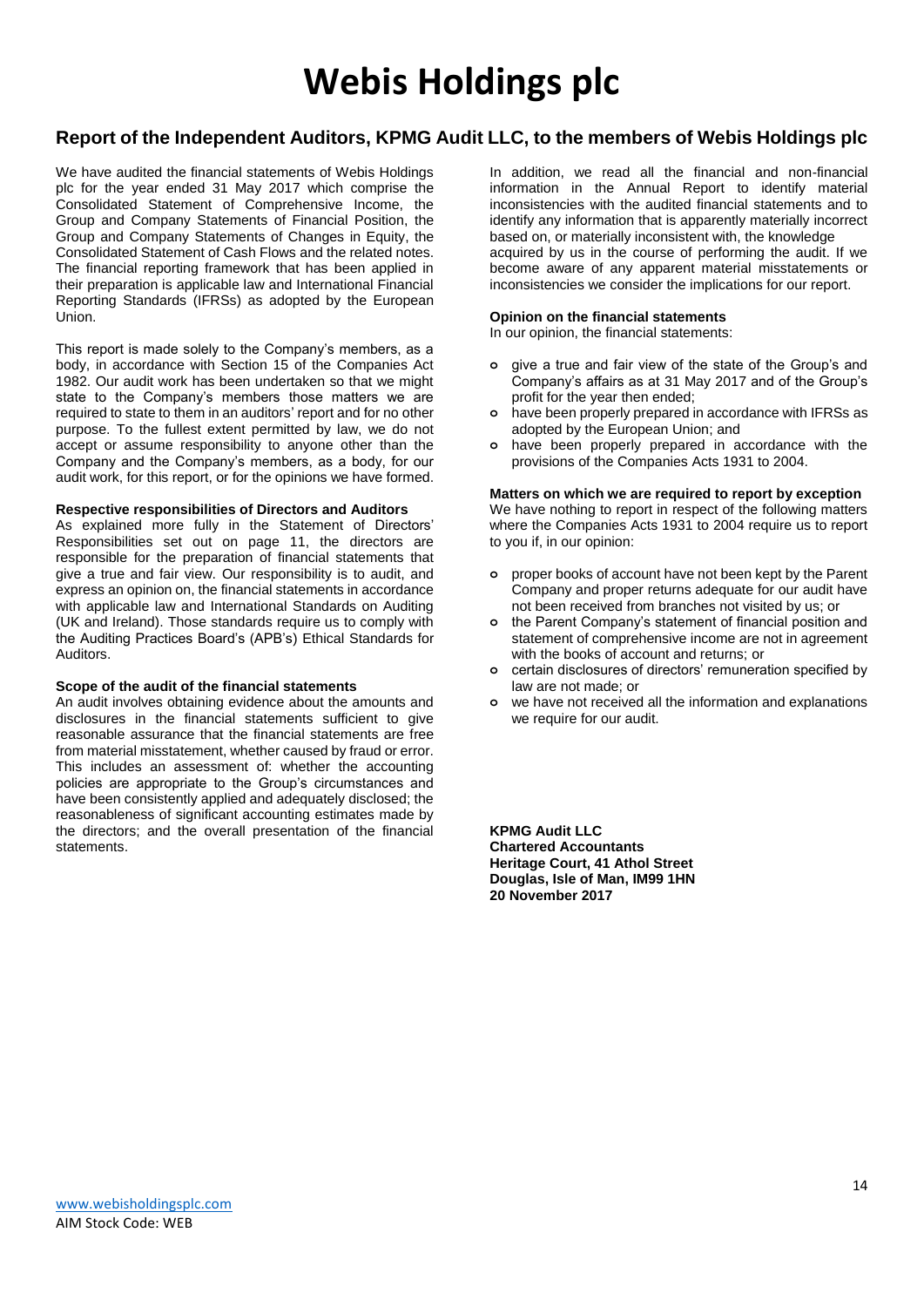### **Consolidated Statement of Comprehensive Income**

For the year ended 31 May 2017

|                                                                                                                                                    | Note | 2017<br><b>US\$000</b> | 2016<br><b>US\$000</b> |
|----------------------------------------------------------------------------------------------------------------------------------------------------|------|------------------------|------------------------|
| <b>Continuing operations</b>                                                                                                                       |      |                        |                        |
| Turnover                                                                                                                                           | 2    | 371,938                | 224,313                |
| Cost of sales                                                                                                                                      |      | (366,095)              | (219, 826)             |
| Betting duty paid                                                                                                                                  |      | (497)                  | (393)                  |
| <b>Gross profit</b>                                                                                                                                |      | 5,346                  | 4,094                  |
| Operating costs                                                                                                                                    |      | (5, 295)               | (5,042)                |
| <b>Operating profit/(loss)</b>                                                                                                                     | 3    | 51                     | (948)                  |
| Other losses - net                                                                                                                                 |      |                        | (50)                   |
| Re-organisational costs, impairments and one-off costs                                                                                             |      | (36)                   | (231)                  |
| Finance income                                                                                                                                     | 4    |                        |                        |
| Finance costs                                                                                                                                      | 4    | (10)                   | (1)                    |
| Finance costs                                                                                                                                      |      | (10)                   | (1)                    |
| Profit/(loss) before income tax                                                                                                                    |      | 5                      | (1, 230)               |
| Income tax expense                                                                                                                                 | 6    |                        |                        |
| Profit/(loss) from continuing operations                                                                                                           |      | 5                      | (1, 230)               |
| <b>Discontinued operations</b>                                                                                                                     |      |                        |                        |
| Loss from discontinued operations                                                                                                                  | 7    |                        | (12)                   |
| Profit/(loss) for the year                                                                                                                         |      | 5                      | (1, 242)               |
| Other comprehensive income:                                                                                                                        |      |                        |                        |
| Items that may be subsequently reclassified to profit or loss:                                                                                     |      |                        |                        |
| Currency translation differences on disposal of foreign subsidiaries                                                                               |      |                        |                        |
| Other comprehensive income for the year                                                                                                            |      |                        |                        |
| Total comprehensive income for the year                                                                                                            |      | 5                      | (1,242)                |
| Basic earnings per share for loss attributable to the equity holders of the Company<br>during the year (cents) - all operations                    | 8    | 0.00                   | (0.32)                 |
| Diluted earnings per share for loss attributable to the equity holders of the<br>Company during the year (cents) - all operations                  | 8    | 0.00                   | (0.31)                 |
| Basic and diluted earnings per share for loss attributable to the equity holders of<br>the Company during the year (cents) - continuing operations | 8    | 0.00                   | (0.31)                 |
|                                                                                                                                                    |      |                        |                        |

The notes on pages 19 to 36 form part of these financial statements.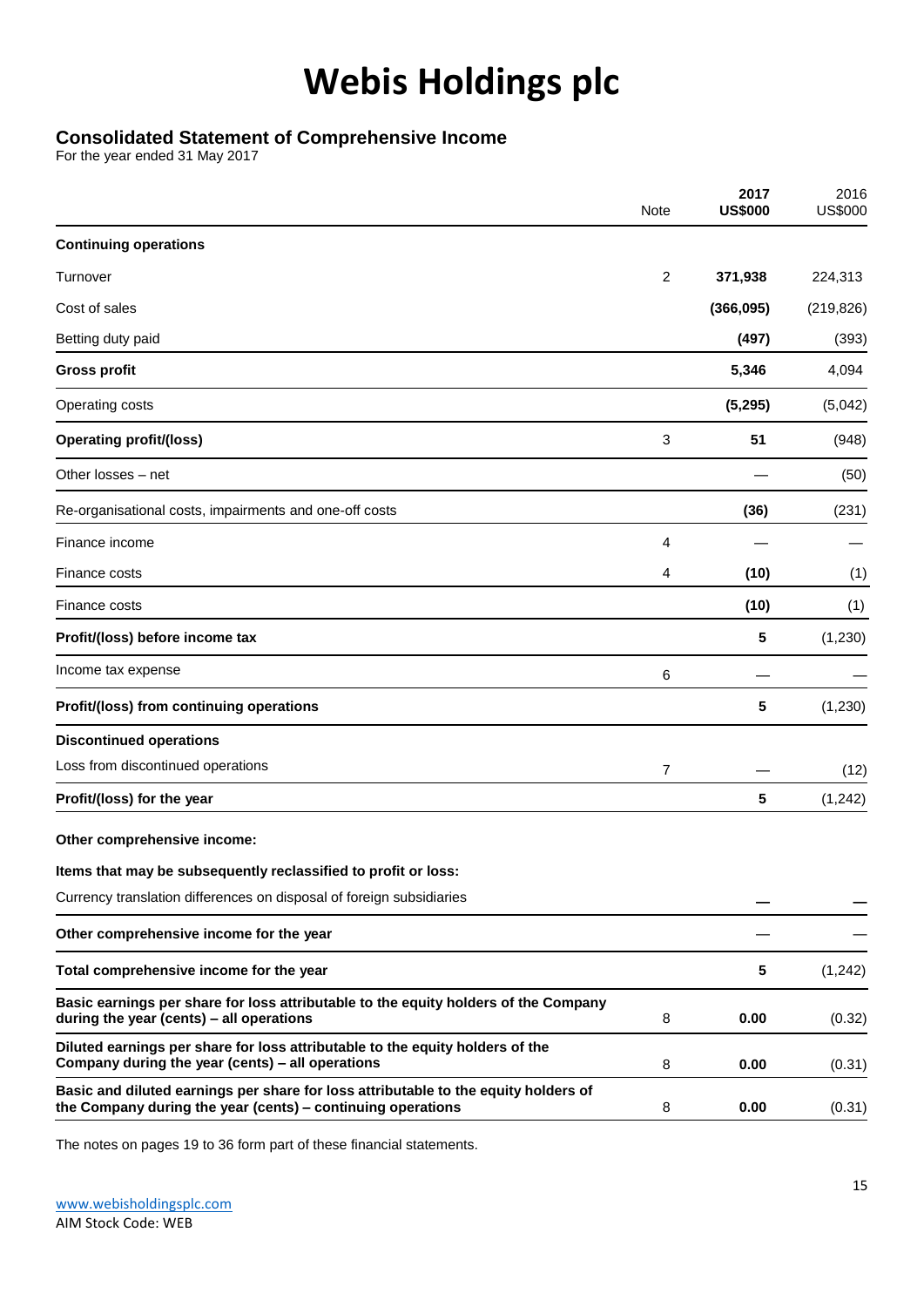## **Statements of Financial Position**

As at 31 May 2017

|                                        | Note              | 31.05.17<br>Group<br><b>US\$000</b> | 31.05.17<br>Company<br><b>US\$000</b> | 31.05.16<br>Group<br><b>US\$000</b> | 31.05.16<br>Company<br><b>US\$000</b> |
|----------------------------------------|-------------------|-------------------------------------|---------------------------------------|-------------------------------------|---------------------------------------|
| <b>Non-current assets</b>              |                   |                                     |                                       |                                     |                                       |
| Intangible assets                      | 9                 | 105                                 |                                       | 113                                 |                                       |
| Property, equipment and motor vehicles | 10                | 109                                 | 16                                    | 160                                 | 4                                     |
| Investments                            | 11                |                                     | $\overline{7}$                        |                                     | 3                                     |
| Bonds and deposits                     | 12                | 103                                 |                                       | 105                                 |                                       |
| <b>Total non-current assets</b>        |                   | 317                                 | 23                                    | 378                                 | $\boldsymbol{7}$                      |
| <b>Current assets</b>                  |                   |                                     |                                       |                                     |                                       |
| Bonds and deposits                     | $12 \overline{ }$ | 2,863                               |                                       | 2,499                               |                                       |
| Trade and other receivables            | 14                | 3,071                               | 35                                    | 2,671                               | 37                                    |
| Cash and cash equivalents              | 13                | 15,072                              | 2,414                                 | 6,445                               | 4,974                                 |
| <b>Total current assets</b>            |                   | 21,006                              | 2,449                                 | 11,615                              | 5,011                                 |
| <b>Total assets</b>                    |                   | 21,323                              | 2,472                                 | 11,993                              | 5,018                                 |
| <b>Equity</b>                          |                   |                                     |                                       |                                     |                                       |
| Called up share capital                | 17                | 6,334                               | 6,334                                 | 6,334                               | 6,334                                 |
| Share option reserve                   | 17                | $\mathbf{2}$                        | $\mathbf{2}$                          |                                     |                                       |
| <b>Retained losses</b>                 |                   | (4, 397)                            | (5, 374)                              | (4, 402)                            | (5, 352)                              |
| <b>Total equity</b>                    |                   | 1,939                               | 962                                   | 1,932                               | 982                                   |
| <b>Current liabilities</b>             |                   |                                     |                                       |                                     |                                       |
| Trade and other payables               | 15                | 18,884                              | 1,010                                 | 10,061                              | 4,036                                 |
| <b>Total current liabilities</b>       |                   | 18,884                              | 1,010                                 | 10,061                              | 4,036                                 |
| <b>Non-current liabilities</b>         |                   |                                     |                                       |                                     |                                       |
| Loans                                  | 16                | 500                                 | 500                                   |                                     |                                       |
| <b>Total non-current liabilities</b>   |                   | 500                                 | 500                                   |                                     |                                       |
| <b>Total liabilities</b>               |                   | 19,384                              | 1,510                                 | 10,061                              | 4,036                                 |
| <b>Total equity and liabilities</b>    |                   | 21,323                              | 2,472                                 | 11,993                              | 5,018                                 |

The financial statements were approved by the Board of directors on 20 November 2017

**Denham Eke Ed Comins**

**Non-executive Chairman Managing Director**

The notes on pages 19 to 36 form part of these financial statements.

[www.webisholdingsplc.com](http://www.webisholdingsplc.com/) AIM Stock Code: WEB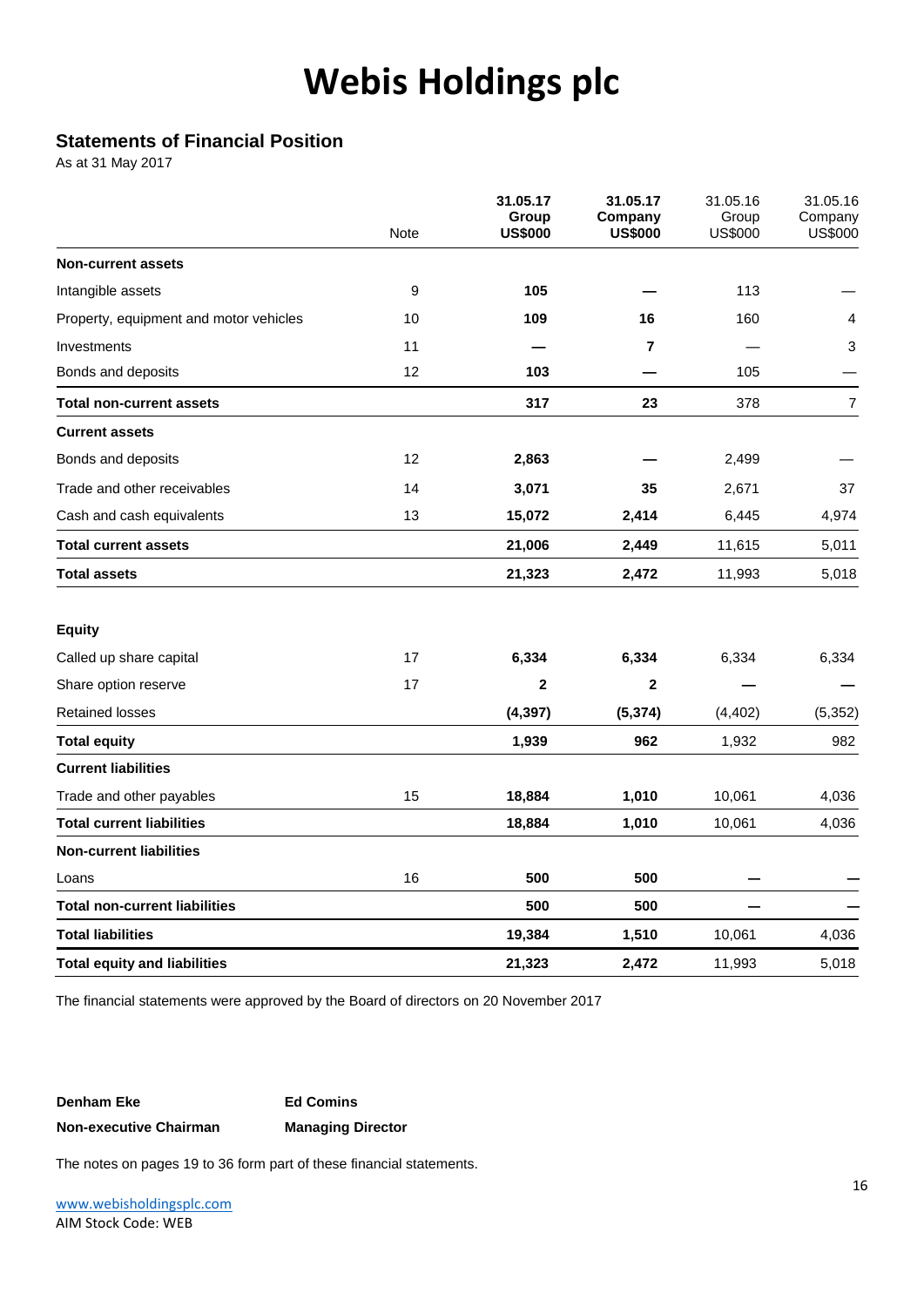### **Statements of Changes in Equity**

For the year ended 31 May 2017

| Group                                       | Called up<br>share capital<br><b>US\$000</b> | <b>Share option</b><br>reserve<br><b>US\$000</b> | <b>Retained</b><br>earnings<br><b>US\$000</b> | <b>Total</b><br>equity<br><b>US\$000</b> |
|---------------------------------------------|----------------------------------------------|--------------------------------------------------|-----------------------------------------------|------------------------------------------|
| Balance as at 31 May 2015                   | 6,334                                        |                                                  | (3, 160)                                      | 3,174                                    |
| Total comprehensive income for the<br>year: |                                              |                                                  |                                               |                                          |
| Loss for the year                           |                                              |                                                  | (1,242)                                       | (1, 242)                                 |
| <b>Transactions with owners:</b>            |                                              |                                                  |                                               |                                          |
| Share-based payment expense                 |                                              |                                                  |                                               |                                          |
| Balance as at 31 May 2016                   | 6,334                                        |                                                  | (4, 402)                                      | 1,932                                    |
| Total comprehensive income for the<br>year: |                                              |                                                  |                                               |                                          |
| Profit for the year                         |                                              |                                                  | 5                                             | 5                                        |
| <b>Transactions with owners:</b>            |                                              |                                                  |                                               |                                          |
| Share-based payment expense                 |                                              | 2                                                |                                               | 2                                        |
| Balance as at 31 May 2017                   | 6,334                                        | 2                                                | (4, 397)                                      | 1,939                                    |

| Company                                     | Called up<br>share capital<br><b>US\$000</b> | <b>Share option</b><br>reserve<br><b>US\$000</b> | <b>Retained</b><br>earnings<br><b>US\$000</b> | <b>Total</b><br>equity<br><b>US\$000</b> |
|---------------------------------------------|----------------------------------------------|--------------------------------------------------|-----------------------------------------------|------------------------------------------|
| Balance as at 31 May 2015                   | 6,334                                        |                                                  | (5, 119)                                      | 1,215                                    |
| Total comprehensive income for the<br>year: |                                              |                                                  |                                               |                                          |
| Loss for the year                           |                                              |                                                  | (233)                                         | (233)                                    |
| <b>Transactions with owners:</b>            |                                              |                                                  |                                               |                                          |
| Share-based payment expense                 |                                              |                                                  |                                               |                                          |
| Balance as at 31 May 2016                   | 6,334                                        |                                                  | (5, 352)                                      | 982                                      |
| Total comprehensive income for the<br>year: |                                              |                                                  |                                               |                                          |
| Loss for the year                           |                                              |                                                  | (22)                                          | (22)                                     |
| <b>Transactions with owners:</b>            |                                              |                                                  |                                               |                                          |
| Share-based payment expense                 |                                              | $\overline{c}$                                   |                                               | 2                                        |
| Balance as at 31 May 2017                   | 6,334                                        | 2                                                | (5, 374)                                      | 962                                      |

The notes on pages 19 to 36 form part of these financial statements.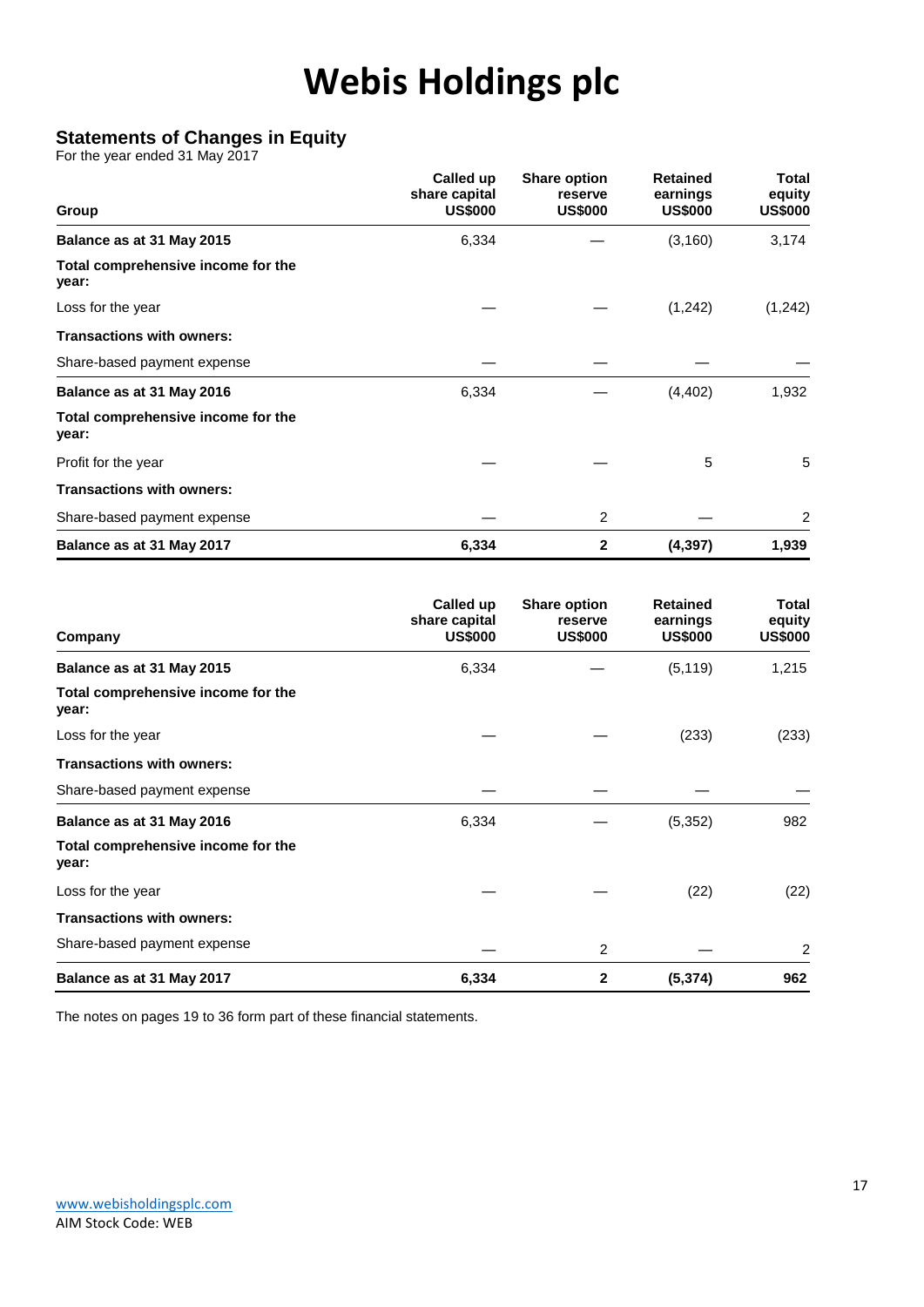## **Consolidated Statement of Cash Flows**

For the year ended 31 May 2017

|                                                          | Note | 2017<br><b>US\$000</b> | 2016<br><b>US\$000</b> |
|----------------------------------------------------------|------|------------------------|------------------------|
| Cash flows from operating activities                     |      |                        |                        |
| Profit/(loss) before income tax                          |      | 5                      | (1,242)                |
| Adjustments for:                                         |      |                        |                        |
| - Depreciation of property, equipment and motor vehicles | 10   | 71                     | 74                     |
| - Amortisation of intangible assets                      | 9    | 66                     | 107                    |
| - Finance costs                                          |      | 10                     | 1                      |
| - Share option reserve movement                          |      | $\mathbf{2}$           |                        |
| - Foreign exchange losses on exchange movements          |      | 508                    | 143                    |
| Changes in working capital:                              |      |                        |                        |
| - Increase in receivables                                |      | (400)                  | (92)                   |
| - Increase in payables                                   |      | 8,823                  | 1,620                  |
| <b>Cash flows from operations</b>                        |      | 9,085                  | 611                    |
| Finance income                                           |      |                        |                        |
| Bonds and deposits placed in the course of operations    | 12   | (362)                  | 41                     |
| Net cash generated from operating activities             |      | 8,723                  | 652                    |
| Cash flows from investing activities                     |      |                        |                        |
| Purchase of intangible assets                            | 9    | (60)                   | (51)                   |
| Purchase of property, equipment and motor vehicles       | 10   | (26)                   | (118)                  |
| Cost of closure of discontinued operation                |      |                        | (12)                   |
| Net cash used in investing activities                    |      | (86)                   | (181)                  |
| Cash flows from financing activities                     |      |                        |                        |
| Interest paid                                            |      | (10)                   | (1)                    |
| Loans received                                           | 16   | 500                    |                        |
| Net cash generated from / (used in) financing activities |      | 490                    | (1)                    |
| Net increase in cash and cash equivalents                |      | 9,127                  | 470                    |
| Cash and cash equivalents at beginning of year           |      | 6,445                  | 6,103                  |
| Exchange losses on cash and cash equivalents             |      | (500)                  | (128)                  |
| Cash and cash equivalents at end of year                 |      | 15,072                 | 6,445                  |

The notes on pages 19 to 36 form part of these financial statements.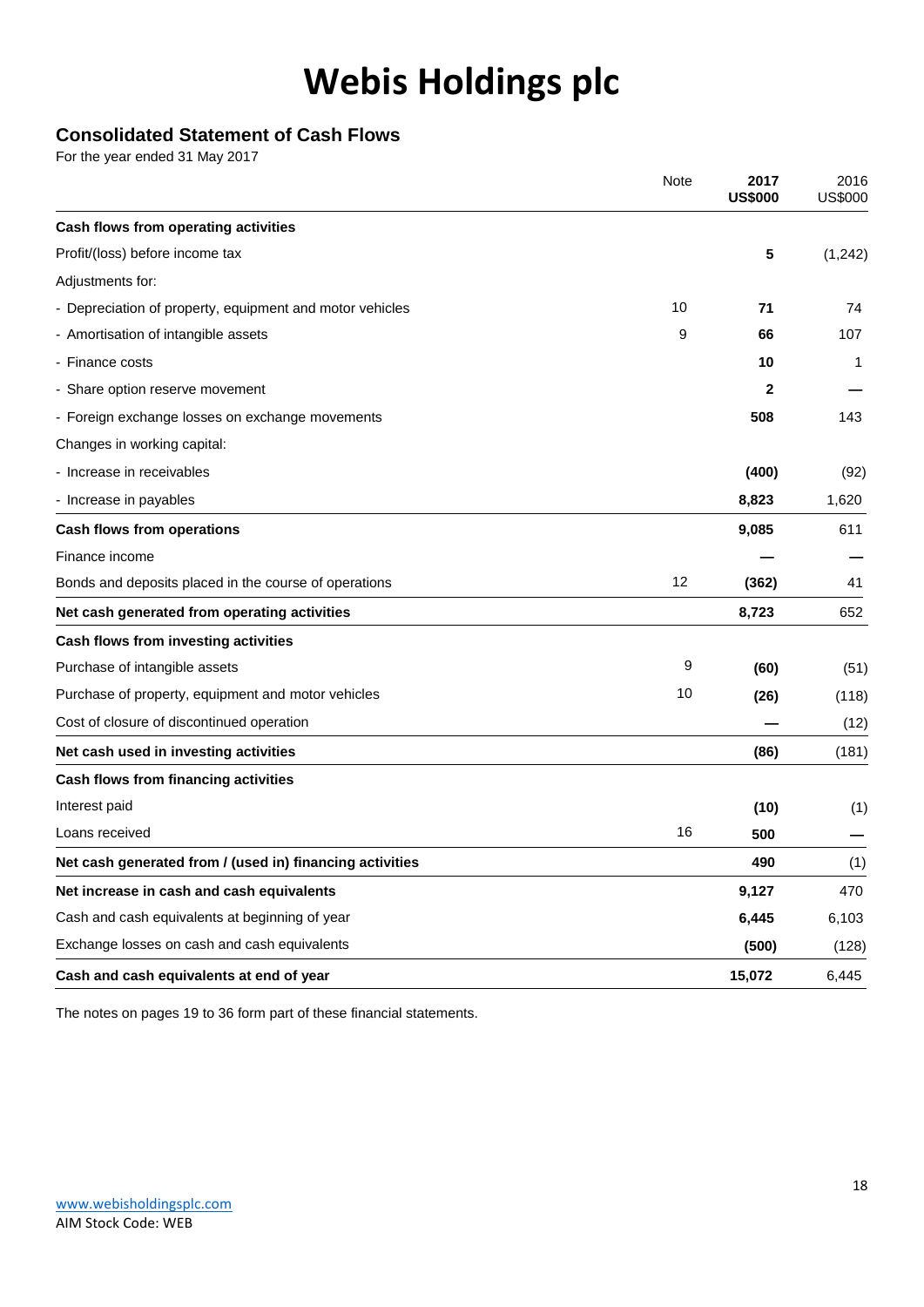### **Notes to the Financial Statements**

For the year ended 31 May 2017

#### **1 Reporting entity (the "Company")**

Webis Holdings plc is a company domiciled in the Isle of Man. The address of the Company's registered office is Viking House, Nelson Street, Douglas, Isle of Man, IM1 2AH. The Webis Holdings plc consolidated financial statements as at and for the year ended 31 May 2017 consolidate those of the Company and its subsidiaries (together referred to as the "Group").

#### **1.1 Basis of preparation**

#### **(a) Statement of compliance**

The consolidated financial statements have been prepared in accordance with International Financial Reporting Standards ("IFRS") and its interpretations as adopted by the European Union.

#### **Adoption of new and revised IFRS**

During the current year the Group adopted all the new and revised IFRS that are relevant to its operation and are effective for accounting periods beginning on 1 June 2016. This adoption did not have a material effect on the accounting policies of the Group.

#### **Standards and interpretations in issue not yet adopted**

A number of new standards, amendments to standards and interpretations are not yet effective for the year, and have not been applied in preparing these consolidated financial statements:

| New/revised International Accounting Standards / International Financial<br><b>Reporting Standards ("IAS/IFRS")</b> | <b>Effective date</b><br>(accounting periods<br>commencing on or after) |
|---------------------------------------------------------------------------------------------------------------------|-------------------------------------------------------------------------|
| Annual improvements to IFRS 2014-2016 (Amendments to IFRS12)                                                        | 1 January 2017                                                          |
| Disclosure Initiative (Amendments to IAS7)                                                                          | 1 January 2017                                                          |
| Amendments resulting from Annual Improvements 2014-2016 Cycle (clarifying scope)                                    | 1 January 2017                                                          |
| <b>IFRS 9 Financial Instruments</b>                                                                                 | 1 January 2018                                                          |
| <b>IFRS 15 Revenue from Contracts with Customers</b>                                                                | 1 January 2018                                                          |
| <b>IFRS 16 Leases</b>                                                                                               | 1 January 2019                                                          |

The Directors do not expect the adoption of the standards and interpretations to have a material impact on the Group's financial statements in the period of initial application.

There has been no material impact on the Group financial statements of new standards/interpretations that have come into effect during the current reporting period.

#### **Functional and presentational currency**

These financial statements are presented in US Dollars which is the Group's primary functional currency and its presentational currency. Financial information presented in US Dollars has been rounded to the nearest thousand. All continued operations of the Group have US Dollars as their functional currency.

#### **(b) Basis of measurement**

The Group consolidated financial statements are prepared under the historical cost convention except where assets and liabilities are required to be stated at their fair value.

#### **(c) Use of estimates and judgement**

The preparation of the Group financial statements in conformity with IFRS as adopted by the EU requires management to make judgements, estimates and assumptions that affect the application of policies and reported amounts of assets and liabilities, income and expenses. Although these estimates are based on management's best knowledge and experience of current events and expected economic conditions, actual results may differ from these estimates.

The Directors believe the models and assumptions used to calculate the fair value of the share-based payments, outlined in note 17, are the most appropriate for the Group.

The Directors consider the only critical judgement area to be the valuation of share options, as disclosed in note 17.

The accounting policies set out below have been applied consistently to all periods presented in these consolidated financial **statements**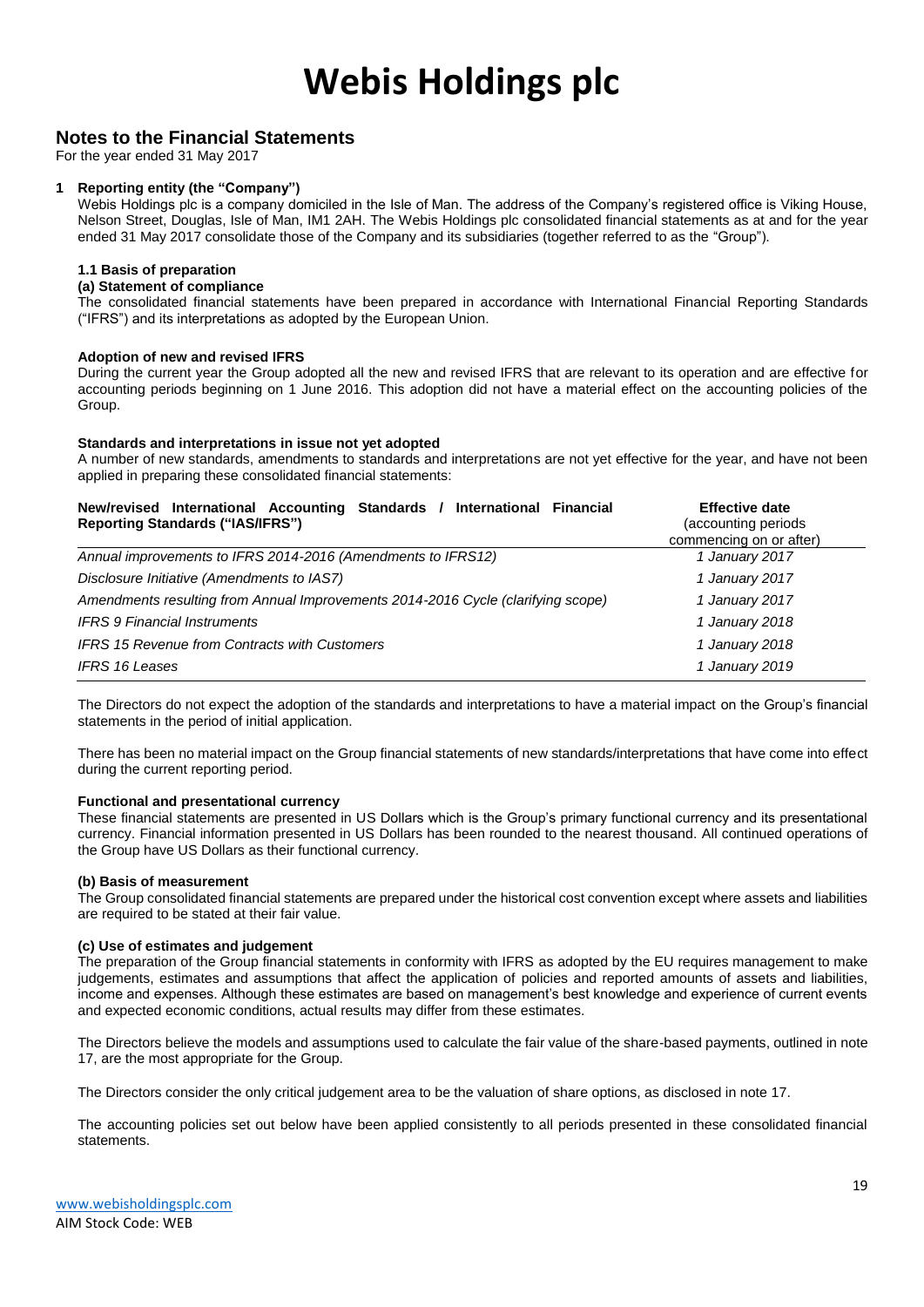### **Notes to the Financial Statements continued**

#### **1.1 Basis of preparation continued**

#### **Going concern**

As noted within the Chairman's Statement, the Group has returned to profitability and continues to report strong growth in the period to date. Further broadening its client base and expanding its business to customer base are key priorities for the Group in achieving its goal of profitability and maintaining adequate liquidity in order to continue its operations. The Directors continue to assess all strategic options in this regard, albeit that the ultimate success of strategies adopted is difficult to predict. Notwithstanding the losses incurred in previous years, the Directors have prepared projected cash flow information for the next 12 months and believe that the Group has adequate resources to meet its obligations as they fall due. Accordingly, the Directors consider that it is appropriate that the financial statements are prepared on a going concern basis.

#### **1.2 Summary of significant accounting policies**

The principal accounting policies applied in the preparation of these consolidated financial statements are set out below. These policies have been consistently applied to all the years presented unless otherwise stated.

#### **Basis of consolidation**

The consolidated financial statements incorporate the results of the Group. Subsidiaries are consolidated from the date of acquisition, being the date on which the Group obtains control, and continue until the date that such control ceases. Control exists when the Group has the power, directly or indirectly, to govern the financial and operating policies of an entity so as to obtain benefits from its activities.

The Group applies the acquisition method to account for business combinations. The consideration transferred for the acquisition of a subsidiary is the fair values of the assets transferred, the liabilities incurred to the former owners of the acquiree and the equity interests issued by the Group. The consideration transferred includes the fair value of any asset or liability resulting from a contingent consideration arrangement. Identifiable assets acquired and liabilities and contingent liabilities assumed in a business combination are measured initially at their fair values at the acquisition date. Acquisition-related costs are expensed as incurred.

Inter-company transactions, balances and unrealised gains on transactions between the Group companies are eliminated. Unrealised losses are also eliminated. When necessary amounts reported by subsidiaries have been adjusted to conform with the Group's accounting policies.

#### **Foreign currency translation**

#### (a) Functional and presentation currency

Items included in the financial statements of each of the Group's entities are measured using the currency of the primary economic environment in which the entity operates ('the functional currency'). The consolidated financial statements are presented in US Dollars, which is also the Group's functional currency.

#### (b) Transactions and balances

Foreign currency transactions are translated into the functional currency using the exchange rates prevailing at the dates of the transactions or valuation where items are remeasured. Foreign exchange gains and losses resulting from the settlement of such transactions and from the translation at year-end exchange rates of monetary assets and liabilities denominated in foreign currencies are recognised in the income statement, except when deferred in other comprehensive income as qualifying cash flow hedges and qualifying net investment hedges. Foreign exchange gains and losses that relate to borrowings and cash and cash equivalents are presented in the income statement within 'Finance income' or 'Finance costs'. All other foreign exchange gains and losses are presented in the income statement within 'Other losses – net'.

#### (c) Group companies

The results and financial position of all the Group entities (none of which has the currency of a hyper-inflationary economy) that have a functional currency different from the presentation currency are translated into the presentation currency as follows: (i) assets and liabilities for each balance sheet presented are translated at the closing rate at the date of that balance sheet; (ii) income and expenses for each income statement are translated at average exchange rates (unless this average is not a reasonable approximation of the cumulative effect of the rates prevailing on the transaction dates, in which case income and expenses are translated at the rate on the dates of the transactions); and

(iii) all resulting exchange differences are recognised in other comprehensive income.

Goodwill and fair value adjustments arising on the acquisition of a foreign entity are treated as assets and liabilities of the foreign entity and translated at the closing rate. Exchange differences arising are recognised in other comprehensive income.

#### **Revenue recognition and turnover**

Turnover represents the amounts staked in respect of bets placed by customers on events which occurred during the year. Cost of sales represents pay-out to customers, together with betting duty payable and commissions and royalties payable to agents and suppliers of software.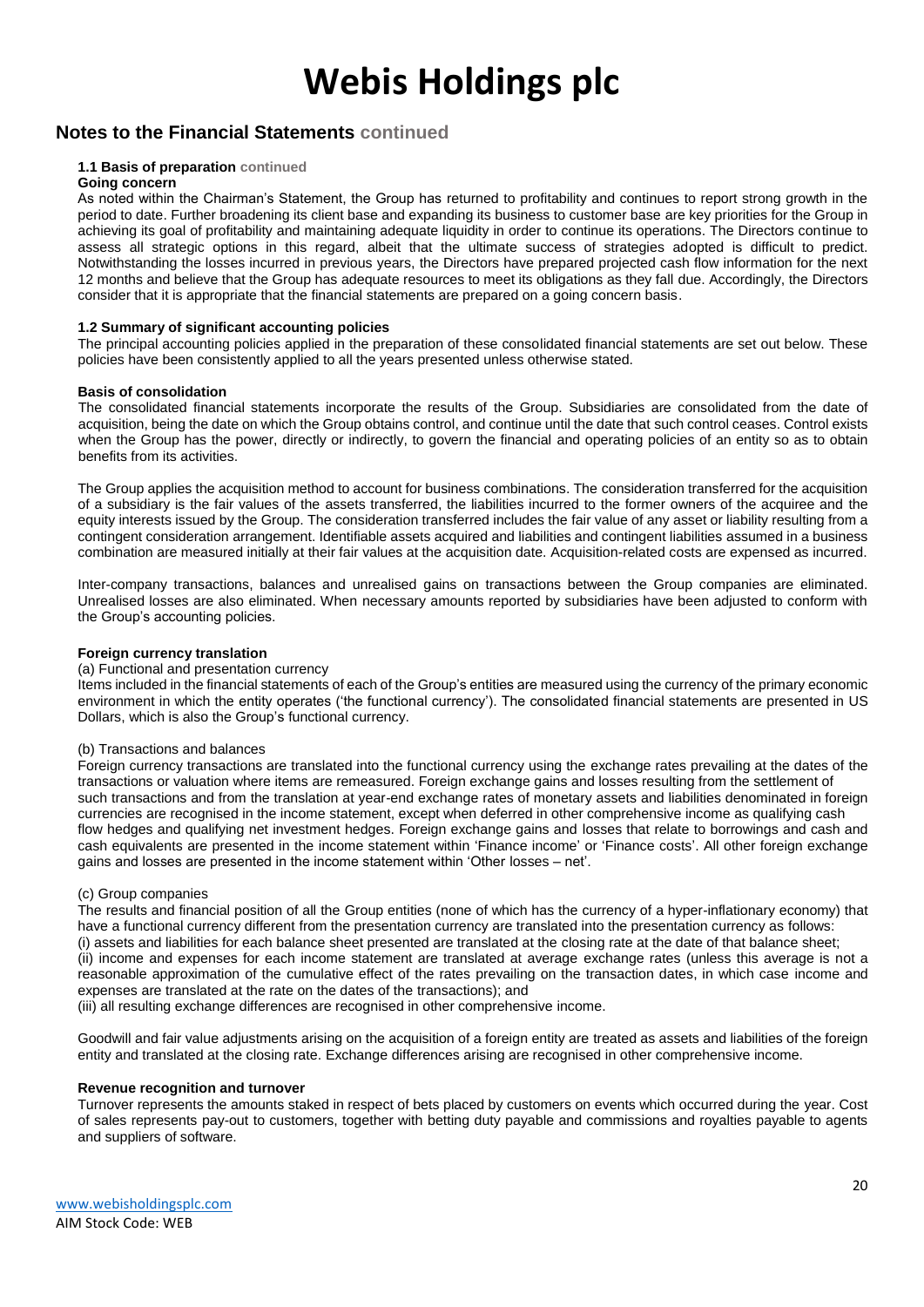### **Notes to the Financial Statements continued**

#### **1.2 Summary of significant accounting policies** continued **Segmental reporting**

Segmental reporting is based on the business areas in accordance with the Group's internal reporting structure. The Group determines and presents segments based on the information that internally is provided to the Board and Managing Director, the Group's chief operating decision maker.

An operating segment is a component of the Group and engages in business activities from which it may earn revenues and incur expenses. An operating segment's operating results are reviewed regularly by the Board and Managing Director to make decisions about resources to be allocated to the segment and assess its performance, and for which discrete financial information is available.

#### **Borrowing costs**

Borrowing costs are recognised in profit or loss in the period in which they are incurred.

#### **Current and deferred income tax**

The tax expense for the period comprises current and deferred tax. Tax is recognised in the income statement, except to the extent that it relates to items recognised in other comprehensive income or directly in equity. In this case, the tax is also recognised in other comprehensive income or directly in equity, respectively.

The current income tax charge is calculated on the basis of the tax laws enacted or substantively enacted at the reporting date in the countries where the Group operates and generates taxable income. Management periodically evaluates positions taken in tax returns with respect to situations in which applicable tax regulation is subject to interpretation. It establishes provisions where appropriate on the basis of amounts expected to be paid to the tax authorities.

Deferred income tax is recognised on temporary differences arising between the tax bases of assets and liabilities and their carrying amounts in the consolidated financial statements. However, deferred tax liabilities are not recognised if they arise from the initial recognition of goodwill; deferred tax is not accounted for if it arises from initial recognition of an asset or liability in a transaction other than a business combination that at the time of the transaction affects neither accounting nor taxable profit or loss. Deferred tax is determined using tax rates (and laws) that have been enacted or substantively enacted by the reporting date and are expected to apply when the related deferred income tax asset is realised or the deferred income tax liability is settled.

Deferred income tax assets are recognised only to the extent that it is probable that future taxable profit will be available against which the temporary differences can be utilised.

Deferred income tax liabilities are provided on taxable temporary differences arising from investments in subsidiaries except for deferred income tax liability, where the timing of the reversal of the temporary difference is controlled by the Group and it is probable that the temporary difference will not reverse in the foreseeable future. Only where there is an agreement in place that gives the Group the ability to control the reversal of the temporary difference is the liability not recognised.

Deferred income tax assets are recognised on deductible temporary differences arising from investments in subsidiaries only to the extent that it is probable the temporary difference will reverse in the future and there is sufficient taxable profit available against which the temporary difference can be utilised.

Deferred income tax assets and liabilities are offset when there is a legally enforceable right to offset current tax assets against current tax liabilities and when the deferred income taxes, assets and liabilities relate to income taxes levied by the same taxation authority on either the same taxable entity or different taxable entities where there is an intention to settle the balances on a net basis.

#### **Discontinued operation**

A discontinued operation is a component of the Group's business, the operations and cash flows of which can be clearly distinguished from the rest of the Group and which:

• represents a separate major line of business or geographic area of operations; and

• is part of a single co-ordinated plan to dispose, or discontinue, a separate major line of business or geographic area of operations.

Classification as a discontinued operation occurs at the earlier of disposal, permanent cessation of activities or when the operation meets the criteria to be classified as held-for-sale.

When an operation is classified as a discontinued operation, the comparative statement of profit or loss and OCI is re-presented as if the operation had been discontinued from the start of the comparative year.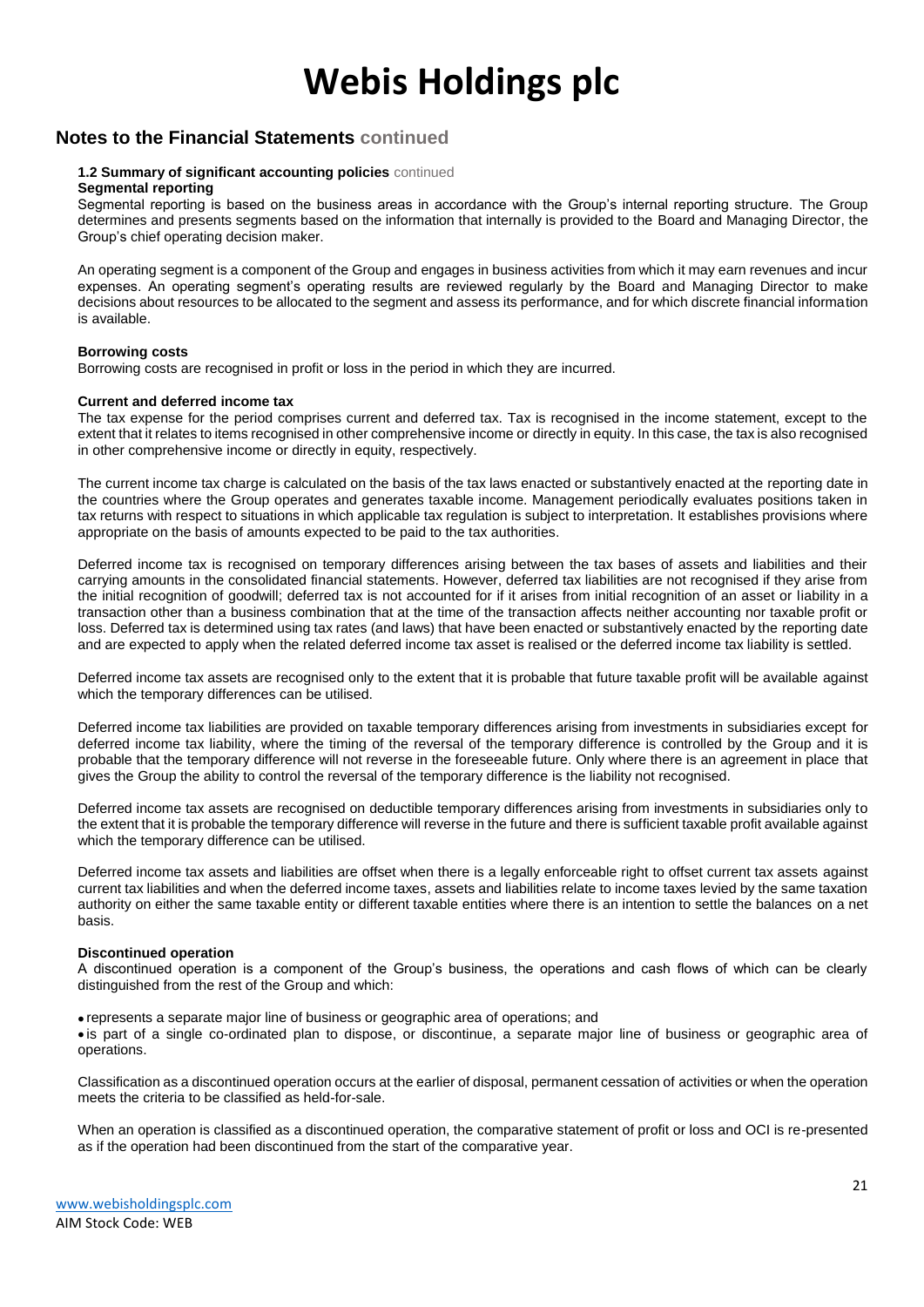### **Notes to the Financial Statements continued**

#### **1.2 Summary of significant accounting policies** continued

#### **Intangible assets — goodwill**

Goodwill arises on the acquisition of subsidiaries and represents the excess of the consideration transferred over the Group's interest in net fair value of the net identifiable assets, liabilities and contingent liabilities of the acquiree and the fair value of the non-controlling interest in the acquiree.

For the purpose of impairment testing, goodwill acquired in a business combination is allocated to each of the cash-generating units ("CGUs"), or groups of CGUs, that is expected to benefit from the synergies of the combination. Each unit or group of units to which the goodwill is allocated represents the lowest level within the entity at which the goodwill is monitored for internal management purposes. Goodwill is monitored at the operating segment level.

Goodwill impairment reviews are undertaken annually or more frequently if events or changes in circumstances indicate a potential impairment. The carrying value of goodwill is compared to the recoverable amount, which is the higher of value in use and the fair value less costs of disposal. Any impairment is recognised immediately as an expense and is not subsequently reversed.

#### **Intangible assets — other**

#### (a) Trademarks and licences

Separately acquired trademarks and licences are shown at historical cost. Trademarks and licences acquired in a business combination are recognised at fair value at the acquisition date. Trademarks and licences have a finite useful life and are carried at cost less accumulated amortisation. Amortisation is calculated using the straight-line method to allocate the cost of trademarks and licences over their estimated useful lives of three years.

Acquired computer software licences are capitalised on the basis of the costs incurred to acquire and bring to use the specific software. These costs are amortised over their estimated useful lives of three years.

#### (b) Website design and development costs

Costs associated with maintaining websites are recognised as an expense as incurred. Development costs that are directly attributable to the design and testing of identifiable and unique websites controlled by the Group are recognised as intangible assets when the following criteria are met:

- it is technically feasible to complete the website so that it will be available for use;
- management intends to complete the website and use it;
- there is an ability to use the website;
- it can be demonstrated how the website will generate probable future economic benefits;
- adequate technical, financial and other resources to complete the development and to use the website are available; and
- the expenditure attributable to the website during its development can be reliably measured.

Directly attributable costs that are capitalised as part of the website include the website employee costs and an appropriate portion of relevant overheads.

Other development expenditures that do not meet these criteria are recognised as an expense as incurred. Development costs previously recognised as an expense are not recognised as an asset in a subsequent period.

Website development costs recognised as assets are amortised over their estimated useful lives, which do not exceed three years.

#### **Property, equipment and motor vehicles**

Items of property, equipment and motor vehicles are stated at historical cost less accumulated depreciation (see below) and impairment losses. Historical cost includes expenditure that is directly attributable to the acquisition of the items.

Subsequent costs are included in the asset's carrying amount or recognised as a separate asset, as appropriate, only when it is probable that future economic benefits associated with the item will flow to the Group and the cost of the item can be measured reliably. The carrying amount of the replaced part is derecognised. All other repairs and maintenance are charged to the income statement during the financial period in which they are incurred.

The assets' residual values and useful lives are reviewed, and adjusted if appropriate, at the financial position date. An asset's carrying amount is written down immediately to its recoverable amount if the asset's carrying amount is greater than its estimated recoverable amount. Depreciation is calculated using the straight-line method to allocate the cost of property, equipment and motor vehicles over their estimated useful lives of three years.

Gains and losses on disposals are determined by comparing the proceeds with the carrying amount and are recognised within 'Other (losses)/gains – net' in the income statement.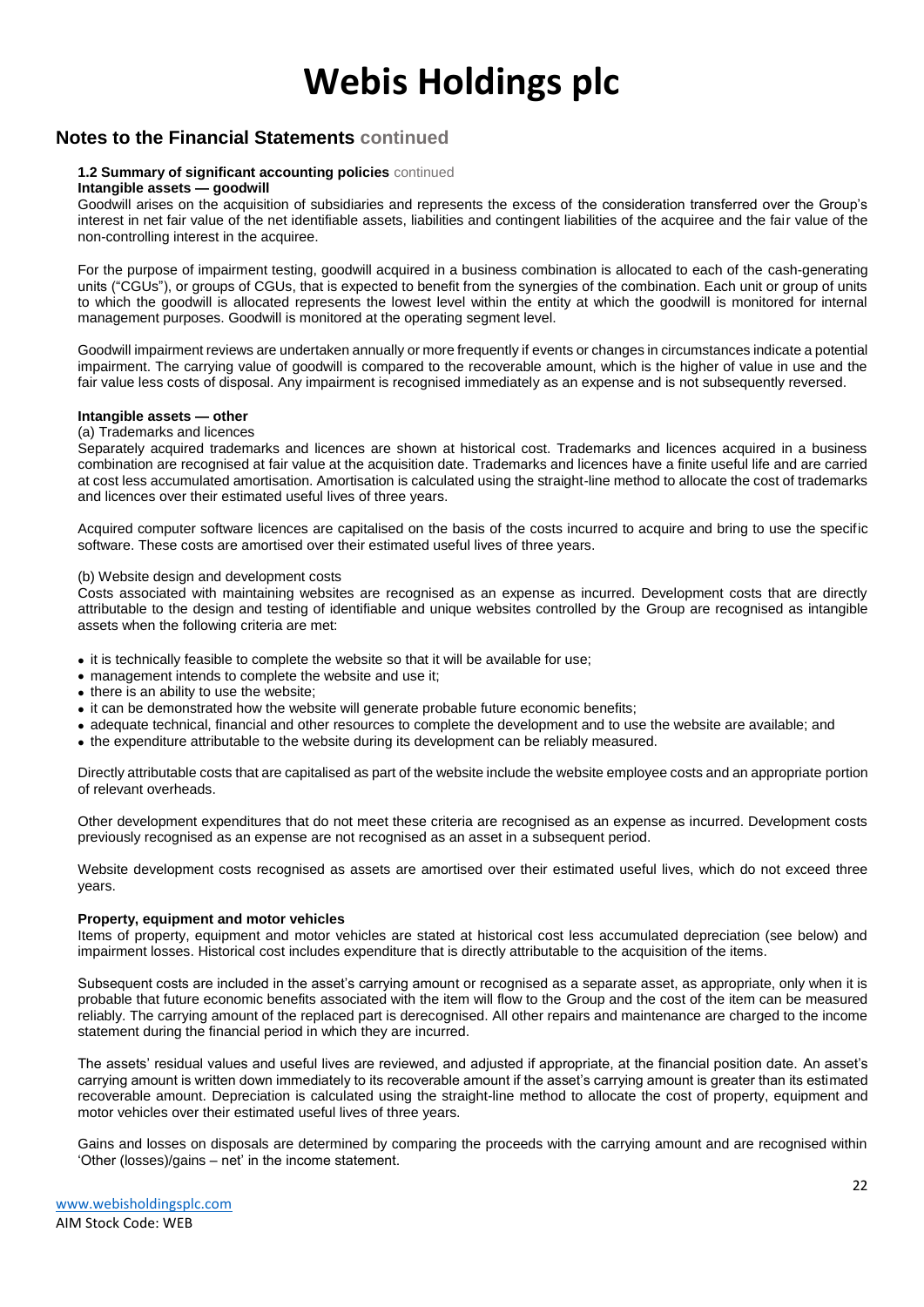### **Notes to the Financial Statements continued**

#### **1.2 Summary of significant accounting policies** continued **Impairment of assets**

Goodwill arising on acquisitions and other assets that have an indefinite useful life and are not subject to amortisation are reviewed at least annually for impairment.

Other intangible assets, property, plant and equipment are reviewed for impairment whenever there is an indication that the carrying amount of the asset may not be recoverable. If the recoverable amount of an asset is less than its carrying amount, an impairment loss is recognised. Recoverable amount is the higher of fair value less costs to sell and value in use.

If at the financial position date there is any indication that an impairment loss is recognised in prior periods for an asset other than goodwill that no longer exists, the recoverable amount is reassessed and the asset is reflected at the recoverable amount.

#### **Share-based payments**

The Group operates an equity-settled, share-based compensation plan, under which the entity receives services from employees as consideration for equity instruments (options) of the Group. The fair value of the employee services received in exchange for the grant of the options is recognised as an expense. The total amount to be expensed is determined by reference to the fair value of the options granted:

- including any market performance conditions (for example, an entity's share price); and
- excluding the impact of any service and non-market performance vesting conditions (for example, profitability, sales growth targets and remaining an employee of the entity over a specified time period).

Non-market performance and service conditions are included in assumptions about the number of options that are expected to vest. The total expense is recognised over the vesting period, which is the period over which all of the specified vesting conditions are to be satisfied.

At the end of each reporting period, the Group revises its estimates of the number of options that are expected to vest based on the non-market vesting conditions. It recognises the impact of the revision to original estimates, if any, in the income statement, with a corresponding adjustment to equity.

When the options are exercised, the Company issues new shares. The proceeds received net of any directly attributable transaction costs are credited to share capital (nominal value) and share premium.

#### **Leases**

Leases in which a significant portion of the risks and rewards of ownership are retained by the lessor are classified as operating leases. Payments made under operating leases (net of any incentives received from the lessor) are charged to the income statement on a straight-line basis over the period of the lease. The Group is not party to any leases that are classified as finance leases.

#### **Equity**

Share capital is determined using the nominal value of shares that have been issued.

Equity settled share-based employee remuneration is credited to the share option reserve until related stock options are exercised. On exercise or lapse, amounts recognised in the share option reserve are taken to retained earnings.

Retained earnings include all current and prior period results as determined in the income statement and any other gains or losses recognised in the Statement of Changes in Equity.

#### **Financial instruments**

Non-derivative financial instruments include trade and other receivables, cash and cash equivalents, loans and borrowings and trade and other payables. Ante-post sports bets are recognised when the Company becomes party to the contractual agreements of the instrument.

Financial assets and financial liabilities are recognised on the Group's balance sheet when the Group becomes party to the contractual terms of the instrument. Transaction costs are included in the initial measurement of financial instruments, except financial instruments classified as at fair value through profit and loss. The subsequent measurement of financial instruments is dealt with below. The carrying value of all financial instruments is deemed to equate to their fair value.

#### **Trade and other receivables**

Trade and other receivables are recognised initially at fair value and subsequently measured at amortised cost using the effective interest method, less provision for impairment.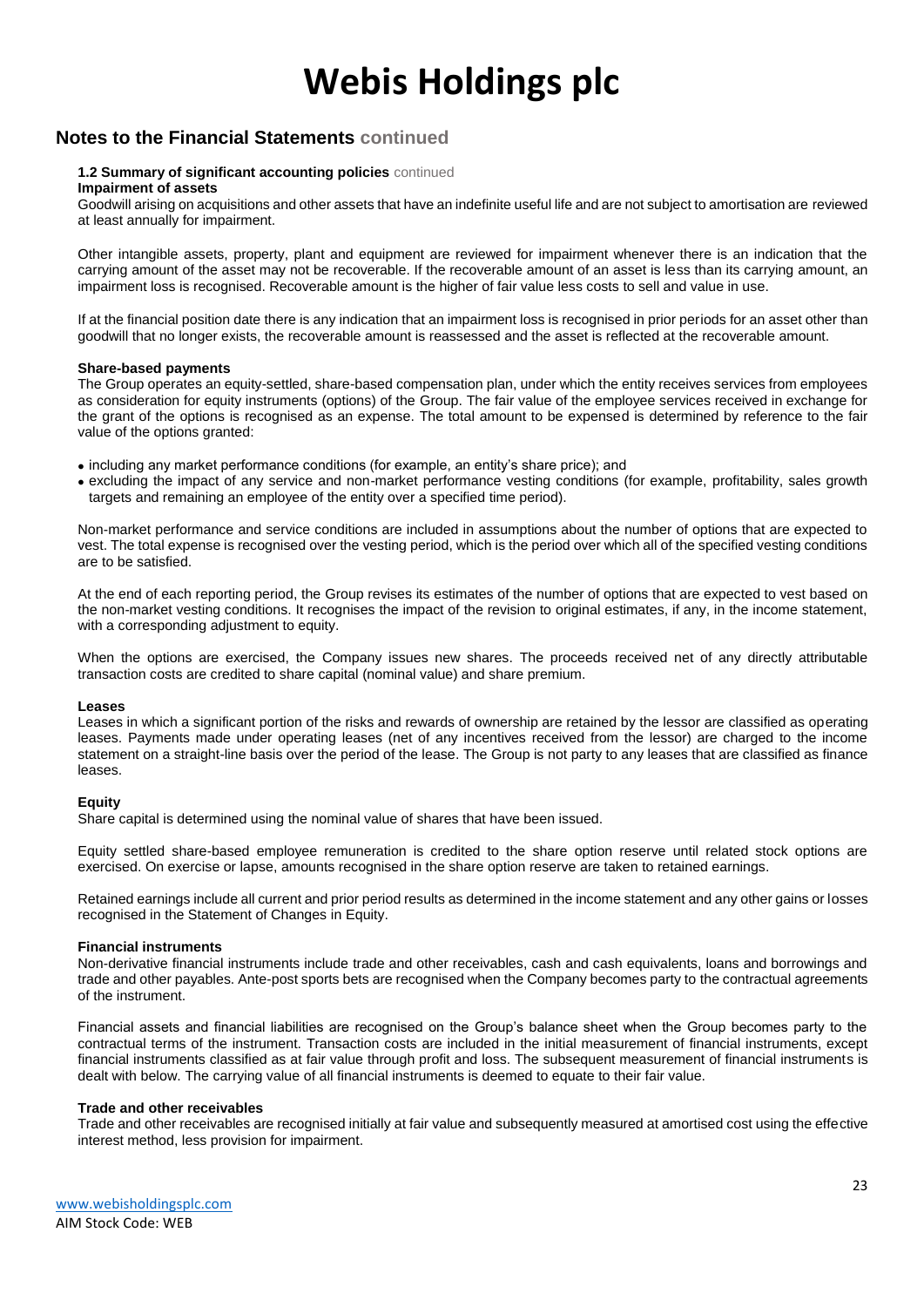### **Notes to the Financial Statements continued**

#### **1.2 Summary of significant accounting policies** continued

#### **Cash and cash equivalents**

Cash and cash equivalents are defined as cash in bank and in hand as well as bank deposits, money held for processors and cash balances held on behalf of players. Cash equivalents are held for the purpose of meeting short-term cash commitments rather than for investment or other purposes.

#### **Borrowings**

Interest-bearing borrowings and overdrafts are recorded at the proceeds received net of direct issue costs. Finance charges, including premiums payable on settlement or redemption and direct issue costs are charged on an accrual basis using the effective interest method and are added to the carrying amount of the instrument to the extent they are not settled in the period in which they arise.

#### **Trade and other payables**

Trade payables are recognised initially at fair value and subsequently measured at amortised cost using the effective interest method.

#### **Employee benefits**

### (a) Pension obligations

The Group does not operate any post-employment schemes, including both defined benefit and defined contribution pension plans.

#### (b) Short-term employee benefits

Short-term employee benefits, such as salaries, paid absences, and other benefits, are accounted for on an accruals basis over the period in which employees have provided services in the year. All expenses related to employee benefits are recognised in the Statement of Comprehensive Income in operating costs.

#### (c) Profit sharing and bonus plans

The Group recognises a liability and an expense for bonuses and profit sharing, based on a formula that takes into consideration the profit attributable to the Company's shareholders after certain adjustments. The Group recognises a provision where contractually obliged or where there is a past practice that has created a constructive obligation.

#### **2 Segmental analysis**

|                                                    |                      | 2017<br><b>US\$000</b> | 2016<br><b>US\$000</b> |
|----------------------------------------------------|----------------------|------------------------|------------------------|
| <b>Turnover</b>                                    |                      |                        |                        |
| Pari-mutuel and Racetrack Operations               | Asia Pacific         | 269,462                | 130,777                |
|                                                    | North America        | 91,683                 | 81,273                 |
|                                                    | Europe               | 6,403                  | 7,353                  |
|                                                    | <b>British Isles</b> | 4,390                  | 4,910                  |
|                                                    |                      | 371,938                | 224,313                |
| Total comprehensive income - continuing operations |                      |                        |                        |
| Pari-mutuel and Racetrack Operations               |                      | 34                     | (1,071)                |
| Group                                              |                      | (29)                   | (159)                  |
|                                                    |                      | 5                      | (1, 230)               |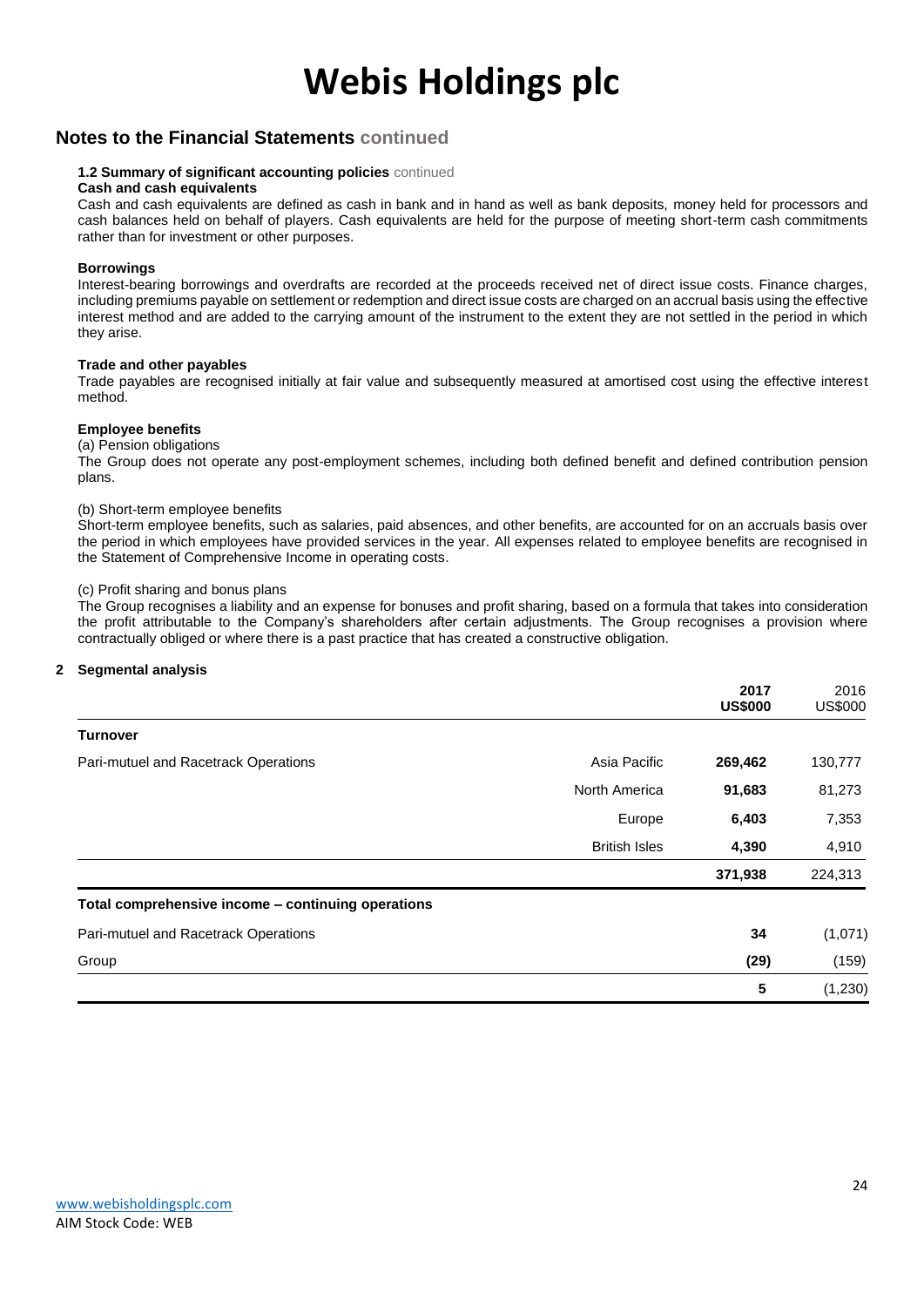### **Notes to the Financial Statements continued**

**2 Segmental analysis** continued

|                                      | 2017<br><b>US\$000</b> | 2016<br><b>US\$000</b> |
|--------------------------------------|------------------------|------------------------|
| <b>Net assets</b>                    |                        |                        |
| Pari-mutuel and Racetrack Operations | 877                    | 843                    |
| Group                                | 1,062                  | 1,089                  |
|                                      | 1,939                  | 1,932                  |

### **3 Operating profit/(loss)**

| Operating profit/(loss) is stated after charging:                           | 2017<br><b>US\$000</b> | 2016<br>US\$000 |
|-----------------------------------------------------------------------------|------------------------|-----------------|
| Auditors' remuneration - audit                                              | 87                     | 80              |
| Depreciation of property, equipment and motor vehicles                      | 71                     | 74              |
| Amortisation of intangible assets                                           | 66                     | 107             |
| Exchange losses                                                             |                        | 50              |
| Operating lease rentals — other than plant, equipment and Harness Racetrack |                        | 16              |
| Operating lease rentals — Harness Racetrack                                 | 86                     | 94              |
| Directors' fees                                                             | 66                     | 77              |

#### **4 Finance costs**

|                          | 2017<br><b>US\$000</b> | 2016<br>US\$000 |
|--------------------------|------------------------|-----------------|
| Bank interest receivable |                        |                 |
| <b>Finance income</b>    |                        |                 |
| Bank interest payable    |                        |                 |
| Loan interest payable    | (10)                   | (1)             |
| <b>Finance costs</b>     | (10)                   | (1)             |
| <b>Finance costs</b>     | (10)                   | (1)             |

#### **5 Staff numbers and cost**

|                                                                    | 2017                   | 2016            |
|--------------------------------------------------------------------|------------------------|-----------------|
| Average number of employees - Pari-mutuel and Racetrack Operations | 68                     | 58              |
| The aggregate payroll costs of these persons were as follows:      |                        |                 |
| <b>Pari-mutuel and Racetrack Operations</b>                        | 2017<br><b>US\$000</b> | 2016<br>US\$000 |
| Wages and salaries                                                 | 1,939                  | 1,871           |
| Social security costs                                              | 132                    | 135             |
|                                                                    | 2,071                  | 2.006           |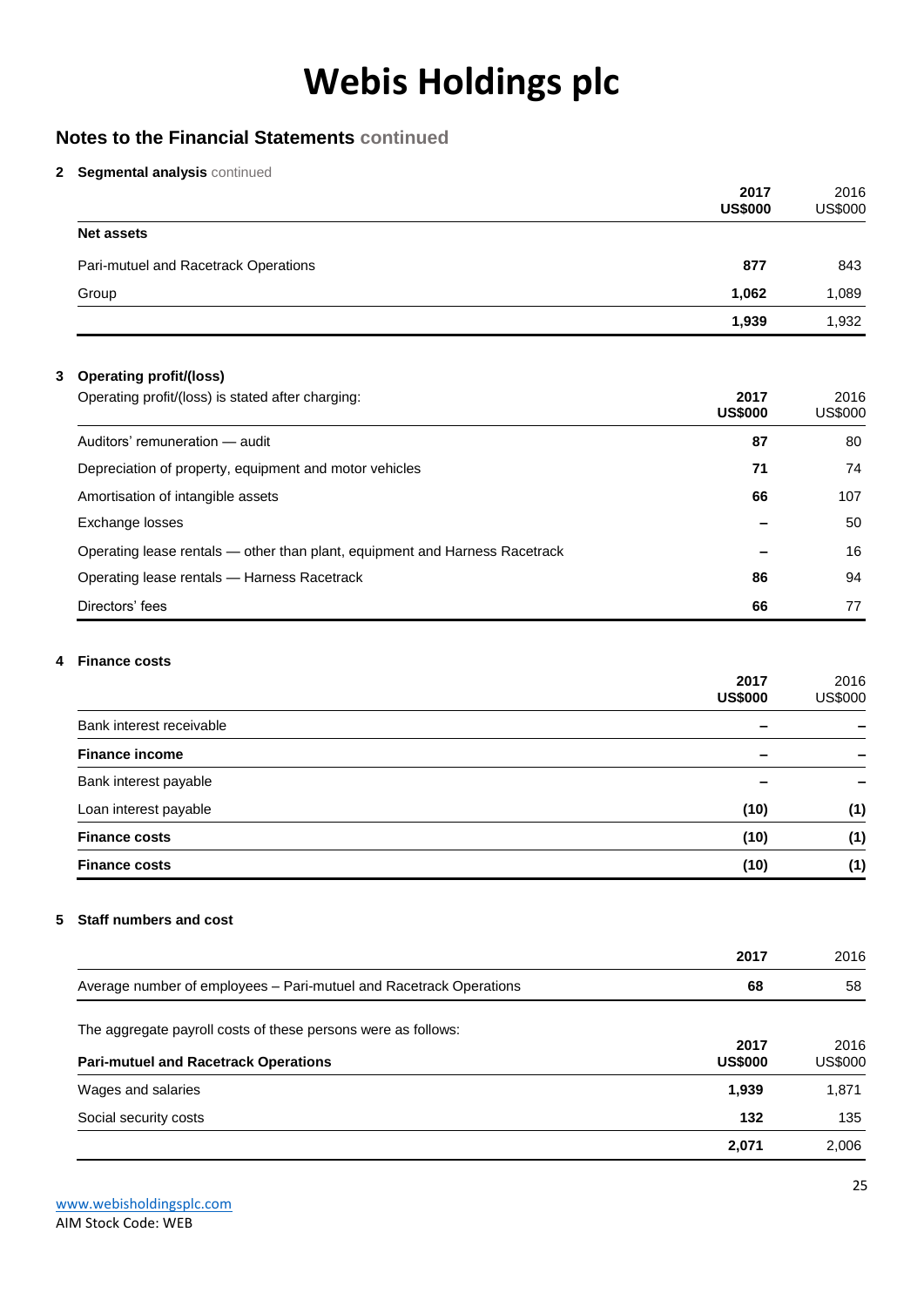### **Notes to the Financial Statements continued**

#### **6 Income tax expense**

|                                             | 2017<br><b>US\$000</b> | 2016<br>US\$000 |
|---------------------------------------------|------------------------|-----------------|
| Profit/(loss) before tax                    | 5                      | (1,242)         |
| Tax charge at IOM standard rate (0%)        |                        |                 |
| Adjusted for:                               |                        |                 |
| Tax credit for US tax losses (at 15%)       | (62)                   | (161)           |
| Add back deferred tax losses not recognised | 62                     | 161             |
| Tax charge for the year                     |                        |                 |

The maximum deferred tax asset that could be recognised at year end is US\$547,000 (2016: US\$485,000). The Group has not recognised any asset.

#### **7 Discontinued operations**

In March 2015, the Group ceased its Sportsbook and Casino operations transacted through betinternet.com (IOM) Ltd, B.E. Global Services Ltd and betinternet.com N.V., due to regulatory changes in its primary geographical market that would have affected its ability to remain competitive and profitable.

The comparative Consolidated Statement of Comprehensive Income shows the discontinued operation separately from continuing operations.

#### **(a) Results of discontinued operations**

|                                                                     | 2017<br><b>US\$000</b> | 2016<br>US\$000 |
|---------------------------------------------------------------------|------------------------|-----------------|
| Turnover                                                            |                        |                 |
| Expenses                                                            |                        | (12)            |
| <b>Results from operating activities</b>                            |                        | (12)            |
| <b>Fixed assets written off</b>                                     |                        |                 |
| Other comprehensive income:                                         |                        |                 |
| Currency translation differences on closure of foreign subsidiaries |                        |                 |
| Loss for the year                                                   |                        | (12)            |

The result from discontinued operations of US\$Nil (2016: loss of US\$12,000) is attributable entirely to the owners of the Company. The profit from continuing operations of US\$5,000 (2016: loss of US\$1,230,000) is also attributable entirely to the owners of the Company.

#### **(b) Cash flows used in discontinued operations**

|                                       | 2017<br><b>US\$000</b>   | 2016<br><b>US\$000</b> |
|---------------------------------------|--------------------------|------------------------|
| Net cash used in operating activities |                          | (12)                   |
| Net cash used in investing activities | $\overline{\phantom{a}}$ |                        |
| Net cash flow for the year            | -                        | (12)                   |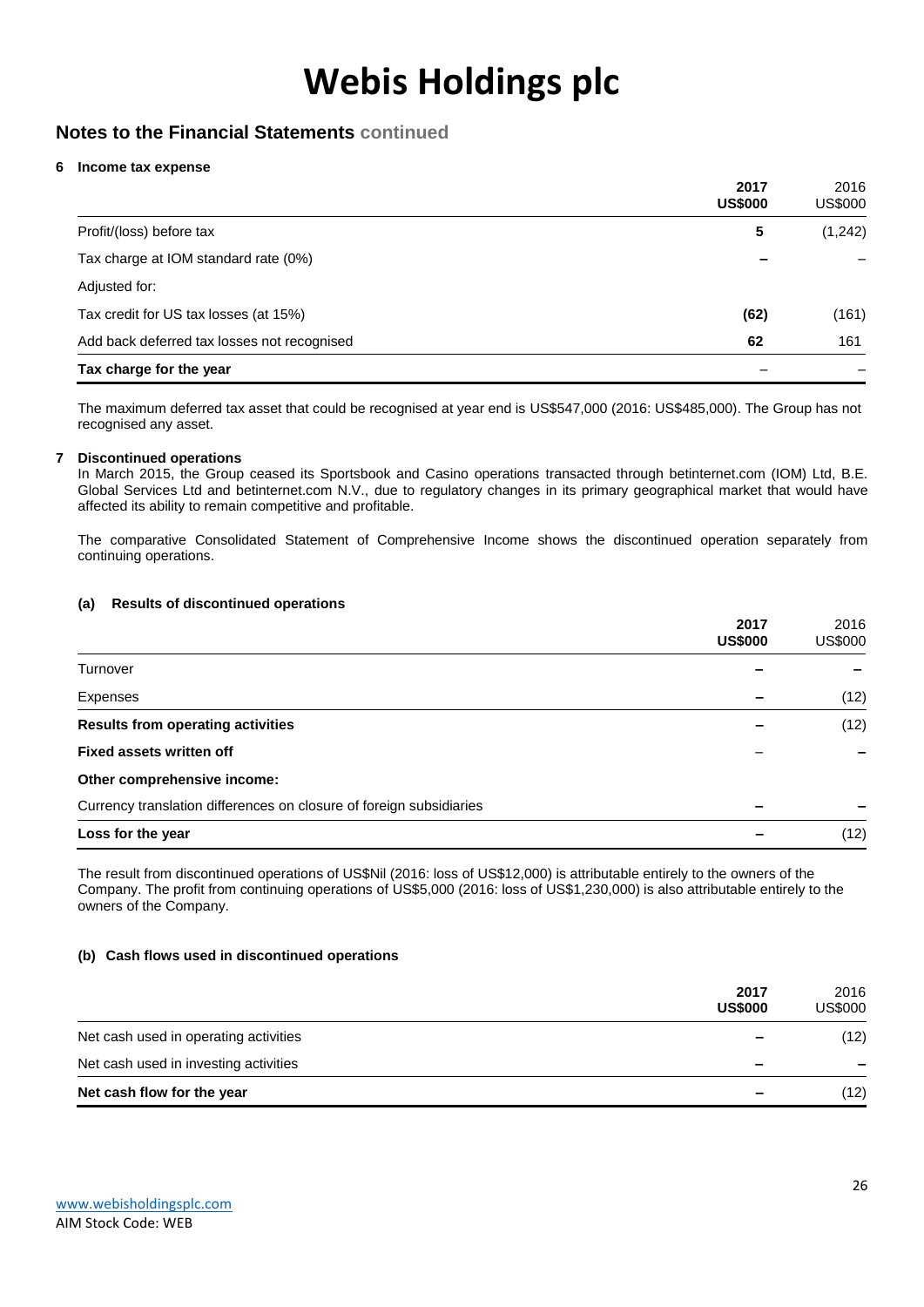### **Notes to the Financial Statements continued**

#### **7 Discontinued operations** continued

**(c) Effect of discontinued operations on the financial position of the Group**

|                                       | 2017<br><b>US\$000</b>   | 2016<br>US\$000 |
|---------------------------------------|--------------------------|-----------------|
| Closure costs paid from Group funds   | $\overline{\phantom{0}}$ | (12)            |
| Net liabilities                       | -                        | (12)            |
| Cash and cash equivalents disposed of | -                        |                 |
| Net cash outflow                      |                          | (12)            |

The above represents costs met by Group in relation to the administration costs of the discontinued operations at the year end.

#### **8 Earnings per ordinary share**

The calculation of the basic earnings per share is based on the earnings attributable to ordinary shareholders divided by the weighted average number of shares in issue during the year.

The calculation of diluted earnings per share is based on the basic earnings per share, adjusted to allow for the issue of shares, on the assumed conversion of all dilutive share options.

An adjustment for the dilutive effect of share options and convertible debt in the previous period has not been reflected in the calculation of the diluted loss per share, as the effect would have been anti-dilutive.

| 2017<br><b>US\$000</b>                                    | 2016<br><b>US\$000</b> |
|-----------------------------------------------------------|------------------------|
| Profit/(loss) for the year $-$ all operations<br>b        | (1, 242)               |
| Profit/(loss) for the year – continuing operations        | (1,230)                |
| Profit/(loss) for the year – discontinued operations<br>- | (12)                   |

|                                                              | No.         | No.         |
|--------------------------------------------------------------|-------------|-------------|
| Weighted average number of ordinary shares in issue          | 393,338,310 | 393,338,310 |
| Dilutive element of share options if exercised (note 17)     | 14,000,000  | 4,536,500   |
| Diluted number of ordinary shares                            | 407,338,310 | 397,874,810 |
| Basic earnings per share – all operations                    | 0.00        | (0.32)      |
| Diluted earnings per share – all operations                  | 0.00        | (0.31)      |
| Basic and diluted earnings per share – continuing operations | 0.00        | (0.31)      |
| Basic earnings per share – discontinued operations           | 0.00        | (0.01)      |

The earnings applied are the same for both basic and diluted earnings calculations per share as there are no dilutive effects to be applied.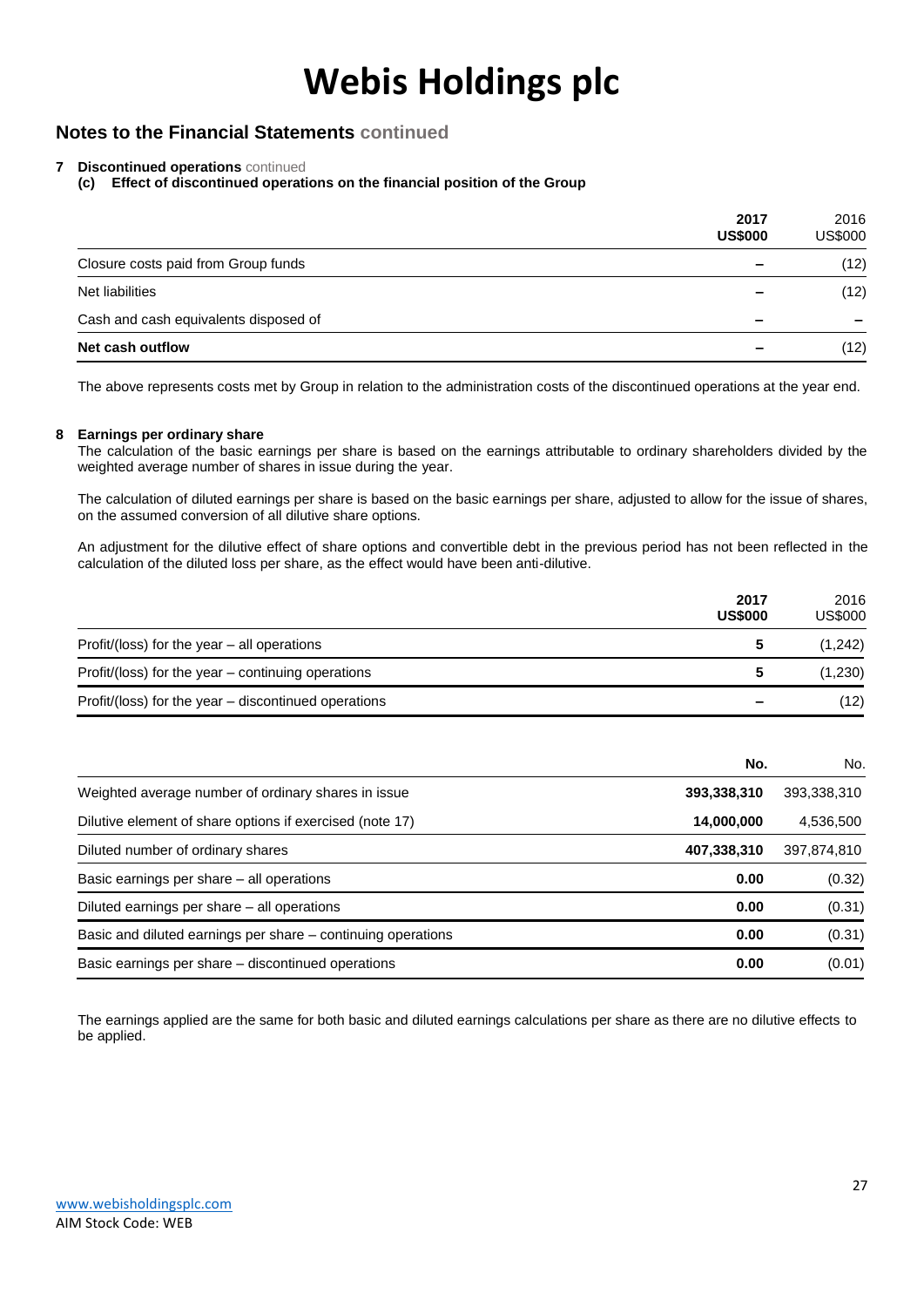### **Notes to the Financial Statements continued**

#### **9 Intangible assets**

|                                    | Goodwill                | Software & development<br>costs |                           | <b>Total</b>            |                           |
|------------------------------------|-------------------------|---------------------------------|---------------------------|-------------------------|---------------------------|
|                                    | Group<br><b>US\$000</b> | Group<br><b>US\$000</b>         | Company<br><b>US\$000</b> | Group<br><b>US\$000</b> | Company<br><b>US\$000</b> |
| Cost                               |                         |                                 |                           |                         |                           |
| Balance at 31 May 2016             | 177                     | 1,296                           | 50                        | 1,473                   | 50                        |
| Additions during the year          |                         | 60                              |                           | 60                      |                           |
| Currency translation differences   |                         | (2)                             |                           | (2)                     |                           |
| Balance at 31 May 2017             | 177                     | 1,354                           | 50                        | 1,531                   | 50                        |
| <b>Amortisation and Impairment</b> |                         |                                 |                           |                         |                           |
| At 31 May 2016                     | 177                     | 1,183                           | 50                        | 1,360                   | 50                        |
| Amortisation for the year          |                         | 66                              |                           | 66                      |                           |
| Impairment of goodwill             |                         |                                 |                           |                         |                           |
| At 31 May 2017                     | 177                     | 1,249                           | 50                        | 1,426                   | 50                        |
| Net book value                     |                         |                                 |                           |                         |                           |
| At 31 May 2017                     |                         | 105                             |                           | 105                     |                           |
| At 31 May 2016                     |                         | 113                             |                           | 113                     |                           |

The goodwill balance brought forward relates to the historical acquisition of subsidiary businesses. The goodwill balances were fully impaired during the year ended 31 May 2015. The Group tests intangible assets annually for impairment or more frequently if there are indications that the intangible assets may be impaired (see note 1).

#### **10 Property, equipment and motor vehicles**

| <b>Computer</b><br><b>Equipment</b><br><b>US\$000</b> | Fixtures,<br><b>Fittings &amp;</b><br><b>Track</b><br><b>Equipment</b><br><b>US\$000</b> | <b>Motor</b><br><b>Vehicles</b><br><b>US\$000</b> | <b>Total</b><br><b>US\$000</b> |
|-------------------------------------------------------|------------------------------------------------------------------------------------------|---------------------------------------------------|--------------------------------|
|                                                       |                                                                                          |                                                   |                                |
| 582                                                   | 561                                                                                      | 47                                                | 1,190                          |
| 1                                                     | 21                                                                                       | 4                                                 | 26                             |
| (4)                                                   | (2)                                                                                      |                                                   | (6)                            |
| 579                                                   | 580                                                                                      | 51                                                | 1,210                          |
|                                                       |                                                                                          |                                                   |                                |
| 535                                                   | 474                                                                                      | 21                                                | 1,030                          |
| 11                                                    | 51                                                                                       | 9                                                 | 71                             |
| 546                                                   | 525                                                                                      | 30                                                | 1,101                          |
|                                                       |                                                                                          |                                                   |                                |
| 33                                                    | 55                                                                                       | 21                                                | 109                            |
| 47                                                    | 87                                                                                       | 26                                                | 160                            |
|                                                       |                                                                                          |                                                   |                                |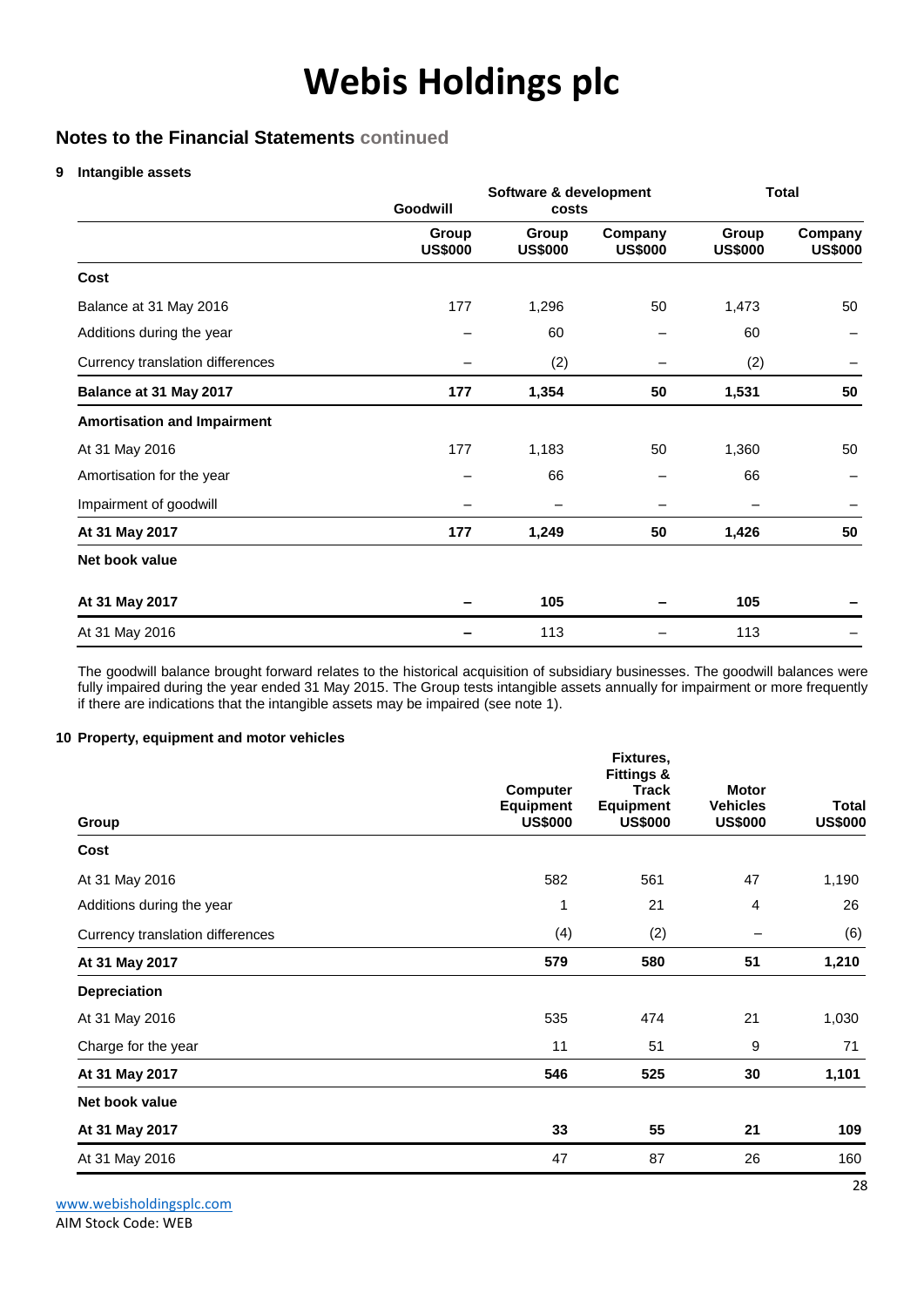### **Notes to the Financial Statements continued**

**10 Property, equipment and motor vehicles** continued

|                                  | <b>Computer</b>                    | <b>Fixtures &amp;</b>             |                                |
|----------------------------------|------------------------------------|-----------------------------------|--------------------------------|
| Company                          | <b>Equipment</b><br><b>US\$000</b> | <b>Fittings</b><br><b>US\$000</b> | <b>Total</b><br><b>US\$000</b> |
| Cost                             |                                    |                                   |                                |
| At 31 May 2016                   | 401                                | 141                               | 542                            |
| Additions                        | 18                                 |                                   | 18                             |
| Currency translation differences |                                    | (2)                               | (2)                            |
| At 31 May 2017                   | 419                                | 139                               | 558                            |
| <b>Depreciation</b>              |                                    |                                   |                                |
| At 31 May 2016                   | 401                                | 137                               | 538                            |
| Charge for the year              | 2                                  | 2                                 | 4                              |
| At 31 May 2017                   | 403                                | 139                               | 542                            |
| Net book value                   |                                    |                                   |                                |
| At 31 May 2017                   | 16                                 |                                   | 16                             |
| At 31 May 2016                   |                                    | 4                                 | $\overline{4}$                 |

#### **11 Investments**

Investments in subsidiaries are held at cost. Details of investments at 31 May 2017 are as follows:

| <b>Subsidiaries</b>                                | <b>Country of</b><br>incorporation | <b>Activity</b>                                                          | Holding (%) |
|----------------------------------------------------|------------------------------------|--------------------------------------------------------------------------|-------------|
| WatchandWager.com Limited                          | Isle of Man                        | Operation of interactive wagering<br>totaliser hub                       | 100         |
| WatchandWager.com LLC                              | United States of<br>America        | Operation of interactive wagering<br>totaliser hub and harness racetrack | 100         |
| <b>Technical Facilities &amp; Services Limited</b> | Isle of Man                        | Dormant                                                                  | 100         |
| betinternet.com (IOM) Limited                      | Isle of Man                        | Dormant                                                                  | 100         |
| betinternet.com NV                                 | Netherlands Antilles               | Dormant                                                                  | 100         |
| <b>B.E. Global Services Limited</b>                | Isle of Man                        | Dormant                                                                  | 100         |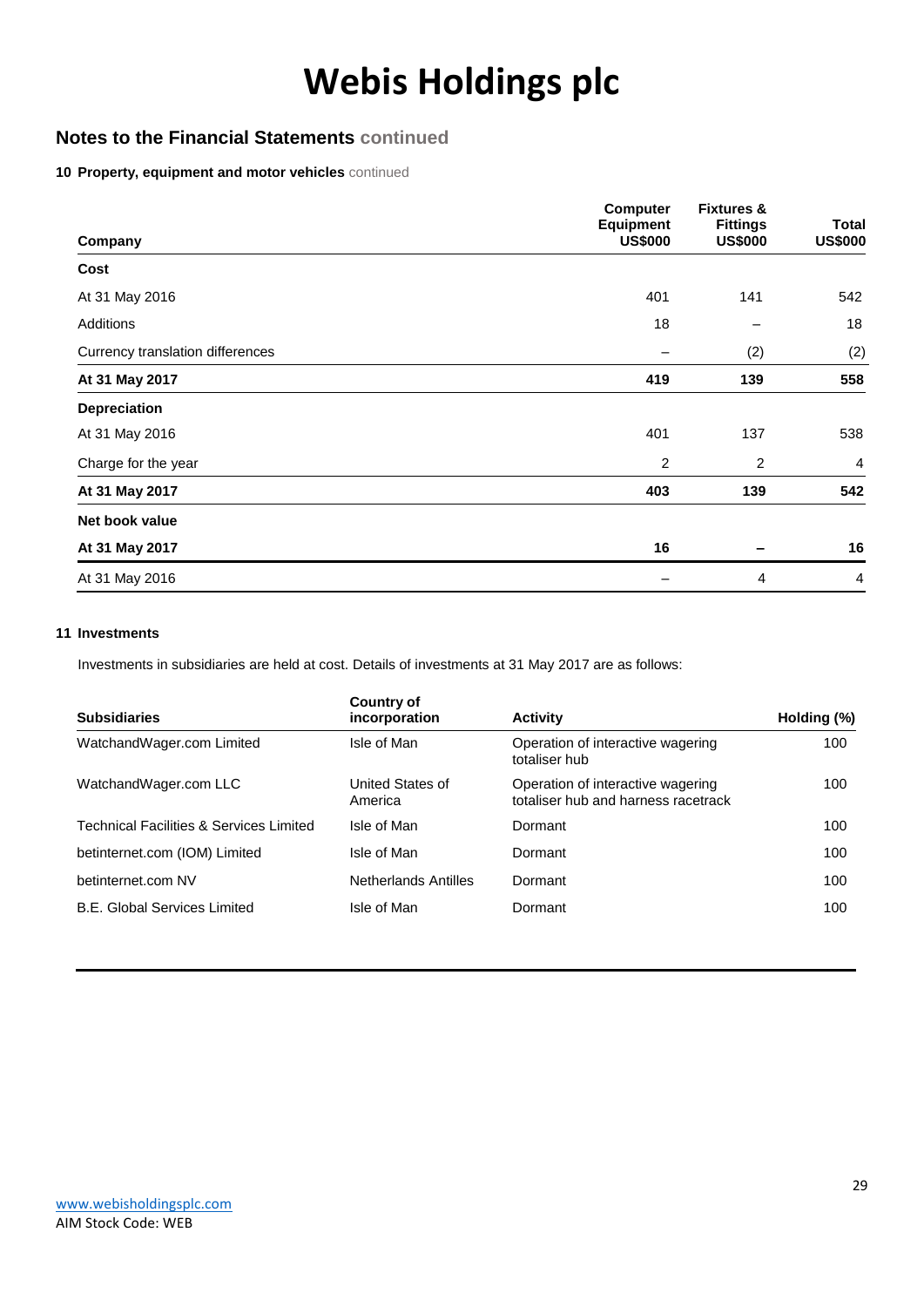### **Notes to the Financial Statements continued**

#### **12 Bonds and deposits**

|                                                          | Group                  |                        | Company                |                          |
|----------------------------------------------------------|------------------------|------------------------|------------------------|--------------------------|
|                                                          | 2017<br><b>US\$000</b> | 2016<br><b>US\$000</b> | 2017<br><b>US\$000</b> | 2016<br>US\$000          |
| Bonds and deposits which expire within one year          | 2,863                  | 2.499                  |                        |                          |
| Bonds and deposits which expire within one to two years  |                        | $\blacksquare$         |                        |                          |
| Bonds and deposits which expire within two to five years | 101                    | 105                    |                        | $\overline{\phantom{a}}$ |
|                                                          | 2.966                  | 2.604                  |                        |                          |

A rent deposit of US\$100,000 is held by California Exposition & State Fair and is for a term of 5 years (2016: US\$100,000). Cash bonds of US\$925,000 has been paid as security deposits in relation to various US State ADW licences (2016: US\$500,000). Rent and other security deposits total US\$12,081 (2016: US\$71,462).

Under the terms of the licencing agreement with the Hong Kong Jockey Club the Company is required to hold a retention amount of US\$1,929,285 / HK\$15,000,000 (2016: US\$1,932,019 / HK\$15,000,000).

#### **13 Cash and cash equivalents**

|                                                     | Group                  |                 | Company                |                 |
|-----------------------------------------------------|------------------------|-----------------|------------------------|-----------------|
|                                                     | 2017<br><b>US\$000</b> | 2016<br>US\$000 | 2017<br><b>US\$000</b> | 2016<br>US\$000 |
| Cash and cash equivalents – company and other funds | 13.827                 | 5.538           | 1.169                  | 4,067           |
| Cash and cash equivalents – protected player funds  | 1.245                  | 907             | 1.245                  | 907             |
| Total cash and cash equivalents                     | 15.072                 | 6.445           | 2.414                  | 4,974           |

The Group holds funds for operational requirements and for its non-Isle of Man customers, shown as 'company and other funds' and on behalf of its Isle of Man regulated customers, shown as 'protected player funds'.

Protected player funds are held in fully protected client accounts within an Isle of Man regulated bank.

#### **14 Trade and other receivables**

|                                   | Group                  |                        | Company                  |                 |
|-----------------------------------|------------------------|------------------------|--------------------------|-----------------|
|                                   | 2017<br><b>US\$000</b> | 2016<br><b>US\$000</b> | 2017<br><b>US\$000</b>   | 2016<br>US\$000 |
| Trade receivables                 | 2,275                  | 1,546                  | $\overline{\phantom{0}}$ | -               |
| Other receivables and prepayments | 796                    | 1.125                  | 35                       | 37              |
|                                   | 3,071                  | 2,671                  | 35                       | 37              |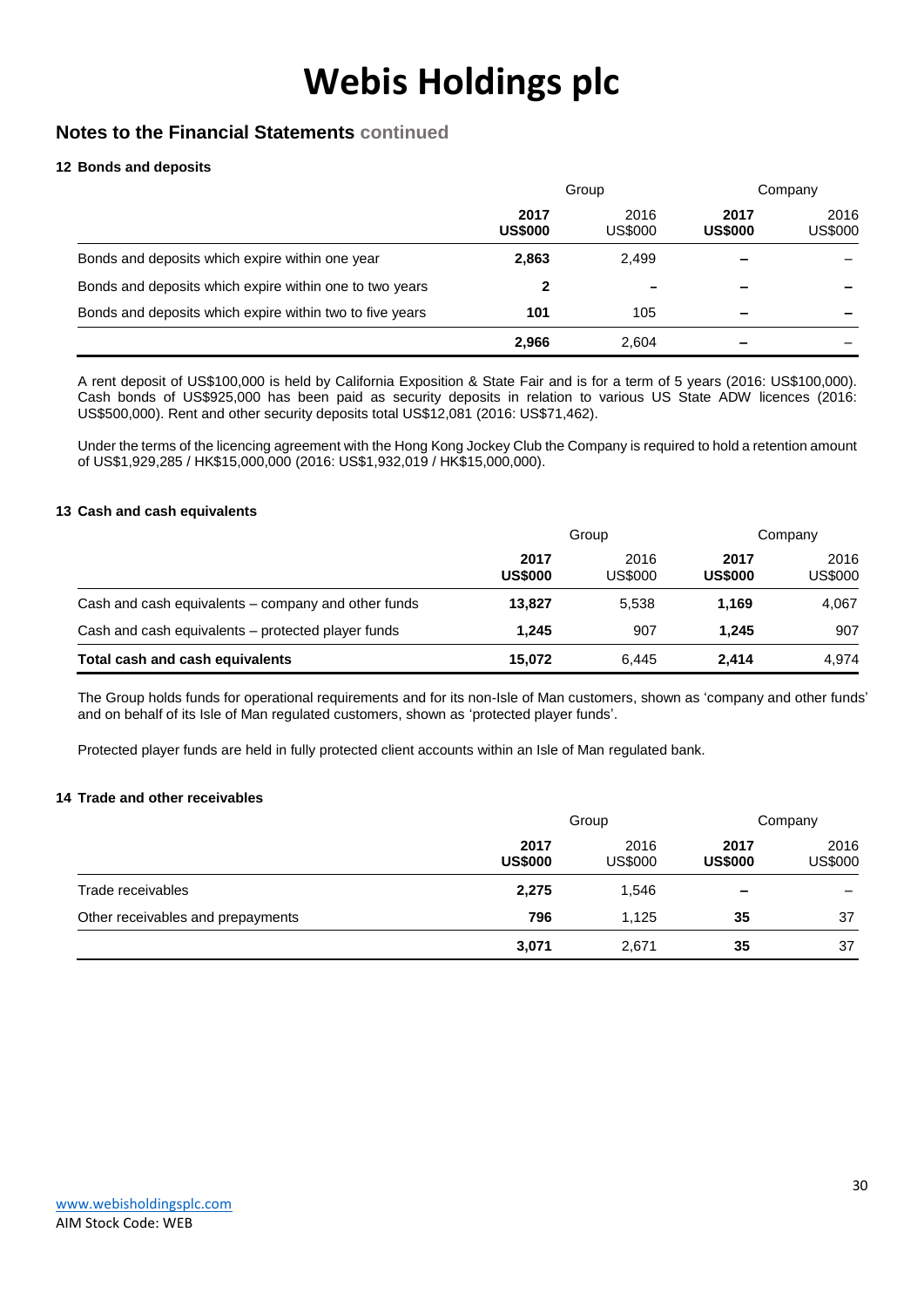### **Notes to the Financial Statements continued**

#### **15 Trade and other payables**

|                                   | Group                  |                 |                        | Company         |
|-----------------------------------|------------------------|-----------------|------------------------|-----------------|
|                                   | 2017<br><b>US\$000</b> | 2016<br>US\$000 | 2017<br><b>US\$000</b> | 2016<br>US\$000 |
| Trade payables                    | 18,439                 | 9,724           | 11                     | 15              |
| Amounts due to Group undertakings |                        | -               | 962                    | 3,994           |
| Taxes and national insurance      | 31                     | 52              | $\mathbf{2}$           | 2               |
| Accruals and other payables       | 414                    | 285             | 35                     | 25              |
|                                   | 18,884                 | 10,061          | 1,010                  | 4,036           |

Amounts due to Group undertakings are unsecured, interest free and repayable on demand. Included within trade payables are amounts due to customers of US\$18,324,542 (2016: US\$9,656,431).

#### **16 Loans**

|                     |                        | Group                        |                        | Company                              |
|---------------------|------------------------|------------------------------|------------------------|--------------------------------------|
|                     | 2017<br><b>US\$000</b> | 2016<br><b>US\$000</b>       | 2017<br><b>US\$000</b> | 2016<br>US\$000                      |
| Loan - Galloway Ltd | 500                    | $\overline{\phantom{a}}$     | 500                    | $\qquad \qquad \  \, -\qquad \qquad$ |
|                     | 500                    | $\qquad \qquad \blacksquare$ | 500                    | $\overline{\phantom{0}}$             |

A loan of \$500,000 was received from Galloway Ltd in February 2017, to provide financing for cash-backed bonding agreements. The loan is for a term of five years, attracts interest at 7.75% per annum and is secured over the unencumbered assets of the company (see note 20).

#### **17 Share capital**

|                                                            | No.         | 2017<br><b>US\$000</b> | 2016<br>US\$000 |
|------------------------------------------------------------|-------------|------------------------|-----------------|
| Allotted, issued and fully paid                            |             |                        |                 |
| At beginning and close of year: ordinary shares of 1p each | 393,338,310 | 6.334                  | 6.334           |
| At 31 May: ordinary shares of 1p each                      | 393,338,310 | 6,334                  | 6,334           |

The authorised share capital of the Company is US\$9,619,000 divided into 600,000,000 ordinary shares of £0.01 each (2016: US\$9,619,000 divided into 600,000,000 ordinary shares of £0.01 each).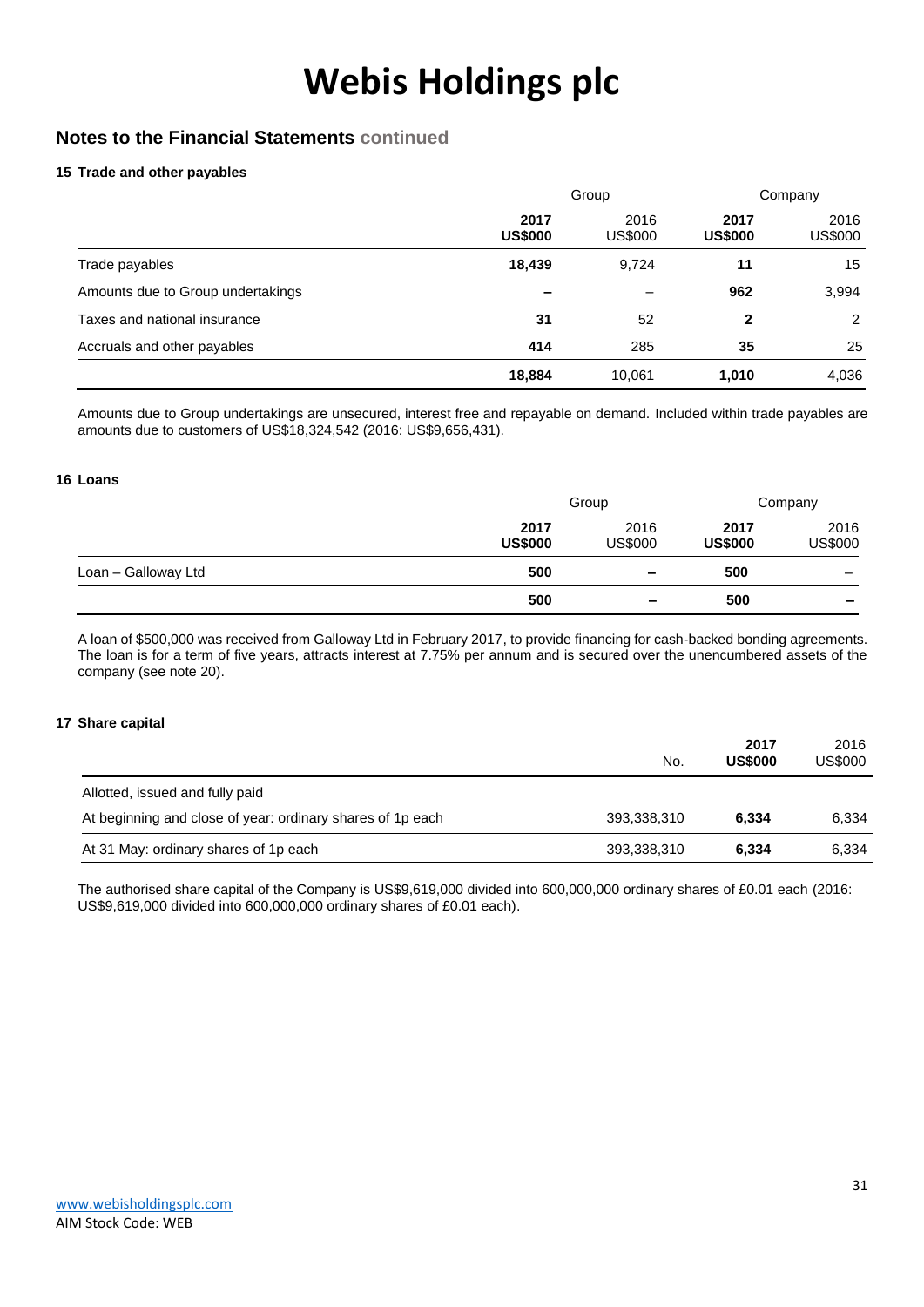### **Notes to the Financial Statements continued**

#### **17 Share capital** continued

#### **Options**

Movements in share options during the year ended 31 May 2017 were as follows:

| At 31 May 2016 - 1p ordinary shares | 14,000,000 |
|-------------------------------------|------------|
| Options granted                     |            |
| Options lapsed                      |            |
| Options exercised                   |            |
| At 31 May 2017 - 1p ordinary shares | 14,000,000 |

During the previous year the Group established an equity-settled share based option program. The fair value of options granted is recognised as an expense, with a corresponding increase in equity. The fair value is measured at grant date using a Black-Scholes model and is spread over the vesting period. The amount recognised in equity is adjusted to reflect the actual number of share options which are expected to vest. The volatility of the options is calculated at 75%, with a risk free interest rate of 0.86%.

The options were issued on 3 March 2016 to Ed Comins, Managing Director of the Group. The fair value of each option on the grant date was estimated as being £0.0022. The options are able to be exercised from 3 March 2019 and expire on 2 March 2026. The weighted average exercise price of all options is £0.01.

The charge for share options recorded in profit and loss for the year was US\$1,986 (2016: US\$457), with the corresponding amount reflected in the share option reserve in the Statement of Financial Position and Statement of Changes in Equity.

#### **18 Capital commitments**

As at 31 May 2017, the Group had capital commitments of US\$53,500, of which US\$32,500 related to a new player website and US\$21,000 to a new player management system (2016: US\$Nil).

#### **19 Operating lease commitments**

At 31 May 2017, the Group was committed to future minimum lease payments of:

|                                        | 2017<br><b>US\$000</b> | 2016<br><b>US\$000</b> |
|----------------------------------------|------------------------|------------------------|
| Payments due within one year           | 88                     | 86                     |
| Payments due between one to five years | 351                    | 345                    |
| Payments due beyond five years         |                        | 86                     |

#### **20 Related party transactions**

#### **Identity of related parties**

The Group has a related party relationship with its subsidiaries (see note 11), and with its Directors and executive officers and with Burnbrae Ltd (significant shareholder).

#### **Transactions with and between subsidiaries**

Transactions with and between the subsidiaries in the Group, which have been eliminated on consolidation, are considered to be related party transactions.

#### **Transactions with entities with significant influence over the Group**

Rental and service charges of US\$48,719 (2016: US\$60,038) and Directors' fees of US\$46,748 (2016: US\$54,002) were charged in the year by Burnbrae Limited, of which Denham Eke and Nigel Caine are common Directors. The Group also received a loan in February 2017 of US\$500,000 (2016: US\$Nil) from Galloway Ltd, a company related to Burnbrae Limited by common ownership and Directors (note 16).

**No.**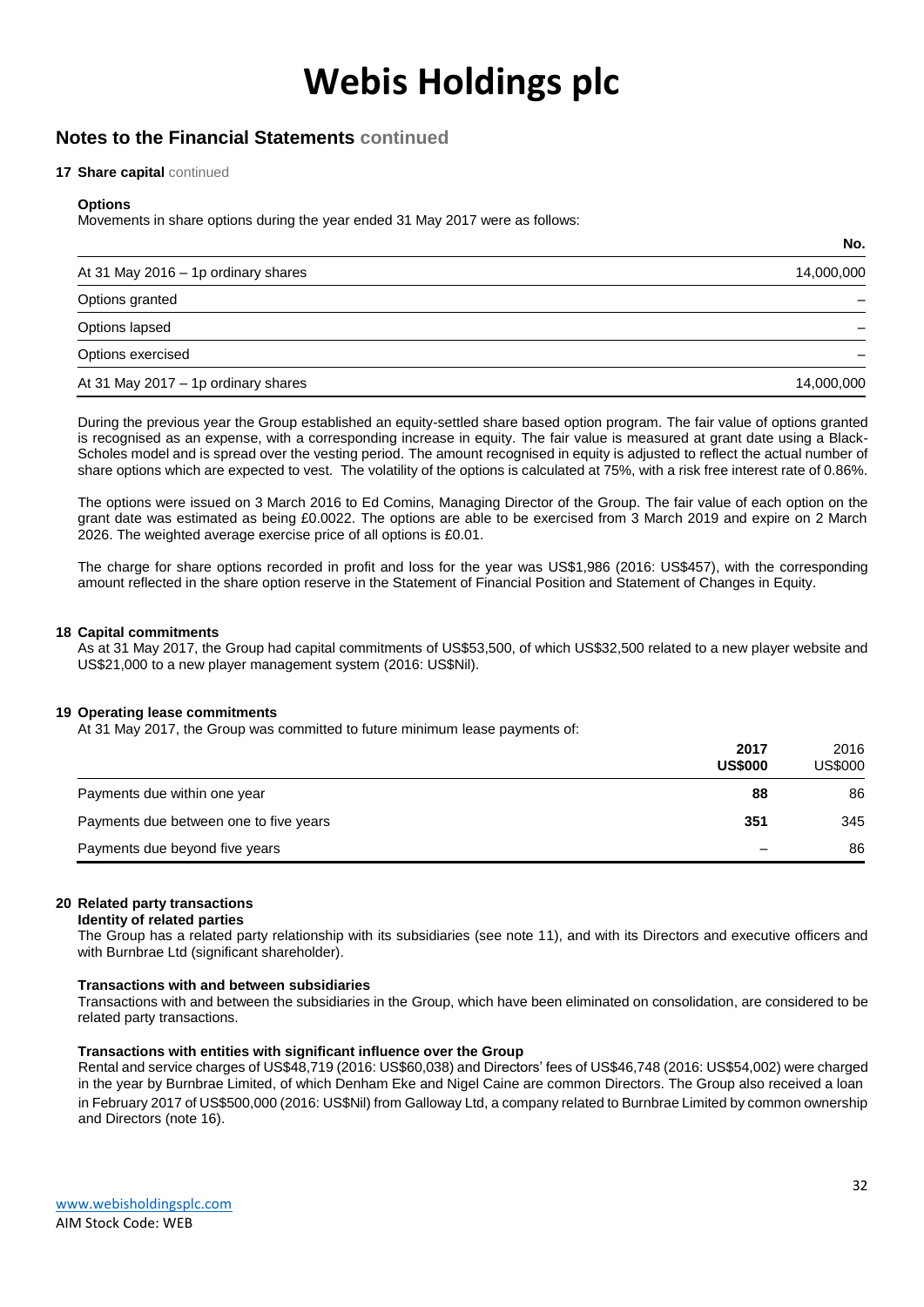### **Notes to the Financial Statements continued**

#### **20 Related party transactions** continued

#### **Transactions with key management personnel**

The total amounts for Directors' remuneration were as follows:

|                                                     | 2017<br><b>US\$000</b> | 2016<br><b>US\$000</b> |
|-----------------------------------------------------|------------------------|------------------------|
| Emoluments - salaries, bonuses and taxable benefits | 343                    | 332                    |
| — fees                                              | 66                     | 77                     |
|                                                     | 409                    | 409                    |

#### **Directors' Emoluments**

|                             | Basic<br>salary<br>US\$000 | Fees<br><b>US\$000</b> | <b>Bonus</b><br>US\$000 | Termination<br>payments<br><b>US\$000</b> | <b>Benefits</b><br><b>US\$000</b> | 2017<br><b>Total</b><br><b>US\$000</b> | 2016<br>Total<br>US\$000 |
|-----------------------------|----------------------------|------------------------|-------------------------|-------------------------------------------|-----------------------------------|----------------------------------------|--------------------------|
| <b>Executive</b>            |                            |                        |                         |                                           |                                   |                                        |                          |
| <b>Ed Comins</b>            | 310                        |                        |                         |                                           | 33                                | 343                                    | 332                      |
| Non-executive               |                            |                        |                         |                                           |                                   |                                        |                          |
| Denham Eke*                 |                            | 26                     |                         |                                           |                                   | 26                                     | 30                       |
| Nigel Caine*                |                            | 21                     |                         |                                           |                                   | 21                                     | 24                       |
| Sir James Mellon            |                            | 19                     |                         |                                           |                                   | 19                                     | 23                       |
| <b>Aggregate emoluments</b> | 310                        | 66                     |                         |                                           | 33                                | 409                                    | 409                      |

\* Paid to Burnbrae Limited.

14,000,000 share options were issued to Ed Comins (see note 17), during the previous financial year.

#### **21 Financial risk management**

**Capital structure** The Group's capital structure is as follows:

|                           | 2017<br><b>US\$000</b> | 2016<br>US\$000 |
|---------------------------|------------------------|-----------------|
| Cash and cash equivalents | 15,072                 | 6,445           |
| Loans and similar income  | (500)                  |                 |
| Net funds                 | 14,572                 | 6,445           |
| Shareholders' equity      | (1,939)                | (1, 932)        |
| <b>Capital employed</b>   | 12,633                 | 4,513           |

The Group's principal financial instruments comprise cash and cash equivalents, trade receivables and payables that arise directly from its operations.

The main purpose of these financial instruments is to finance the Group's operations. The existence of the financial instruments exposes the Group to a number of financial risks, which are described in more detail below.

The principal risks which the Group is exposed to relate to liquidity risks, credit risks and foreign exchange risks.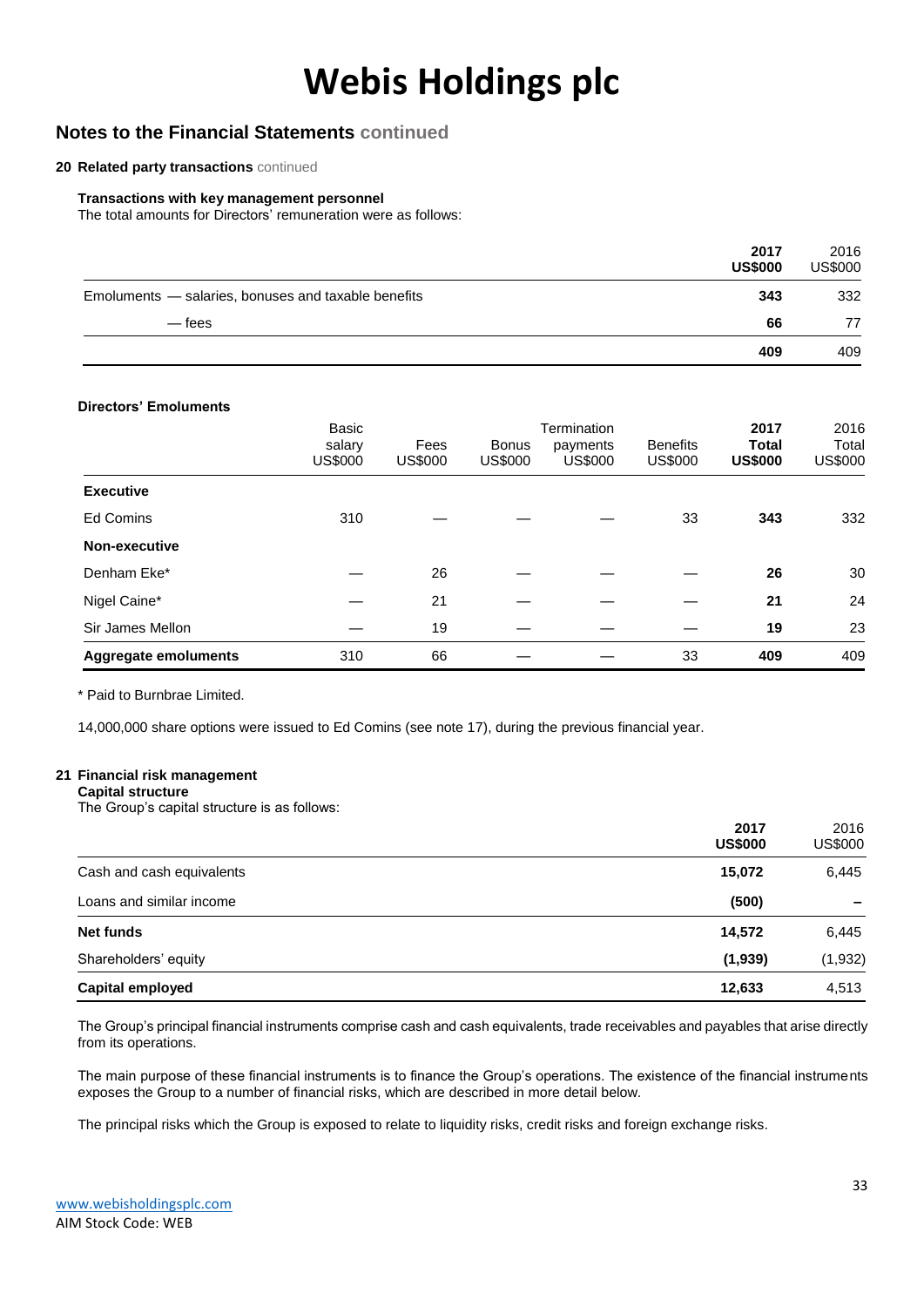### **Notes to the Financial Statements continued**

#### **21 Financial risk management** continued

#### **Liquidity risks**

Liquidity risk is the risk that the Group will be unable to meet its financial obligations as they fall due.

The Group's objective is to maintain continuity of funding through trading and share issues but to also retain flexibility through the use of short-term loans if required.

Management controls and monitors the Group's cash flow on a regular basis, including forecasting future cash flow. Banking facilities are kept under review to ensure they meet the Group's requirements. Funds equivalent to customer balances are held in designated bank accounts where applicable to ensure that Isle of Man Gambling Supervision Commission player protection principles are met. The Directors anticipate that the business will continue to generate sufficient cash flow in the forthcoming period to meet its financial obligations.

The following are the contractual maturities of financial liabilities:

#### **2017 Financial liabilities**

|                                   | Carrying<br>amount<br><b>US\$000</b> | Contractual<br>cash flow<br><b>US\$000</b> | 6 months<br>or less<br><b>US\$000</b> | Up to<br>vear<br><b>US\$000</b> | $1 - 5$<br>years<br><b>US\$000</b> |
|-----------------------------------|--------------------------------------|--------------------------------------------|---------------------------------------|---------------------------------|------------------------------------|
| Trade creditors                   | 18,439                               | (18, 439)                                  | (18, 439)                             | -                               |                                    |
| Income tax and national insurance | 31                                   | (31)                                       | (31)                                  |                                 | $\overline{\phantom{a}}$           |
| Other creditors and loans         | 665                                  | (665)                                      | (165)                                 | $\overline{\phantom{0}}$        | (500)                              |
|                                   | 19,135                               | (19, 135)                                  | (18, 635)                             |                                 | (500)                              |

2016

Financial liabilities

|                                   | Carrying<br>amount<br><b>US\$000</b> | Contractual<br>cash flow<br>US\$000 | 6 months<br>or less<br>US\$000 | Up to<br>vear<br>US\$000 | $1 - 5$<br>vears<br>US\$000 |
|-----------------------------------|--------------------------------------|-------------------------------------|--------------------------------|--------------------------|-----------------------------|
| Trade creditors                   | 9,724                                | (9,724)                             | (9,724)                        |                          |                             |
| Income tax and national insurance | 52                                   | (52)                                | (52)                           |                          |                             |
| Other creditors and loans         | 35                                   | (35)                                | (35)                           |                          |                             |
|                                   | 9,811                                | (9,811)                             | (9,811)                        |                          |                             |

#### **Credit risk**

Credit risk is the risk that one party to a financial instrument will cause a financial loss for the other party by failing to discharge an obligation.

Classes of financial assets — carrying amounts

|                             | 2017<br><b>US\$000</b> | 2016<br>US\$000 |
|-----------------------------|------------------------|-----------------|
| Cash and cash equivalents   | 15,072                 | 6,445           |
| Bonds and deposits          | 2,966                  | 2,604           |
| Trade and other receivables | 2.952                  | 2,551           |
|                             | 20,990                 | 11,600          |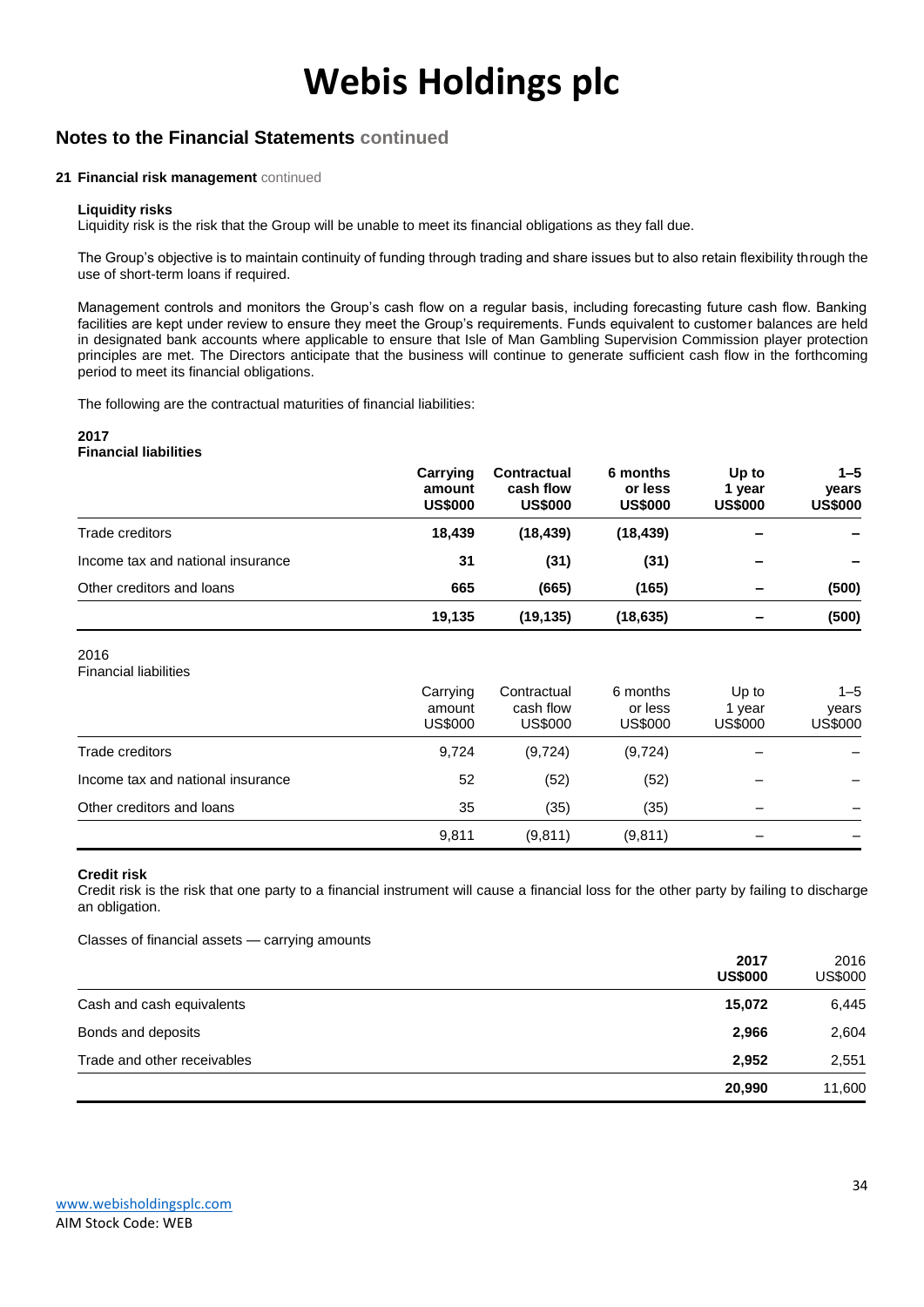### **Notes to the Financial Statements continued**

#### **21 Financial risk management** continued

**Credit risk** continued

Generally, the maximum credit risk exposure of financial assets is the carrying amount of the financial assets as shown on the face of the balance sheet (or in the notes to the financial statements). Credit risk, therefore, is only disclosed in circumstances where the maximum potential loss differs significantly from the financial asset's carrying amount.

The maximum exposure to credit risks for receivables in any business segment:

|             | 2017<br><b>US\$000</b> | 2016<br><b>US\$000</b> |
|-------------|------------------------|------------------------|
| Pari-mutuel | 2,950                  | 2,549                  |
|             | 2,950                  | 2,549                  |

Of the above receivables, US\$2,275,000 (2016: US\$1,546,000) relates to amounts owed from racing tracks. These receivables are actively monitored to avoid significant concentration of credit risk and the Directors consider there to be no significant concentration of credit risk.

The Directors consider that all the above financial assets that are not impaired for each of the reporting dates under review are of good credit quality. No amounts were considered past due at the year-end (2016: US\$Nil).

The credit risk for liquid funds and other short-term financial assets is considered negligible, since the counterparties are reputable banks with high-quality external credit ratings.

#### **Interest rate risk**

The Group finances its operations mainly through capital with limited levels of borrowings. Cash at bank and in hand earns negligible interest at floating rates, based principally on short-term interbank rates.

Any movement in interest rates would not be considered to have any significant impact on net assets at the balance sheet date.

#### **Foreign currency risks**

The Group operates internationally and is subject to transactional foreign currency exposures, primarily with respect to Pounds Sterling, Hong Kong Dollars and Euros.

The Group does not actively manage the exposures but regularly monitors the Group's currency position and exchange rate movements and makes decisions as appropriate.

At the reporting date the Group had the following exposure:

| 2017                       | <b>HKD</b><br><b>US\$000</b> | <b>GBP</b><br><b>US\$000</b> | <b>EUR</b><br><b>US\$000</b> | <b>USD</b><br><b>US\$000</b> | <b>Total</b><br><b>US\$000</b> |
|----------------------------|------------------------------|------------------------------|------------------------------|------------------------------|--------------------------------|
| <b>Current assets</b>      | 8,734                        | 164                          | 7,752                        | 4,356                        | 21,006                         |
| <b>Current liabilities</b> | (8,629)                      | (145)                        | (6,976)                      | (3,634)                      | (19, 384)                      |
| <b>Short-term exposure</b> | 105                          | 19                           | 776                          | 722                          | 1,622                          |
|                            |                              |                              |                              |                              |                                |
| 2016                       | <b>HKD</b><br><b>US\$000</b> | <b>GBP</b><br><b>US\$000</b> | <b>EUR</b><br><b>US\$000</b> | <b>USD</b><br><b>US\$000</b> | Total<br><b>US\$000</b>        |
| <b>Current assets</b>      | 4,673                        | 464                          | 2,106                        | 4,372                        | 11,615                         |
| <b>Current liabilities</b> | (5,099)                      | (389)                        | (1,824)                      | (2,749)                      | (10,061)                       |
| Short-term exposure        | (426)                        | 75                           | 282                          | 1,623                        | 1,554                          |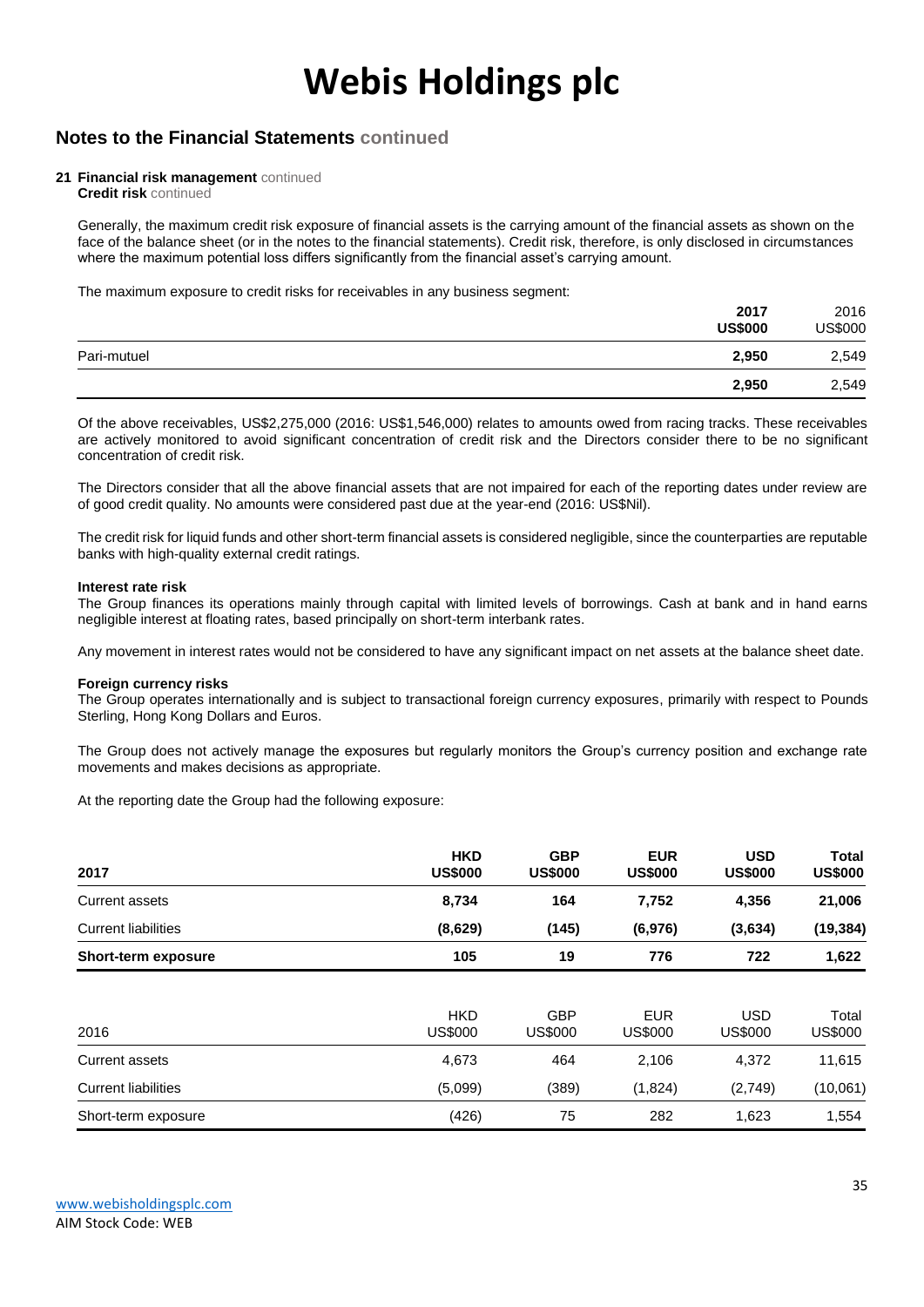### **Notes to the Financial Statements continued**

#### **21 Financial risk management** continued

**Foreign currency risks continued** 

The following table illustrates the sensitivity of the net result for the year and equity in regards to the Group's financial assets and financial liabilities and the US Dollar–Sterling exchange rate, US Dollar–Euro exchange rate and US Dollar–Hong Kong Dollar exchange rate.

A 5% weakening of the US Dollar against the following currencies at 31 May 2017 would have increased/(decreased) equity and profit and loss by the amounts shown below:

| 2017                       | <b>GBP</b><br><b>US\$000</b> | <b>EUR</b><br><b>US\$000</b> | <b>HKD</b><br><b>US\$000</b> | <b>Total</b><br><b>US\$000</b> |
|----------------------------|------------------------------|------------------------------|------------------------------|--------------------------------|
| <b>Current assets</b>      | 8                            | 388                          | 436                          | 832                            |
| <b>Current liabilities</b> | (7)                          | (349)                        | (431)                        | (787)                          |
| <b>Net assets</b>          | 1                            | 39                           | 5                            | 45                             |
| 2016                       | <b>GBP</b><br>US\$000        | <b>EUR</b><br><b>US\$000</b> | <b>HKD</b><br><b>US\$000</b> | Total<br><b>US\$000</b>        |
| Current assets             | 23                           | 105                          | 234                          | 362                            |
| <b>Current liabilities</b> | (20)                         | (91)                         | (255)                        | (366)                          |
| Net assets                 | 3                            | 14                           | (21)                         | (4)                            |

A 5% strengthening of the US Dollar against the above currencies would have had the equal but opposite effect on the above currencies to the amounts shown above on the basis that all other variables remain constant.

#### **22 Controlling party and ultimate controlling party**

The Directors consider the ultimate controlling party to be Burnbrae Limited and its beneficial owner Jim Mellon by virtue of their combined shareholding of 63.10%.

#### **23 Subsequent events**

To the knowledge of the Directors, there have been no material events since the end of the reporting period that require disclosure in the accounts.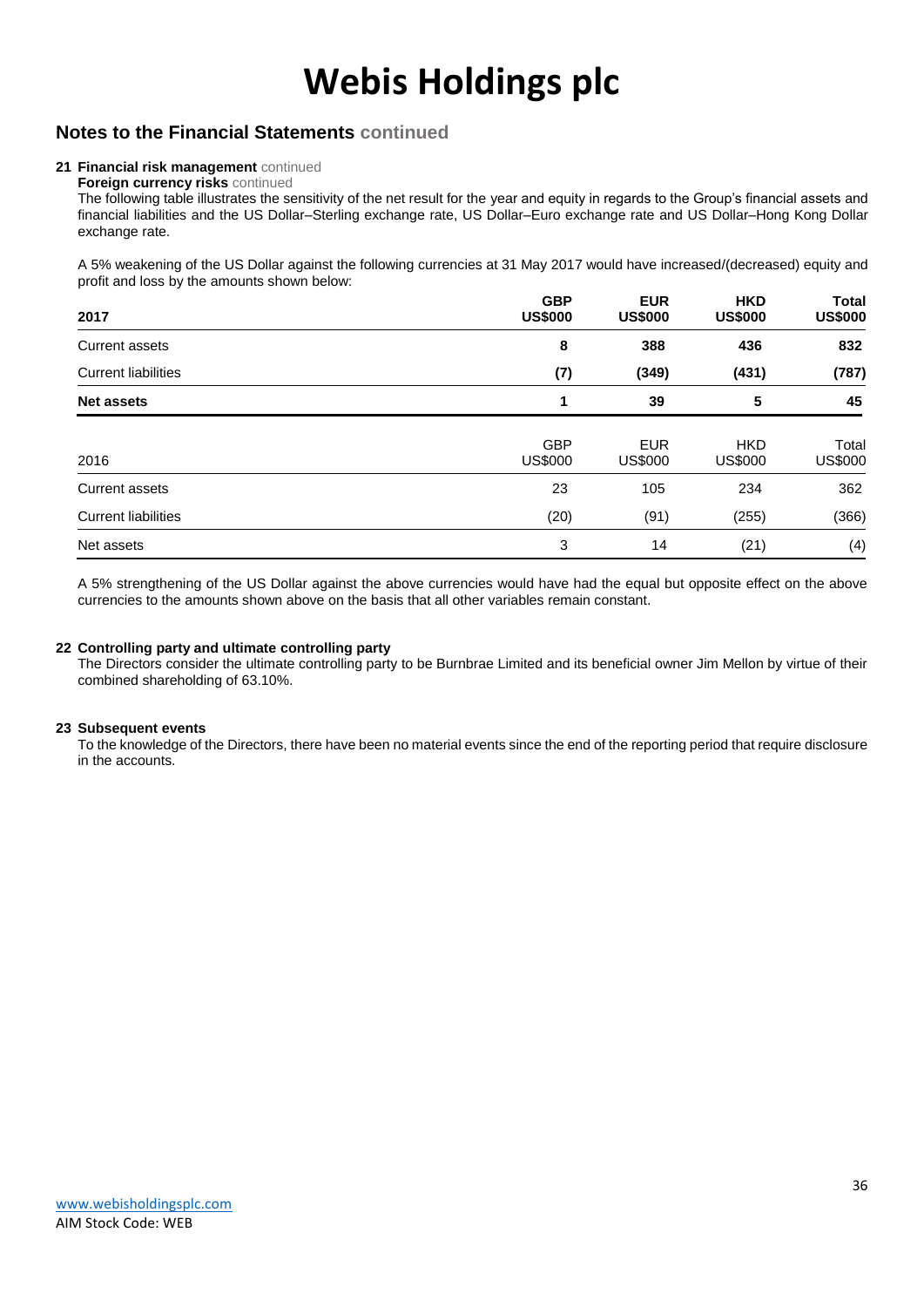## **Notice of Meeting**

NOTICE IS HEREBY GIVEN that the Annual General Meeting of Webis Holdings plc (the "Company") will be held at The Claremont Hotel, 18/19 Loch Promenade, Douglas, Isle of Man, on 20 December 2017 at 11 am for the purpose of transacting the following business:

#### **Ordinary Business**

- 1 To receive and adopt the report of the directors and the accounts for the year ended 31 May 2017.
- 2 To re-elect as a director Nigel Caine who retires by rotation and, being eligible, offers himself for re-election in accordance with the Company's Articles of Association.
- 3 To reappoint KPMG Audit LLC as auditors and to authorise the directors to determine their remuneration.

#### **Special Business**

To consider and, if thought fit, to pass the following resolutions:

#### **As an Ordinary Resolution**

4 That the authority granted by special resolution to the directors of the Company to allot relevant securities up to an amount equal to but not exceeding the authorised but unissued share capital of the Company for the time being which was passed at the Annual General Meeting of the Company held on 9 December 2002 be renewed pursuant to the power provided by Article 6(C) of the Company's Articles of Association, that such renewal of authority be for the exercise of that power generally and unconditionally and in all respects in the same terms as originally granted, and that such authority shall expire at the conclusion of the next Annual General Meeting of the Company after the date of passing of this resolution unless renewed, varied or revoked by the Company in General Meeting.

#### **As a Special Resolution**

- 5 The directors of the Company be and they are hereby empowered pursuant to Article 8 of the Articles of Association of the Company (the "Articles") to allot equity securities (as defined in Article 7(H) of the Articles) pursuant to the authority conferred on the directors to allot relevant securities by Resolution 4 above as if Article 7(A) of the Articles did not apply to such allotment PROVIDED THAT this power shall be limited to:
	- (i) the allotment of equity securities in connection with a rights issue in favour of ordinary shareholders where the equity securities are issued proportionally (or as nearly as may be) to the respective number of ordinary shares held by such shareholders (but subject to such exclusions or other arrangements as the directors may deem necessary or expedient to deal with issues arising under the laws of any territory or the requirements of any regulatory body or any stock exchange in any territory or the fixing of exchange rates applicable to any such equity securities where such equity securities are to be issued to shareholders in more than one territory, or legal or practical problems in respect of overseas shareholders, fractional entitlements or otherwise howsoever);

(ii) the allotment of equity securities to holders of any options under any share option scheme of the

Company for the time being in force, on the exercise by them of any such options; and

(iii) the allotment (otherwise than pursuant to paragraphs (i) or (ii) above) of equity securities up to a maximum aggregate nominal value equal to 50% of the issued ordinary share capital of the Company for the time being.

The power hereby conferred shall expire at the conclusion of the next Annual General Meeting of the Company after the date of passing of this resolution unless such power shall be renewed in accordance with and subject to the provisions of the said Article 8, save that the Company may before such expiry make an offer or agreement which would or might require equity securities to be allotted after such expiry and the directors may allot equity securities pursuant to such offer or agreement as if the power conferred hereby had not expired.

#### **As Ordinary Resolutions**

- 6 That in accordance with Article 12 of the Company's Articles of Association and with Section 13 of the Companies Act 1992 the Company be generally and unconditionally authorised to make market purchases (as defined by Section 13(2) of the Companies Act 1992) of ordinary shares of 1 pence each in its capital, provided that:
	- (a) the maximum number of shares that may be acquired is 39,333,831;
	- (b) the minimum price that may be paid for the shares is 1 pence;
	- (c) the maximum price that may be paid is, for a share the Company contracts to purchase on any day, a sum equal to 105% of the average of the upper and lower quotations on the Daily Official List of the London Stock Exchange for the ordinary shares of the Company on the five business days immediately preceding that day; and
	- (d) the authority conferred by this resolution shall expire at the conclusion of the next Annual General Meeting of the Company after the date of the passing of this resolution unless renewed, varied or revoked by the Company in General Meeting, but not so as to prejudice the completion of a purchase contracted before that date.
- 7 That the Report of the Remuneration Committee be received and adopted.

By order of the Board

**Nigel Caine Company Secretary 20 November 2017 Registered Office: Viking House Nelson Street, Douglas Isle of Man, IM1 2AH**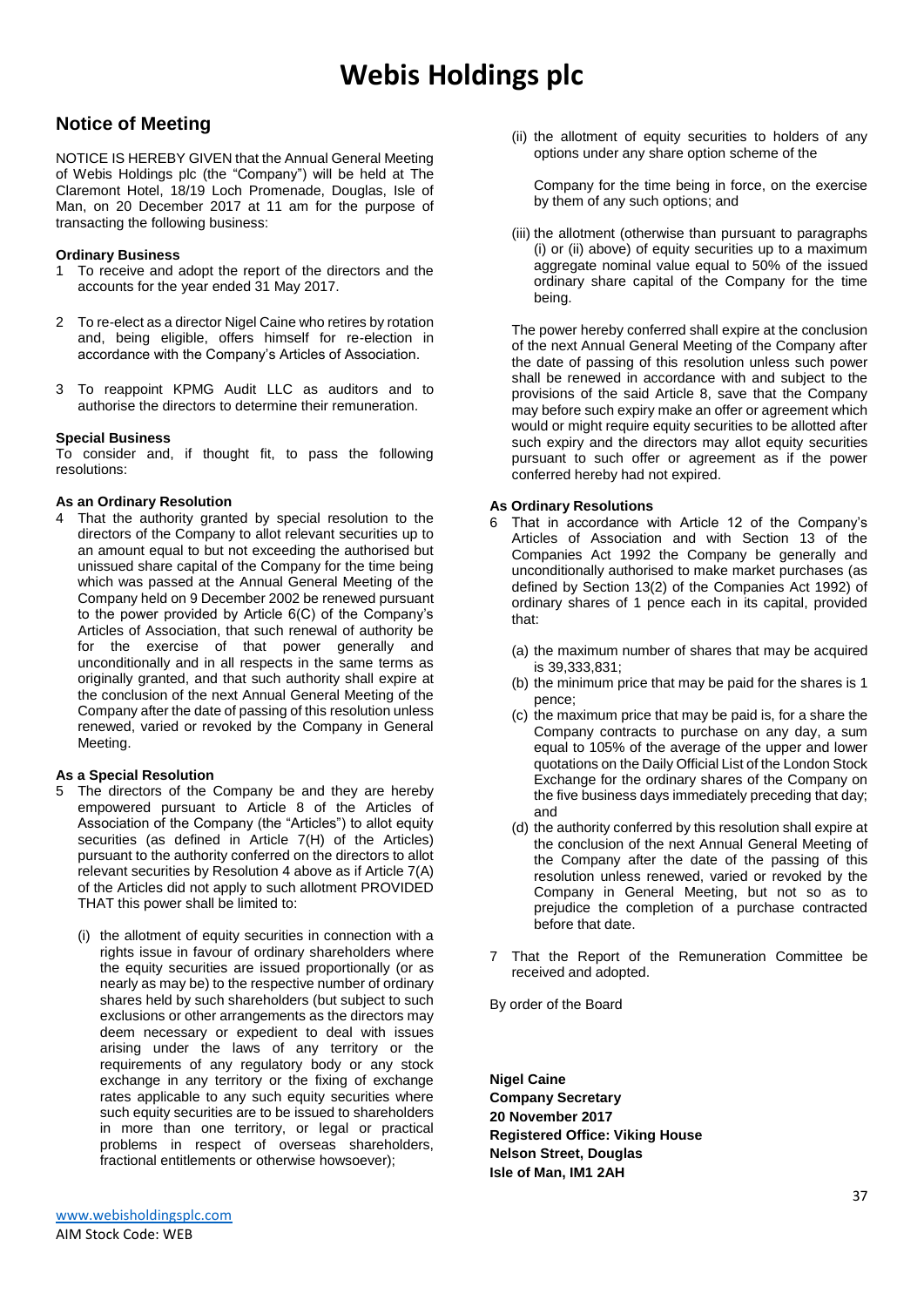#### **Notes**

- 1. Members are entitled to appoint a proxy to exercise all or any of their rights to attend and vote on their behalf at the meeting. A proxy need not be a shareholder of the Company. A shareholder may appoint more than one proxy in relation to the Annual General Meeting provided that each proxy is appointed to exercise the rights attached to a different share or shares held by that shareholder. To appoint more than one proxy you may photocopy the proxy form accompanying this notice. Please indicate the proxy holder's name and the number of shares in relation to which they are authorised to act as your proxy (which, in aggregate, should not exceed the number of shares held by you). Please also indicate if the proxy instruction is one of multiple instructions being given. All forms must be signed and should be returned together in the same envelope.
- 2. To be valid, the form of proxy and the power of attorney or other authority (if any) under which it is signed - or a notarially certified or office copy of such power or authority - must be lodged at the offices of the Company's registrars, Link Asset Services, PXS, 34 Beckenham Road, Beckenham, Kent, BR3 4TU by hand, or sent by post, so as to be received not less than 48 hours before the time fixed for the holding of the meeting or any adjournment thereof (as the case may be).
- 3. The completion and return of a form of proxy will not preclude a member from attending in person at the meeting and voting should he wish to do so.
- 4. In the case of a corporation, the form of proxy must be executed under its common seal or the hand of an officer or attorney duly authorised.
- 5. A member may appoint a proxy of his or her own choice. If the name of the member's choice is not entered in the space provided on the form of proxy, the return of the form of proxy duly signed will authorise the chairman of the meeting to act as that member's proxy.
- 6. To abstain from voting on a resolution, select the relevant 'withheld' box. A vote withheld is not a vote in law and will not be counted in the calculation of votes for or against the resolution. If no voting indication is given, your proxy will vote or abstain from voting at his or her discretion. Your proxy will vote (or abstain from voting) as he or she thinks fit in relation to any other matter which is put before the meeting.
- 7. Pursuant to regulation 22 of the Uncertificated Securities Regulations 2005, the Company has specified that only those members entered on the register of members at close of business on 18 December 2017 shall be entitled to attend and vote at the meeting. Changes to the register after close of business on 18 December 2017 shall be disregarded in determining the rights of any person to attend and vote at the meeting.

8. Where a corporation is to be represented at the meeting by a personal representative, such corporation must deposit a certified copy of the resolution of its directors or other governing body authorising the appointment of the representative at the Company's registered office: Viking House, Nelson Street, Douglas, Isle of Man, IM1 2AH not later than 48 hours before the time appointed for the holding of the meeting.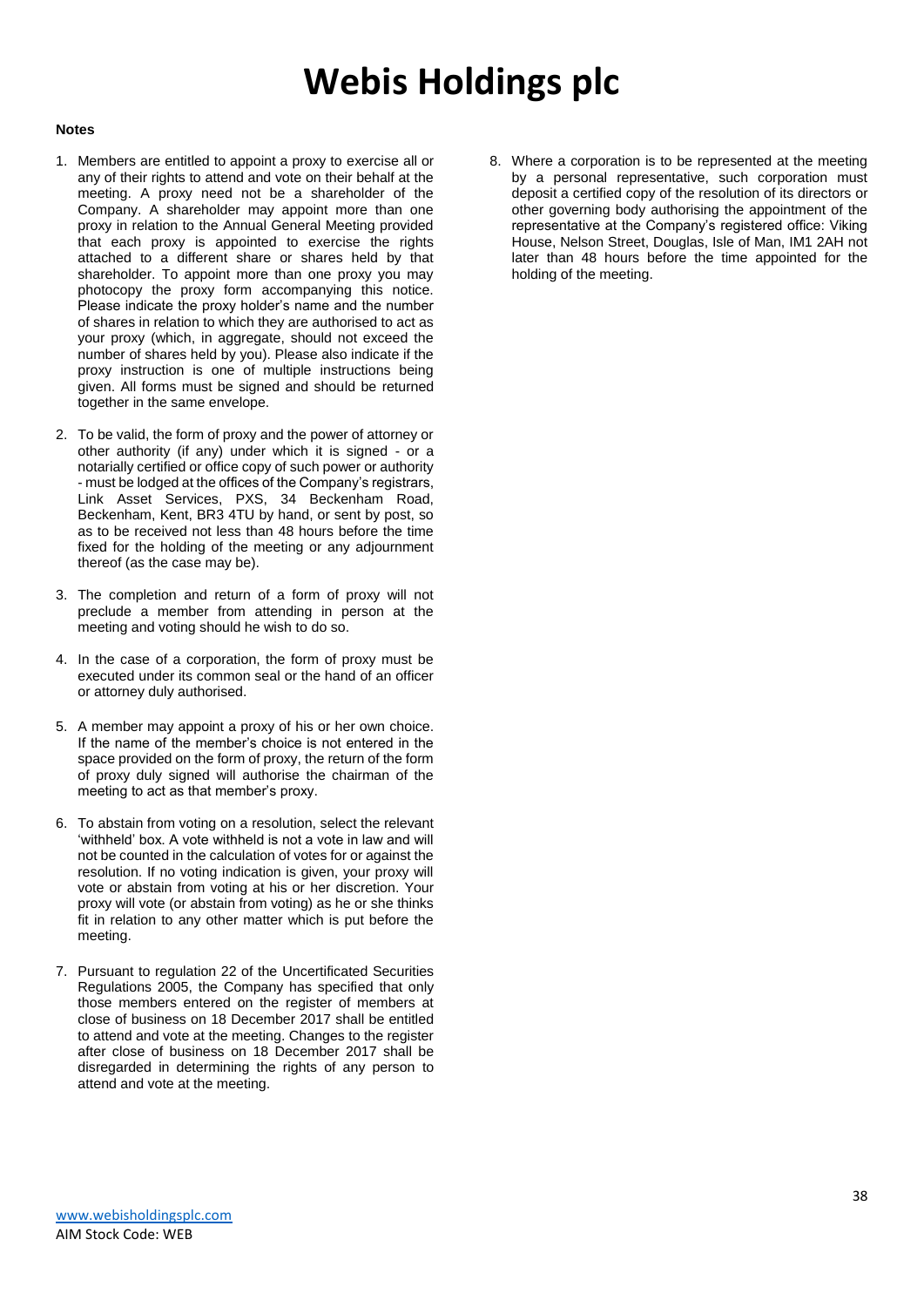## **Company Information**

#### **Directors**

Denham Eke *Non-Executive Chairman* Ed Comins *Managing Director* Nigel Caine *Non-Executive Director* Sir James Mellon *Non-Executive Director*

**Company Secretary** Nigel Caine

#### **Registered Office**

Viking House Nelson Street Douglas, Isle of Man IM1 2AH

#### **Bankers**

NedBank Private Wealth Ltd St Mary's Court 20 Hill Street Douglas Isle of Man IM1 1EU

#### **Auditors**

KPMG Audit LLC Chartered Accountants Heritage Court 41 Athol Street Douglas, Isle of Man IM99 1HN

### **Nominated Adviser and Broker**

Beaumont Cornish Limited 2nd Floor, Bowman House 29 Wilson Street London EC2M 2SJ

#### **Legal Advisors**

Long & Humphrey The Old Courthouse Athol Street Douglas Isle of Man IM1 1LD

#### **UK Registrar**

Link Asset Services The Registry, 34 Beckenham Road **Beckenham** Kent BR3 4TU

**Corporate Website** www.webisholdingsplc.com

**Twitter** @WebisHoldings